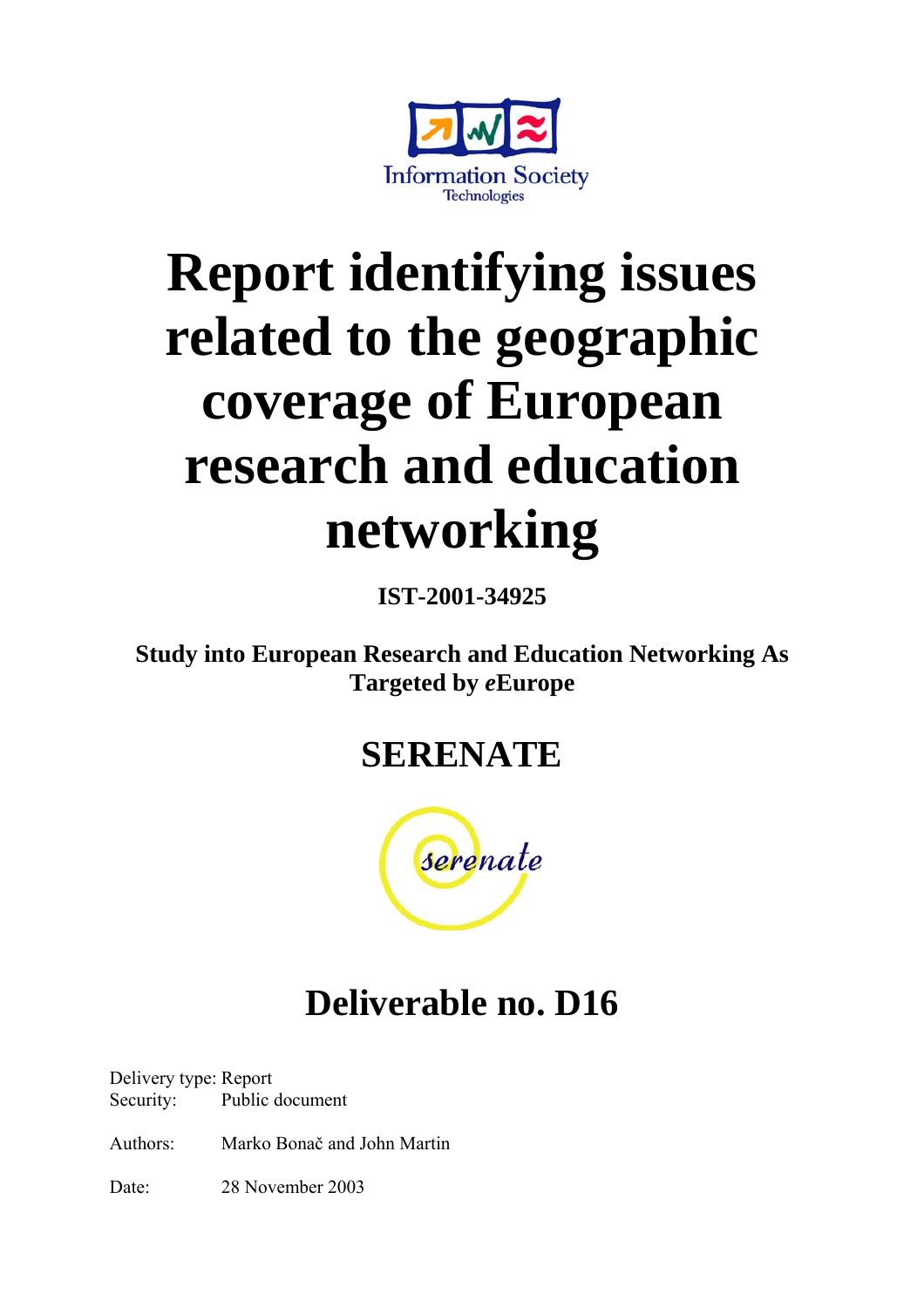## **Contents**

| Annex I        |           |  |
|----------------|-----------|--|
|                | $\bullet$ |  |
|                | $\bullet$ |  |
|                | ٠         |  |
|                | $\bullet$ |  |
|                | ٠         |  |
|                | $\bullet$ |  |
|                | $\bullet$ |  |
|                | $\bullet$ |  |
|                |           |  |
|                |           |  |
|                |           |  |
|                | $\bullet$ |  |
|                | $\bullet$ |  |
|                |           |  |
|                |           |  |
|                | $\bullet$ |  |
|                |           |  |
|                | ٠         |  |
| Annex II<br>46 |           |  |
| Annex III      |           |  |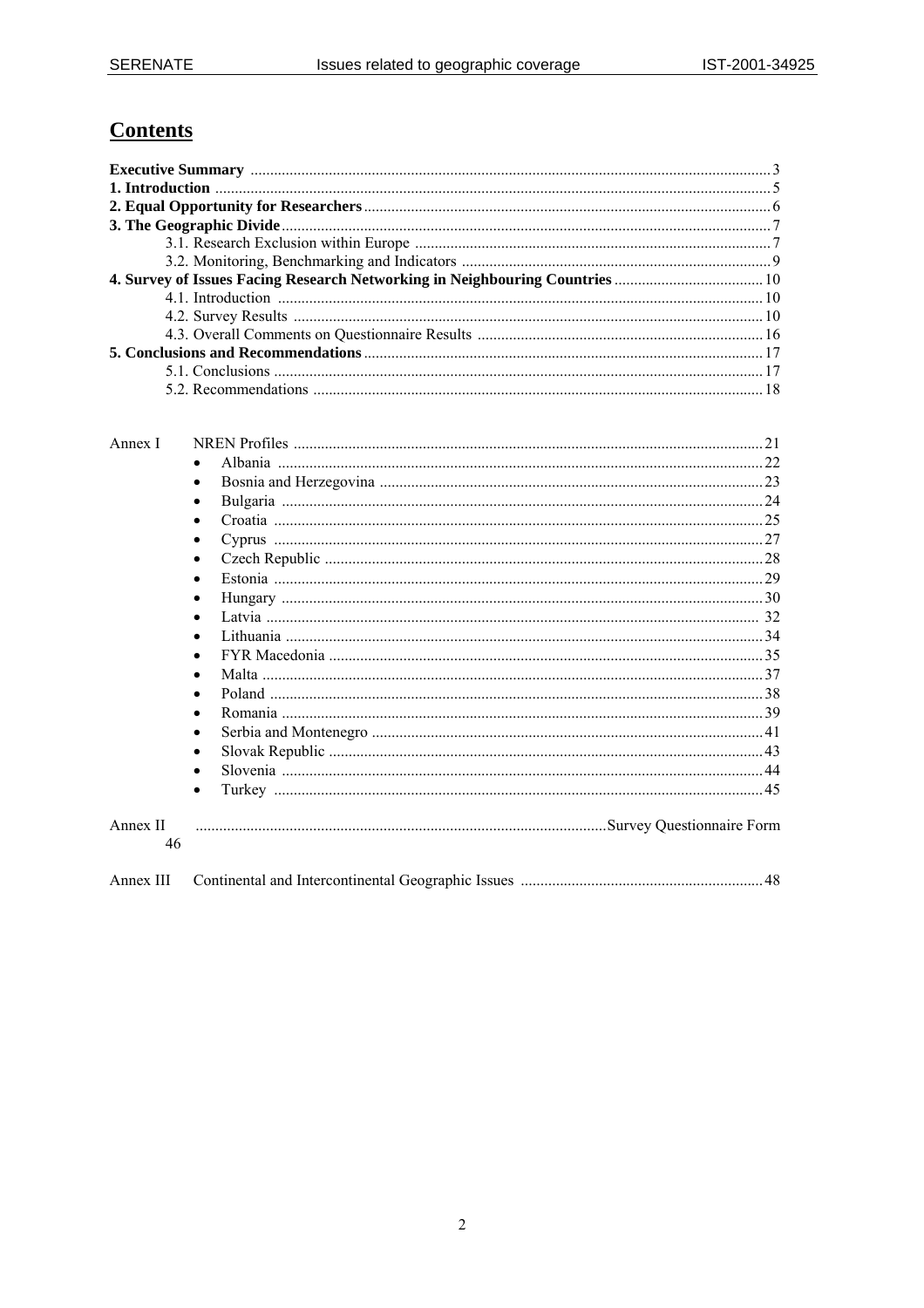## **Executive Summary**

The topic of this report is the current state of research and education networking in wider Europe. It focuses on geographic variations and in particular on the digital divide between the most developed and least developed National Research and Education Networks (NRENs). A major part of this report is based on a comprehensive survey of NRENs in "Neighbouring Countries" carried out in spring 2003.

The geographic coverage of this report is the "Neighbouring Countries" of the European Economic Area, which for the purposes of this report are defined as the ten countries (Cyprus, Czech Republic, Estonia, Hungary, Latvia, Lithuania, Malta, Poland, Slovakia and Slovenia) that plan to join the European Union on 1 May 2004 and eight other European countries (Albania, Bosnia and Herzegovina, Bulgaria, Croatia, FYR Macedonia, Romania, Serbia and Montenegro, and Turkey).

The concepts of equal opportunities for researchers and of the digital divide are central to this study. Equal opportunity is the goal, but we have found that in Europe today there is a significant digital divide and that there is a real risk of "research exclusion".

#### **Research network provision**

The survey reviewed the current standard of research network provision in the Neighbouring Countries. There is a great variation between countries. Several accession states have research networks of a high standard. Elsewhere there are some countries with no effective research network at all. Most lie somewhere in between. It should be emphasised that no country is entirely free of problems and, equally, there are none without some positive aspects.

Overall, fourteen of the eighteen countries reported major problems either at the international, national or LAN level. From the detailed responses it is clear that the lack of low-cost high-speed lines is seen as the major obstacle to improving research network provision. This is due to a lack of competition and the continuing dominance of the (ex-)monopoly telecommunications operators. The situation is similar to that in EU countries ten years ago. However, some of the fourteen countries have succeeded in taking the opportunity to acquire dark fibre and this has enabled them to leapfrog and rapidly develop quite an advanced network. Those who have not succeeded yet in doing this lag behind, especially in the development of their backbone capacity.

#### **Some conclusions derived from this study**

Firstly, the digital divide exists in research networking in Europe and to such a level that, if uncorrected, will prevent the goal of equal opportunities for researchers being attained.

Secondly, in the countries most affected by the digital divide the case for effective government support for research networking still needs to be made. This is an area where the European Commission, national governments, TERENA and the NREN community all need to play their part.

Thirdly, looking to the future, we conclude that research exclusion is a real risk in most of the Neighbouring Countries and that this will obstruct attempts to build the European Research Area. Many national governments are aware of the risks of information exclusion and recognise the need to follow the lead of *e*Europe in building an Information Society. Far fewer perceive the dangers posed by the digital divide in research networking and the need to close this gap.

#### **Proposed steps to achieve equal opportunities for research and education**

First, we do see an opportunity to make major strides towards diminishing the digital divide. If an NREN can get access to dark fibre, then it can, within the same budget, immediately upgrade the network capacity by as much as a factor of 100. In a monopoly situation it is not easy to get access to dark fibre; however, we have found examples where this has been done successfully.

Secondly, there is wealth of testimony to the fact that participation in joint projects has been helpful to the NRENs in Neighbouring Countries. These are joint projects with other NRENs from all parts of Europe that often, but not always, have been supported by EU funding. This should be continued and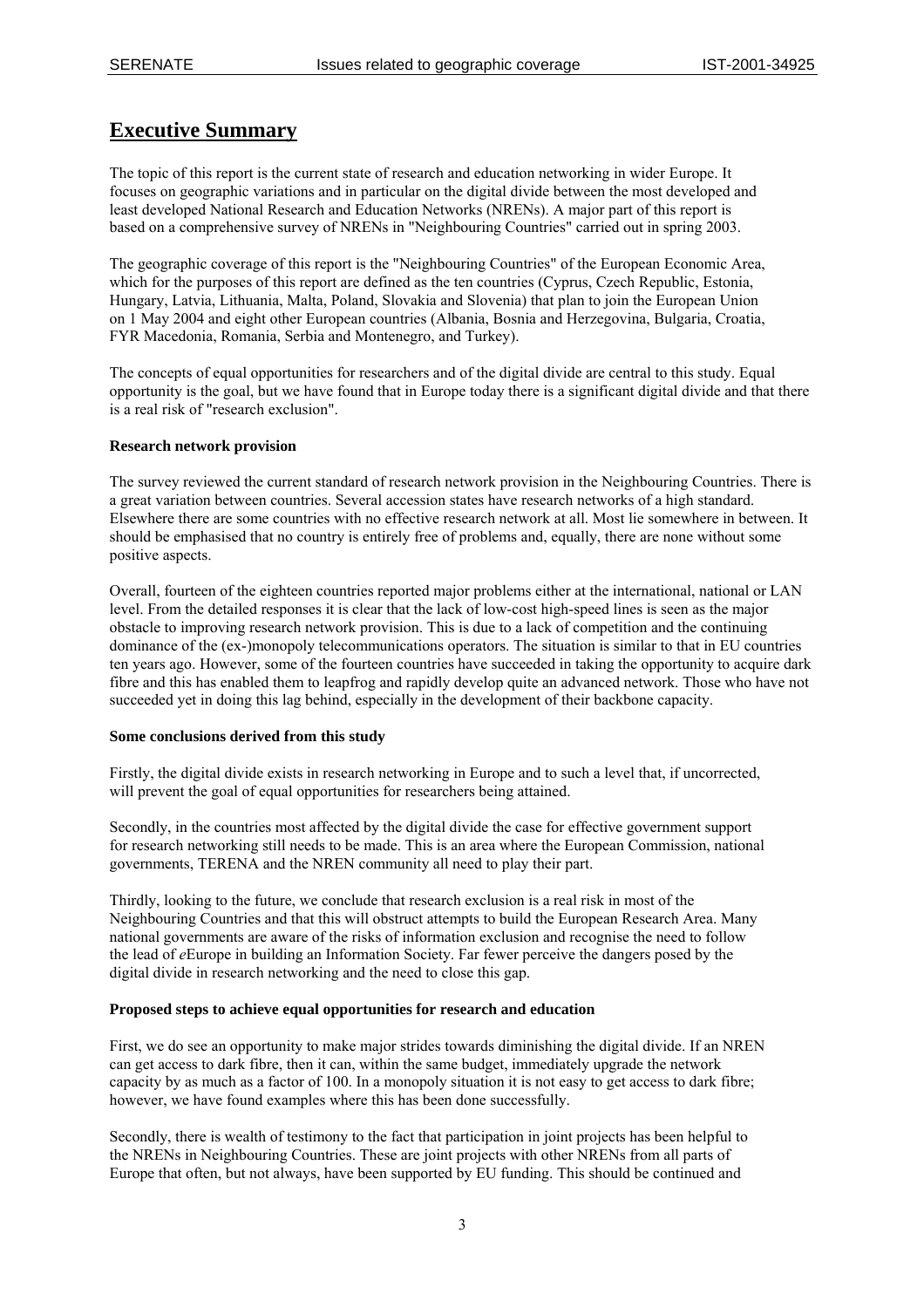extended to cover the new countries. For these countries, a small amount of funding could make a large difference.

Finally, the survey shows that the European Union has already proved to be very influential in persuading governments in Neighbouring Countries that are accession states or aspire to EU membership to commit to the Information Society. Therefore the EU could be equally persuasive in showing the importance of research networking. Specifically, the EU should help drive the further liberalisation of telecommunications and in particular help to persuade national governments that NRENs should get access to dark fibre. The EU could also support the investments in research and education infrastructure inside accession countries through other measures (e.g. Structural Funds).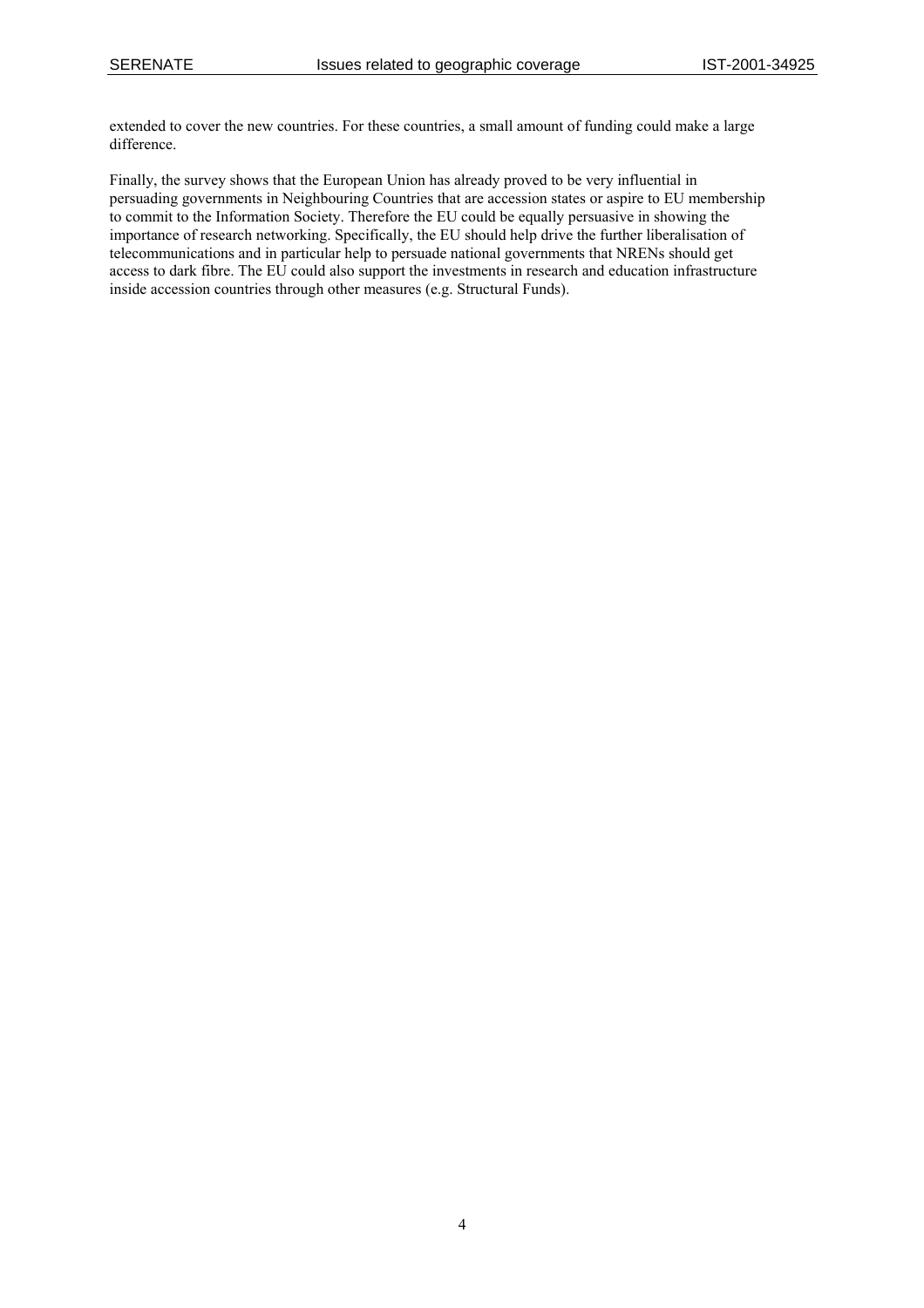## **1. Introduction**

This report presents a review of the national education and research networks in the wider Europe, and, in particular, of the extent to which they are capable of providing equal opportunities for researchers.

The report reviews the extent of the digital divide in research network provision between the European Economic Area (EEA) which is comprised of the fifteen European Union (EU) states and three of the European Free Trade Area (EFTA) states on the one hand, and the ten accession states that will join the EU on 1 May 2004 together with Albania, Bulgaria, Bosnia and Herzegovina, Croatia, FYR Macedonia, Romania, Serbia and Montenegro, and Turkey, on the other hand. We will refer to this second group as the "Neighbouring Countries". This review is based on a survey of the present state of research networking in the Neighbouring Countries carried out in spring 2003. The National Research and Education networks provided a considerable amount of material for this review.

The current report covers the policy and funding environments for the networks, the availability and cost of infrastructure, the availability of trained staff and specific problem areas within the research network itself. This is analysed and a number of conclusions are drawn. Finally, a number of recommendations are made for practical steps to help close the digital divide.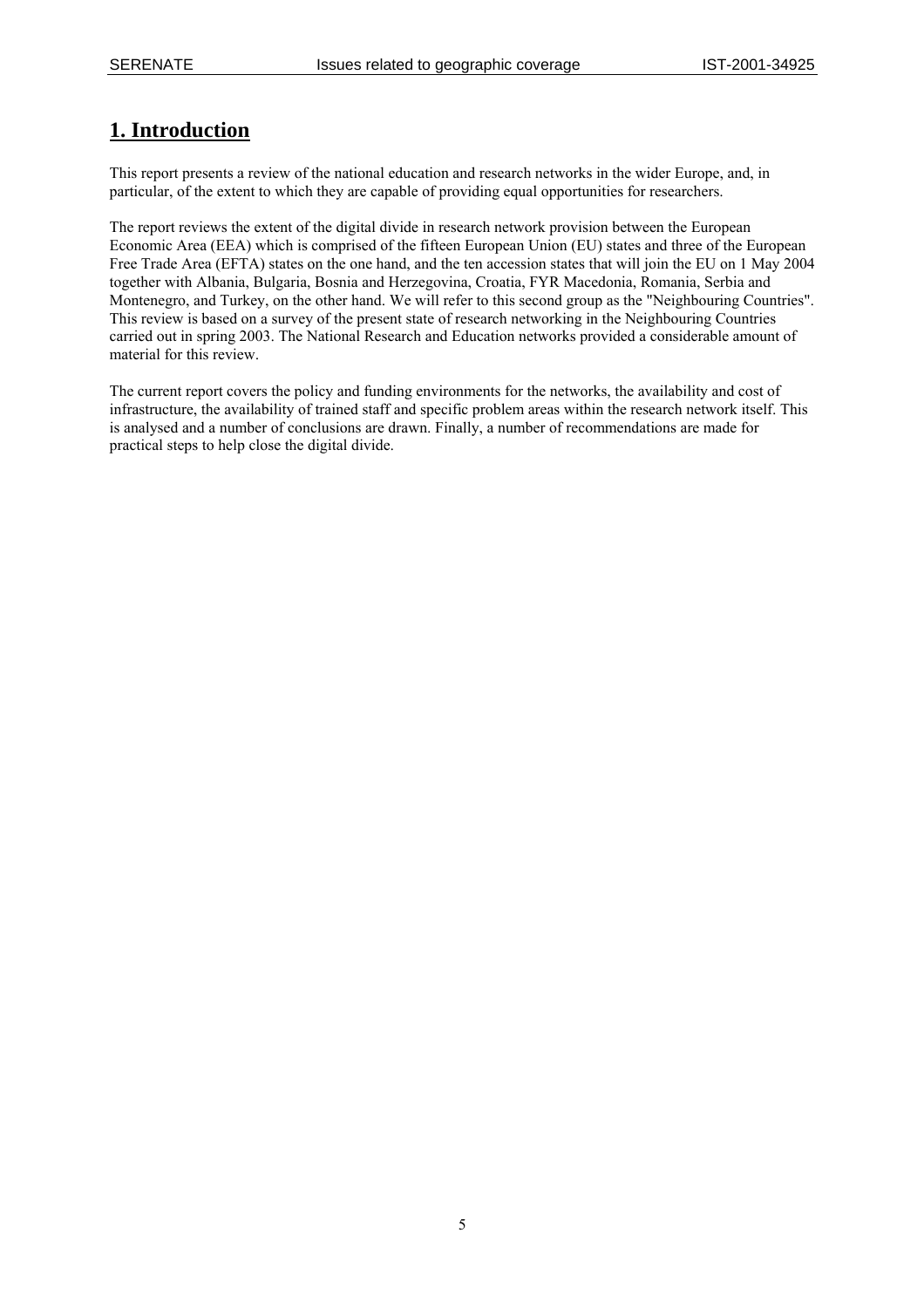## **2. Equal Opportunities for Researchers**

It is part of the vision of the European Research Area that researchers throughout Europe, irrespective of location, will be able to contribute fully to its high-quality research activities. This represents equality of opportunity for researchers, and increasingly, advanced research networks such as GÉANT and the national research networks are playing a key role in achieving this.

Consider first the ideal circumstances. There are a number of factors that come together to create these. A researcher would have: a well-equipped university or institute; good computing and LAN facilities; an environment in which these are maintained up to date; access to information resources, both physical and digital; the ability to participate in national and international collaborations; the ability to take part in networkdemanding research. The latter type of research is typified by Grid applications, although it could equally well require videoconferencing and multimedia communications as computing- or data-intensive scientific applications. It also goes without saying that these are likely to be found in a society which is itself IT-literate and Internet-aware, that is to say, one in which the Information Society is firmly established.

Broadly speaking, most countries of the EEA provide many examples of this ideal environment. Even here however, the reality sometimes falls short of the ideal. The ideal research network is both pervasive and leading edge; that is, it provides researchers with the full range of advanced networking facilities, whatever their location. Even within an advanced country this is hard to achieve. There are always "difficult to connect" sites and often, despite significant expenditure, there can remain significant differences in research connectivity, especially bandwidth and last-mile connections.

In Neighbouring Countries the situation is far more mixed. In some instances, the network facilities available to researchers do approach the ideal. But this is very much the minority, and in many areas the network facilities fall far short.

The key concept here is that of exclusion. When there are whole communities, regions or countries where a digital divide exists then they are unable to participate in the modern network-enabled society. There are useful parallels to be drawn with the *e*Europe programme for making progress towards the Information Society. One of the express aims of *e*Europe is to avoid a "two-speed Europe" or any form of "information exclusion" as the Information Society develops. Equally it should be the aim of the research networking programmes to avoid a two-speed Europe for researchers or the growth of "research exclusion" as research activities become more and more founded upon the use of advanced computer and communication networks.

The potential risks of a growing digital divide for researchers has been highlighted in a report produced under the auspices of the International Committee for Future Accelerators in early 2003. Whilst this addresses the concerns of the High-Energy Physics community, the scenario it describes is relevant to many other research communities as well. The HEP community, as is now well known, collaborates on a global basis and in this report they have been able to draw on detailed evidence from around the world. In their main conclusion they state that "[our] essential concern is that Digital Divide problems will delay or prevent physicists in less economically favoured regions of the world from participating effectively, as equals, in their collaborations". To avoid this, "high-performance networks are required, in all regions where the physicists and engineers are located".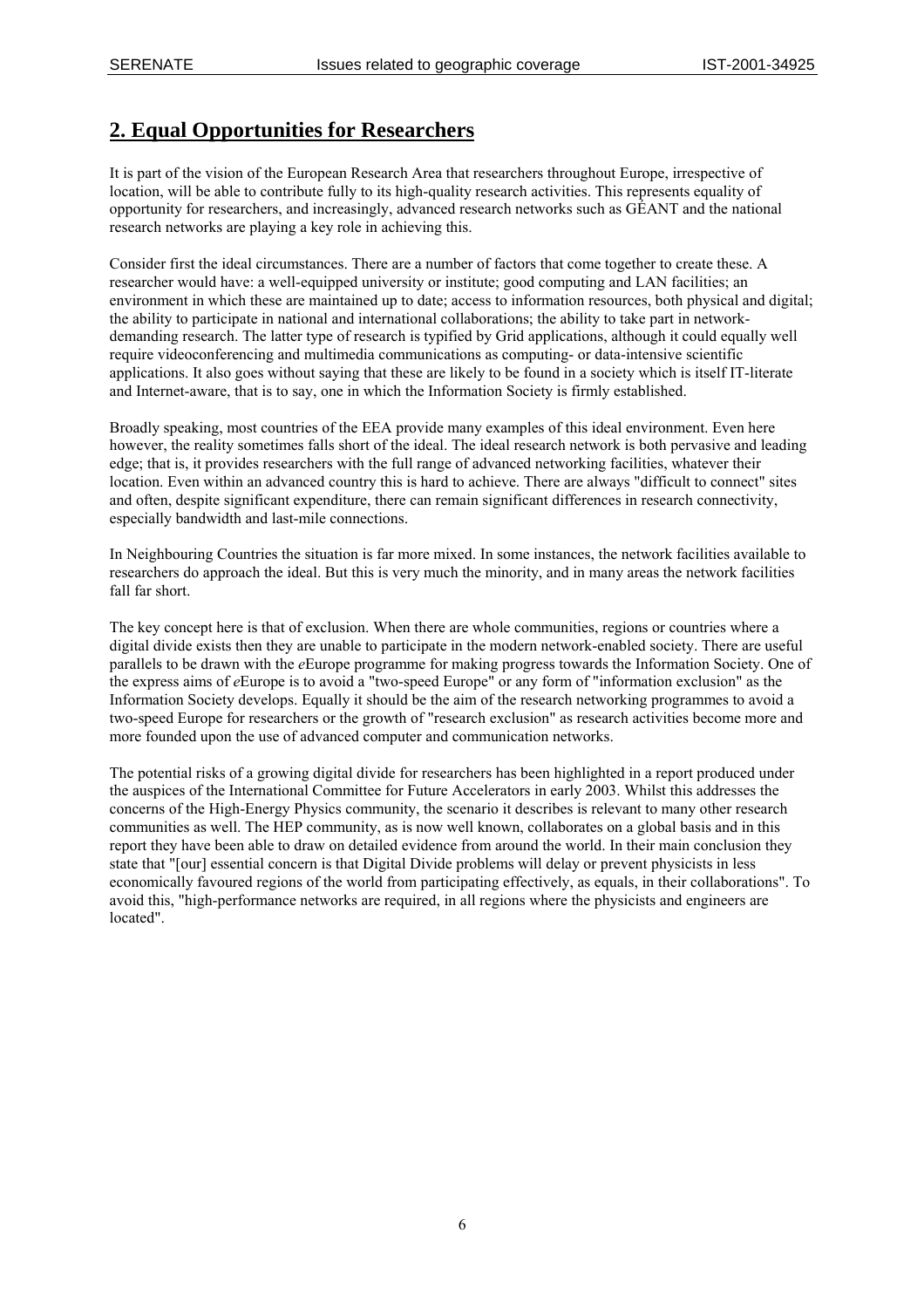## **3. The Geographic Divide**

In this report we examine the digital divide in research networking on a geographic basis. Geographic factors have been well recognised for some time as potential causes of a digital divide in the Information Society. Generally, regions that are remote, sparsely populated or poorer are the last to acquire the necessary infrastructure. The cost of building the infrastructure is higher (both *per capita* and as a percentage of GNP) and the return on investment is less, due to the lower economic activity. However, these are exactly the regions that have more to gain from adopting the Information Society. Further, the situation is not self-correcting but self-reinforcing. This has led over the years to many initiatives at a local, regional or national level aimed at alleviating this. This is often tackled at a regional level, and, for example, the RISI (Regional Information Society Initiative) programmes of the EU were a coherent approach towards encouraging and accelerating a fruitful development of the Information Society on a regional basis. Many of these regional programmes showed considerable success and have been continued with local or national funding in some 35 regions of the European Union.

## **3.1. Research Exclusion within Europe**

In this report we look at the provision of research networking and the consequent issues of research exclusion and equal opportunity for researchers. We look at this at the national level, and also at the level of groups of countries. This is not of course to say that significant differences do not exist at local or regional levels, but the comparative data are available principally at the national level.

We start by looking at some data that illustrate features of the digital divide in research networking between, broadly speaking, the EEA countries and Neighbouring Countries (Table 1). This data comprised of, firstly, two indicators chosen by *e*Europe that relate to research networking, namely the international connectivity and national backbone speeds for the NREN. It also includes the NREN budget (normalised by population) and finally the figures for GDP per capita and GERD (Gross Expenditure on Research and Development) per capita, where available. These figures give an indication of the inputs (the size of the economy, the research budget and the amount allocated to research networking) and the outputs (research network capacities).

We also show the average figures for three groupings of these countries. Firstly, EEA: these are the fifteen EU member states plus the three EFTA members Iceland, Norway and Switzerland. Secondly, the ten accession states that will join the EU in 2004, namely, Cyprus, Czech Republic, Estonia, Hungary, Latvia, Lithuania, Malta, Poland, Slovakia and Slovenia. Thirdly, the other European countries: these are the three other accession states, Bulgaria, Romania and Turkey, plus a number of Balkan countries for which networking or survey data is available: Albania, Bosnia and Herzegovina, Croatia, FYR Macedonia, and Serbia and Montenegro.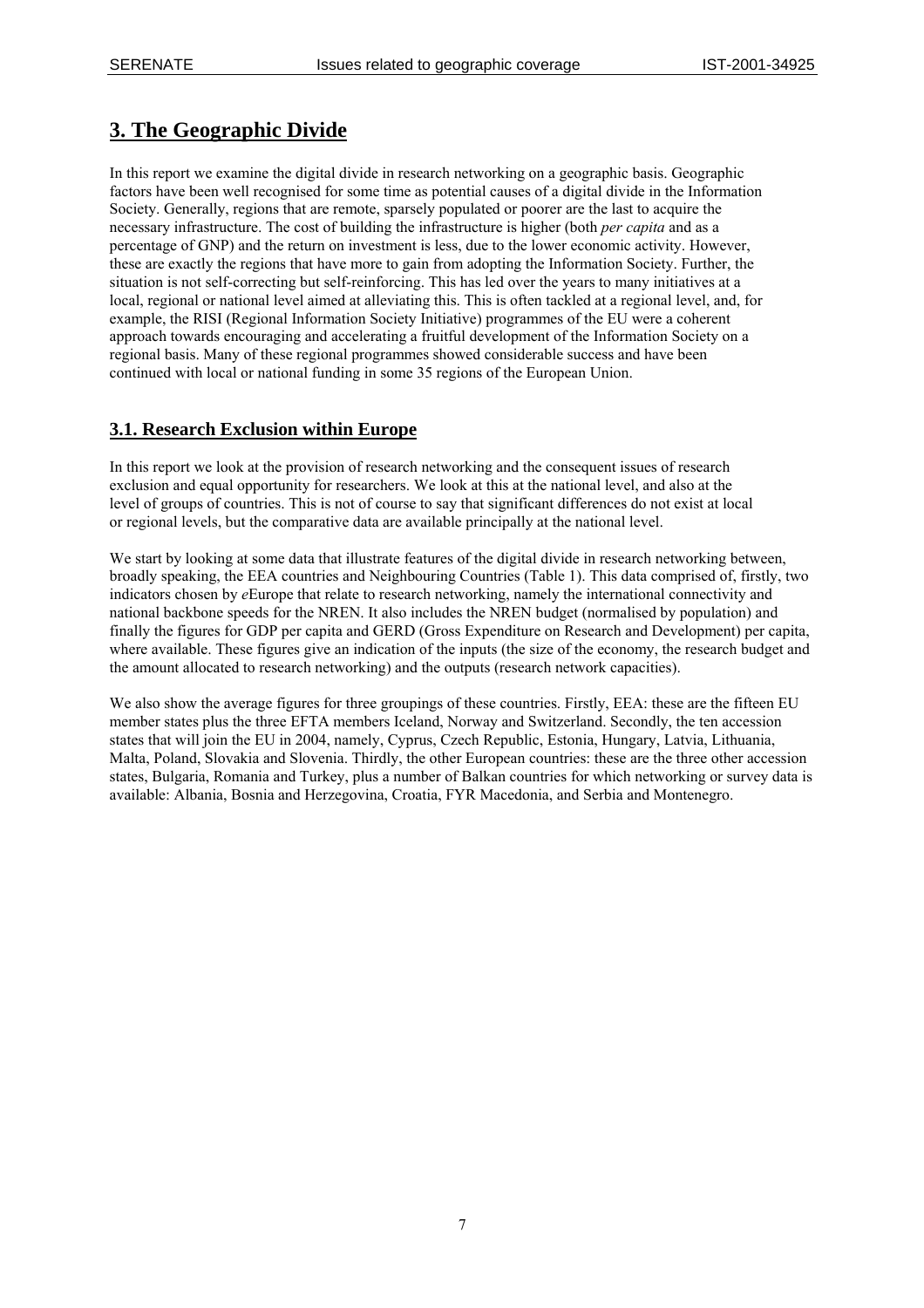| <b>Country</b>                                        | <b>NREN</b> Total<br><b>International</b><br><b>Bandwidth</b> | <b>Typical</b><br><b>National Core</b><br><b>Bandwidth</b> | <b>NREN</b> budget<br>per 1 million<br>inhabitants | GDP per<br>capita | <b>GERD</b> per<br>capita |
|-------------------------------------------------------|---------------------------------------------------------------|------------------------------------------------------------|----------------------------------------------------|-------------------|---------------------------|
|                                                       | (Mb/s)                                                        | (Mb/s)                                                     | (MEUR)                                             | (EUR)             | (EUR)                     |
| Austria                                               | 1,240                                                         | 1,000                                                      | 0.73                                               | 25,073            | 451                       |
| Belgium                                               | 4,122                                                         | 5,000                                                      | 1.12                                               | 24,170            | 474                       |
| Denmark                                               | 8,122                                                         | 620                                                        | 0.37                                               | 32,873            | 677                       |
| Finland                                               | 8,277                                                         | 2,500                                                      | 1.56                                               | 25,316            | 853                       |
| France                                                | 5,475                                                         | 2,500                                                      | 0.45                                               | 23,442            | 504                       |
| Germany                                               | 9,366                                                         | 10,000                                                     | 0.49                                               | 24,596            | 610                       |
| Greece                                                | 1,244                                                         | 310                                                        | 0.82                                               | 11,553            | 79                        |
| Ireland                                               | 3,742                                                         | 310                                                        | 3.86                                               | 26,646            | 322                       |
| Italy                                                 | 7,464                                                         | 7,500                                                      | 0.69                                               | 20,123            | 209                       |
| Luxembourg                                            | 200                                                           | 1,000                                                      | 6.69                                               | 45,844            |                           |
| Netherlands                                           | 38,976                                                        | 10,000                                                     | 2.05                                               | 24,962            | 504                       |
| Portugal                                              | 624                                                           | 1,250                                                      | 0.59                                               | 11,430            | 87                        |
| Spain                                                 | 3,887                                                         | 2,500                                                      | 0.42                                               | 15,162            | 143                       |
| Sweden                                                | 10,122                                                        | 10,000                                                     | 1.92                                               | 27,992            | 1058                      |
| United Kingdom                                        | 8,819                                                         | 10,000                                                     | 0.70                                               | 25,836            | 481                       |
| Iceland                                               | 155                                                           | 1,000                                                      | 1.36                                               | 27,810            | 673                       |
| Norway                                                | 8,110                                                         | 2,500                                                      | 2.65                                               | 33,490            | 604                       |
| Switzerland                                           | 4,110                                                         | 1,000                                                      | 1.70                                               | 27,750            | 940                       |
| <b>Average EEA:</b>                                   | 6,892                                                         | 3,833                                                      | 1.57                                               | 25,226            | 510                       |
| Cyprus                                                | 34                                                            | 34                                                         | 0.78                                               | 18,460            | 27                        |
| Czech Republic                                        | 4,509                                                         | 2500                                                       | 1.12                                               | 13,280            | 62                        |
| Estonia                                               | 155                                                           | 100                                                        | 0.47                                               | 9,820             | 26                        |
| Hungary                                               | 2,488                                                         | 2500                                                       | 0.67                                               | 11,880            | 31                        |
| Latvia (LATNET)                                       | 42                                                            | 100                                                        | 0.76                                               | 7,710             | 11                        |
| Latvia (UL DoIT)                                      | 26                                                            | 100                                                        | 0.42                                               |                   |                           |
| Lithuania<br>Malta                                    | 157                                                           | 155                                                        | 0.81                                               | 8,730             |                           |
| Poland                                                | 2,500                                                         | 620                                                        | 0.09                                               | 9,210             | 28                        |
| Slovakia                                              | 1,500                                                         | 1000                                                       | 0.34                                               | 11,060            | 23                        |
| Slovenia                                              | 450                                                           | 10                                                         | 2.28                                               | 15,970            | 147                       |
| <b>Average accession countries</b>                    | 1,186                                                         | 712                                                        | 0.77                                               | 11,791            | 44                        |
| Albania                                               |                                                               |                                                            |                                                    |                   |                           |
| Bosnia and Herzegovina                                |                                                               | 2                                                          | 0.07                                               |                   |                           |
| Bulgaria                                              |                                                               |                                                            |                                                    |                   |                           |
| Croatia                                               | 622                                                           | 620                                                        | 2.35                                               |                   |                           |
| FYR Macedonia                                         | 2                                                             | $\overline{2}$                                             | 0.03                                               |                   |                           |
| Romania                                               | 155                                                           | 34                                                         | 0.12                                               |                   |                           |
| Serbia and Montenegro                                 | $\overline{4}$                                                | 155                                                        | 0.14                                               |                   |                           |
| Turkey                                                | 465                                                           | 155                                                        | 0.21                                               |                   |                           |
| <b>Average other Neighbouring</b><br><b>Countries</b> | 250                                                           | 161                                                        | 0.49                                               |                   |                           |

**Table 1. NREN international bandwidth, national core bandwidth, NREN budget per 1 million inhabitants and GDP and GERD per capita for European countries.** 

**(Source: TERENA Compendium 2003 (except GDP and GERD))**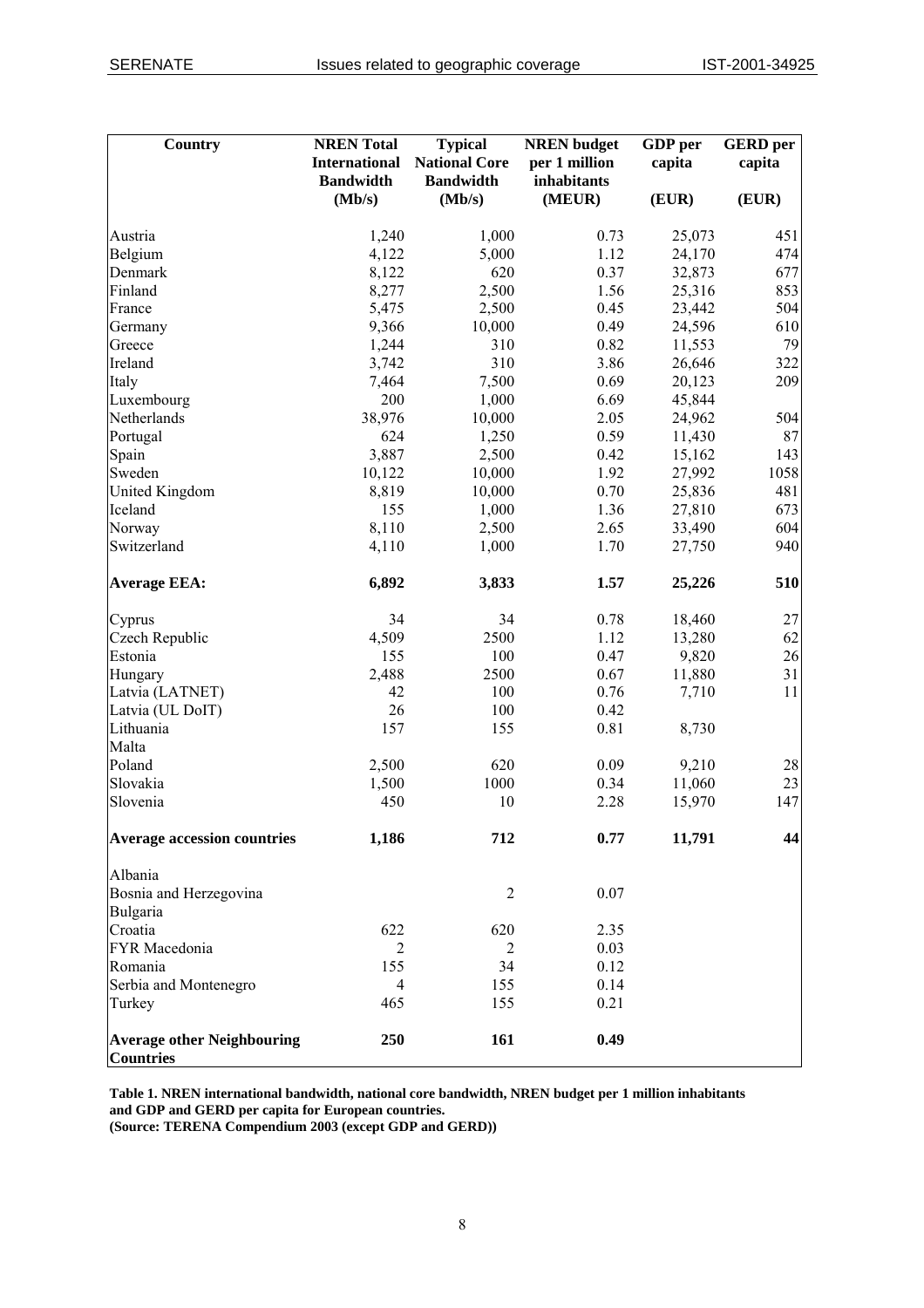This table shows quite significant differences between the average values for the three groups of countries. There are also some striking variations within the groups. However, whilst it shows us, for example, that the average bandwidth is much lower in the accession states than in the EEA group and much lower again in the other Neighbouring Countries, of course it does not tell us what an individual researcher experiences and whether the lower bandwidth is in fact a limitation on exploiting the network. Published data of this type is scarce, but one relevant source are the figures for network congestion, again from the TERENA Compendium 2003.

These figures are shown below, this time only for the three country groupings. They do suggest quite strongly that the lower bandwidths in these country groupings are in fact associated with increased congestion.

| <b>Country Grouping</b>      | <b>International</b><br><b>Connections</b> | <b>National</b><br><b>Backbone</b> | <b>Campus-NREN</b><br><b>Interconnect</b> | LAN |
|------------------------------|--------------------------------------------|------------------------------------|-------------------------------------------|-----|
| EEA                          |                                            |                                    |                                           |     |
| Acceding states              |                                            |                                    |                                           |     |
| Other Neighbouring Countries |                                            |                                    |                                           |     |

**Table 2. Research network congestion by country grouping: average percentage of NREN client institutions experiencing high congestion at a particular level of the network hierarchy. (Congestion can be experienced at more than one level.)** 

**(Source: TERENA Compendium 2003)** 

## **3.2. Monitoring, Benchmarking and Indicators**

Indicators and benchmarking have an important role to play in measuring progress over time towards defined goals. The *e*Europe 2002 Action Plan, for example, has made significant use of benchmarking. As part of this plan 23 key indicators were defined and have been used to measure the progress of countries towards the Information Society. This formed the basis for an annual benchmarking report, which has been published for each of the years 2000, 2001 and 2002. As noted above, one indicator (no. 4) referred to research networking, within the set of indicators on the "Faster, cheaper Internet".

These benchmarks and indicators were originally devised for the fifteen EU member states. It is interesting to note that when the accession states came to adopt these indicators, they felt it necessary to enhance the set (now called *e*Europe+) with the addition of extra indicators covering "Putting in place the basic building blocks of the Information Society". In other words, there was recognition amongst these states of a pre-existing digital divide.

In the field of research networking, it should be noted that TERENA has been monitoring a comprehensive set of indicators over a period of some years. These are published annually in the TERENA Compendium of National Research and Education Networks. In fact, the figures for the research network indicator in the benchmarks related to the *e*Europe 2002 Action Plan were provided each year by TERENA. TERENA intends to continue the publication of the Compendium, which is widely recognised as a valuable activity. Further extension of the monitoring should be considered (for example, to user-oriented measures such as those being introduced by  $SLAC<sup>1</sup>$  and others).

The question has been raised in the course of this study as to whether some additional indicators and benchmarking, specifically aimed at measuring the progress of NRENs in Neighbouring Countries towards closing the digital divide, should be added. At this stage it is felt that the current set of TERENA indicators is probably already sufficient to enable these NRENs to set their own targets in comparison to some other NRENs. On the other hand, the analysis of the survey below has shown that there would be merit in putting together a checklist of items, mainly from existing sources, which these NRENs could make use of internally. This is discussed further in the final section.

 $\overline{a}$ 

<span id="page-8-0"></span><sup>1</sup> Stanford Linear Accelerator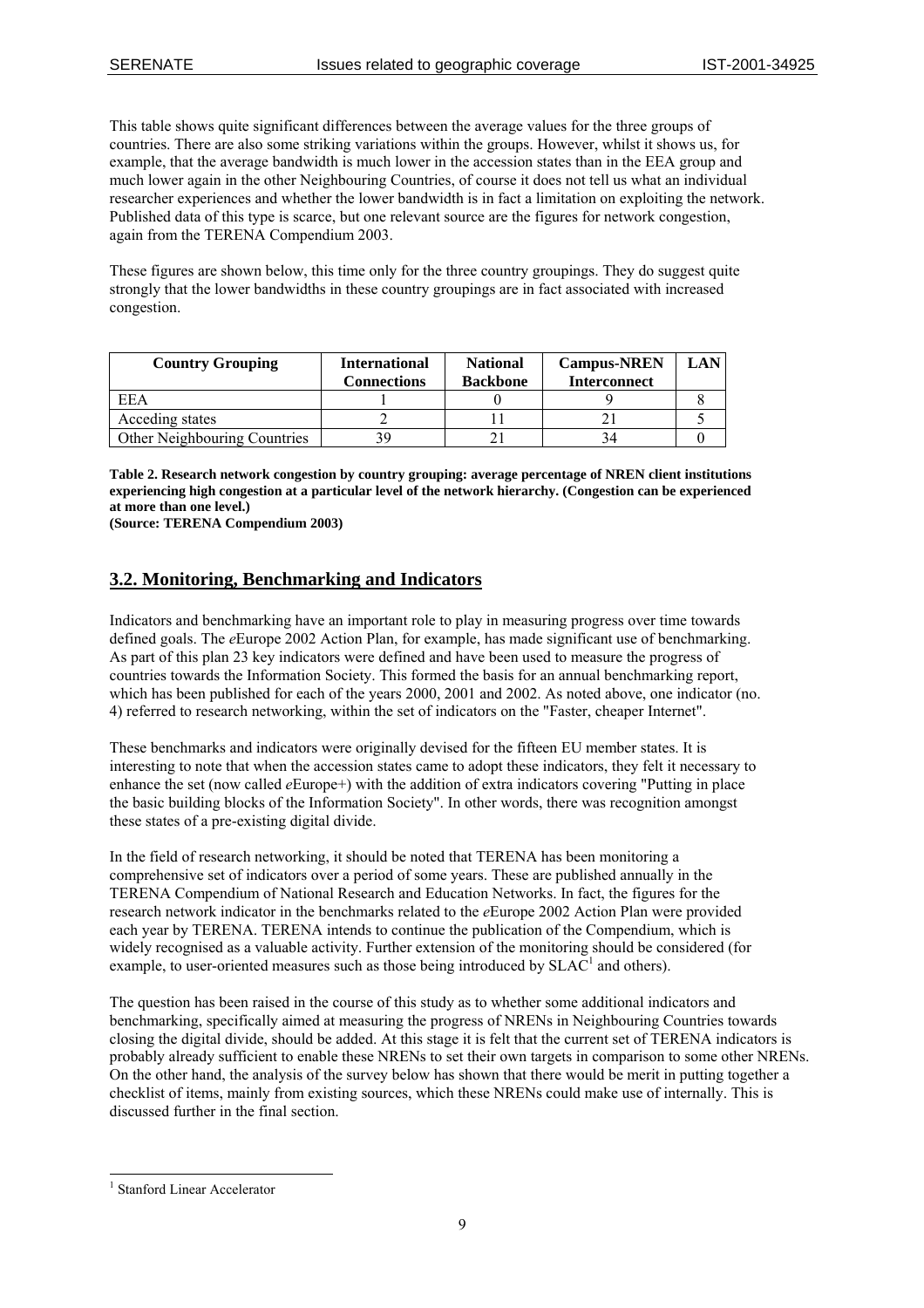## **4. Survey of Issues Facing Research Networking in Neighbouring Countries**

## **4.1. Introduction**

As seen from the previous section, there is only limited information to be gained from the published indicators as to the status of and issues facing research networking in Neighbouring Countries. A survey of the national research and education networks was therefore undertaken. The methodology of the survey was as follows. Each NREN was sent a letter and a questionnaire. The letter explained the purpose of this work item within the overall SERENATE programme. It asked the respondents to provide a general description of their NREN. Where available, they were provided with a copy of the country profiles prepared for the SERENATE report on the development of the regulatory situation<sup>2</sup>[,](#page-9-0) in which case they were able just to update the NREN section. They were also asked to describe the problems which they faced and to make suggestions for how these could be tackled. The questionnaire was designed to cover this part of the enquiry but respondents were free to add their own comments. A copy of the questionnaire is attached as Annex II.

The list of NRENs contacted extended beyond the set of accession states to include a number of other countries from southeast Europe. This was natural because the NRENs of these countries are in regular contact with other European NRENs, either as members of TERENA or through CEENet, and also because they are now involved, particularly through the SEEREN project, in the EU-supported research networking activities.

The NREN profiles are attached as Appendix I. The questionnaire responses are described in detail below.

## **4.2. Survey Results**

#### **4.2.1. Issues in network provision**

The first section of the questionnaire was designed to find out which levels of the network hierarchy (local, national, international etc.) were seen as presenting the greatest problems in providing a comprehensive research and education networking infrastructure. Respondents were also invited to provide examples to illustrate the nature of the problems.

Six levels of network hierarchy were indicated: end-user equipment, LAN, access network, metropolitan network, national backbone and international connectivity. Of course, there can be some overlap between these categories, especially at the metropolitan level.

The summary of results received from the eighteen countries is shown in Table 3. Where respondents indicated levels of priority these are mentioned in the table.

Overall, it was found that a significant number of NRENs reported problems at the LAN, national, and international levels and we will comment on those in more detail in this section.

**LAN issues.** These fell into two categories. In some instances, obsolete LANs at universities were not being replaced. In other countries, however, the issue arises because university locations are highly dispersed across a city rather than being located together in campus structures. In such cases the building of the university LAN is dependent on a very large number of cross-city links which can only be obtained from an expensive telecommunications operator that has a (de facto) monopoly.

In most countries access links are mainly provided by the incumbent operator. Many NRENs reported significant discrimination, meaning that they are not able to obtain access under the same conditions as the incumbent operator provides to its own Internet customers.

<span id="page-9-0"></span><sup>&</sup>lt;sup>2</sup> SERENATE deliverable D7 "Report on the expected development of the regulatory situation in European countries relevant for the SERENATE project"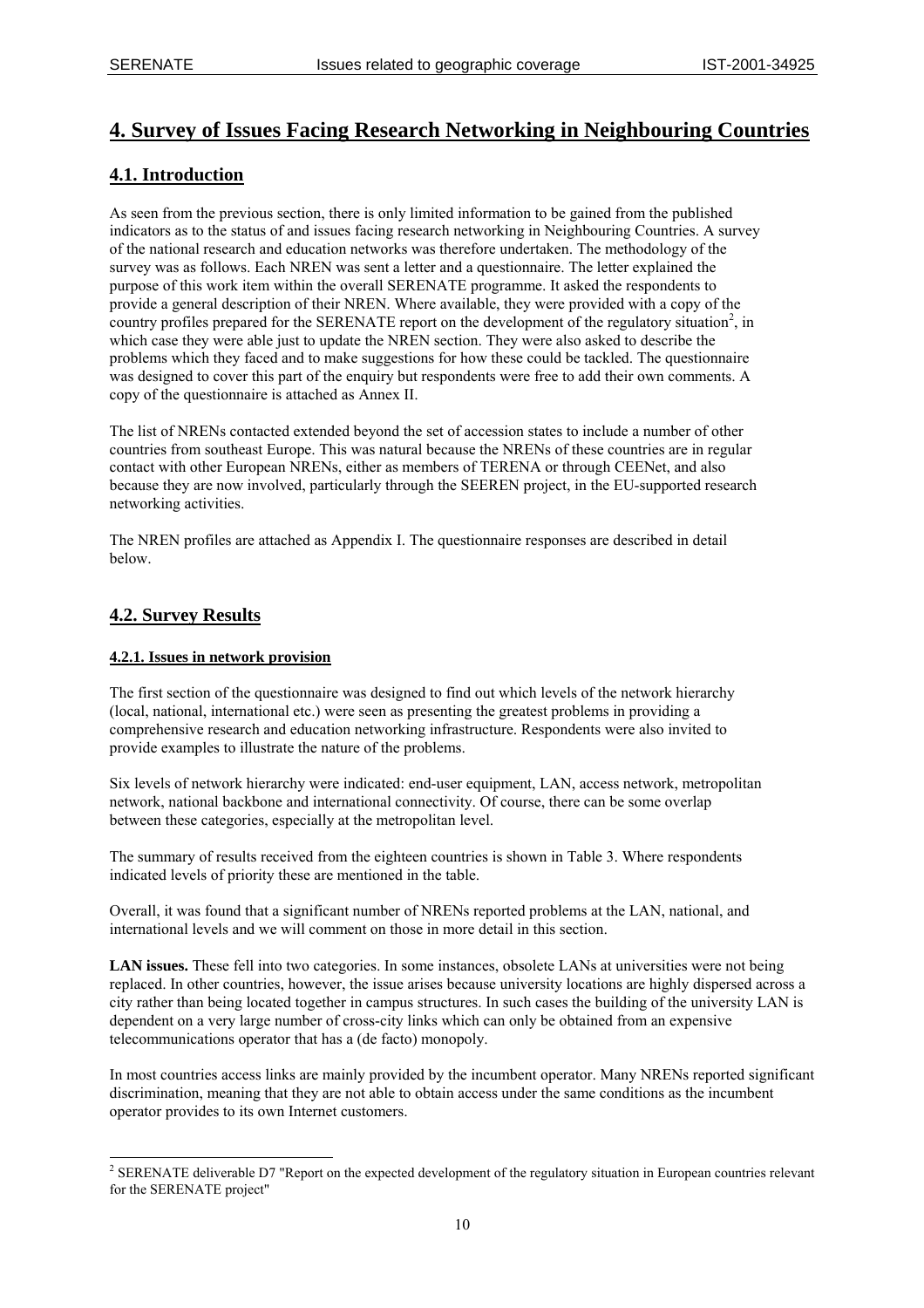| Country                | <b>End-user</b><br>equipment | <b>LAN</b>               | <b>Access</b><br>network | Metropolitan<br>network  | <b>National</b><br>backbone  | <b>Internationa</b><br>connectivity |
|------------------------|------------------------------|--------------------------|--------------------------|--------------------------|------------------------------|-------------------------------------|
| Bulgaria               |                              |                          |                          |                          | Yes                          | Yes                                 |
| Cyprus                 |                              |                          | Yes                      |                          | Yes                          | Yes                                 |
| Czech Republic         |                              |                          | Minor                    |                          | Minor                        | Minor                               |
| Estonia                |                              | Yes $(4)$                | Yes $(1)$                | Yes $(3)$                | Yes $(2)$                    |                                     |
| Hungary                | Minor $(1)$                  |                          |                          |                          |                              |                                     |
| Latvia                 |                              | $\overline{\phantom{0}}$ | $\overline{\phantom{0}}$ | $\overline{\phantom{0}}$ | $\qquad \qquad \blacksquare$ | $\overline{\phantom{a}}$            |
| Lithuania              |                              |                          | Yes $(1=)$               | Yes $(1=)$               | Yes                          |                                     |
| Malta                  |                              |                          |                          |                          |                              | Yes                                 |
| Poland                 |                              |                          |                          |                          | Yes $(1)$                    |                                     |
| Romania                |                              |                          | Yes(1)                   |                          | Minor                        |                                     |
| Slovakia               | Yes                          | Yes                      |                          |                          |                              |                                     |
| Slovenia               |                              | Yes                      | Yes                      |                          | Yes(1)                       | Yes                                 |
| Turkey                 |                              | Yes $(3)$                |                          |                          | Yes $(1=)$                   | Yes $(1=)$                          |
|                        |                              |                          |                          |                          |                              |                                     |
| Albania                |                              |                          |                          |                          | Yes                          | Yes                                 |
| Bosnia and Herzegovina |                              |                          |                          | Yes                      | Yes                          | Yes                                 |
| Croatia                | Yes                          | Yes                      |                          |                          |                              |                                     |
| Macedonia, FYR         | Yes $(4)$                    |                          |                          | Yes $(3)$                | Yes $(2)$                    | Yes(1)                              |
| Serbia and Montenegro  |                              | Yes                      |                          |                          |                              | Yes(1)                              |

#### **Table 3. At which level(s) in the network hierarchy are significant problems found?**

**National backbone issues.** The majority of these instances involved a telecommunications monopoly which limited affordable bandwidth to quite low levels (from 10 Mb/s down to 64 kb/s). Most NRENs affected reported high levels of congestion. Congestion was also reported by one NREN on its 155 Mb/s and 622 Mb/s links.

**International connectivity issues.** This level presented significant problems. Firstly, there are some countries without a connection to GÉANT. Secondly, some countries had a GÉANT connection but it was very restricted in bandwidth, resulting in congestion. Finally, some NRENs had sufficient international bandwidth but the costs were felt to be excessively high. In nearly every case in the last two groups, the existence (or persistence) of a national monopoly was seen as the principal cause.

The problems of such low international and national bandwidth were noted by one respondent as inhibiting full use of the network by the academic and research community, as follows:

*"The speeds [of the national backbone] range from 64 kb/s to 1 Mb/s for most organisations. These speeds do not allow the introduction of new generations of services and the problem is propagated to the end-user, irrespective of the quality of networking at the campus level."* 

*"We do not have the [international] capacity required to participate or collaborate in advanced services projects or application projects requiring high-speed bandwidth, and this hinders research and academic activity."* 

#### **4.2.2. Policy, funding and economic environment**

The second section of the questionnaire was designed to find out to which extent the establishment and continued development of the NREN had been affected by factors such as the level of support by government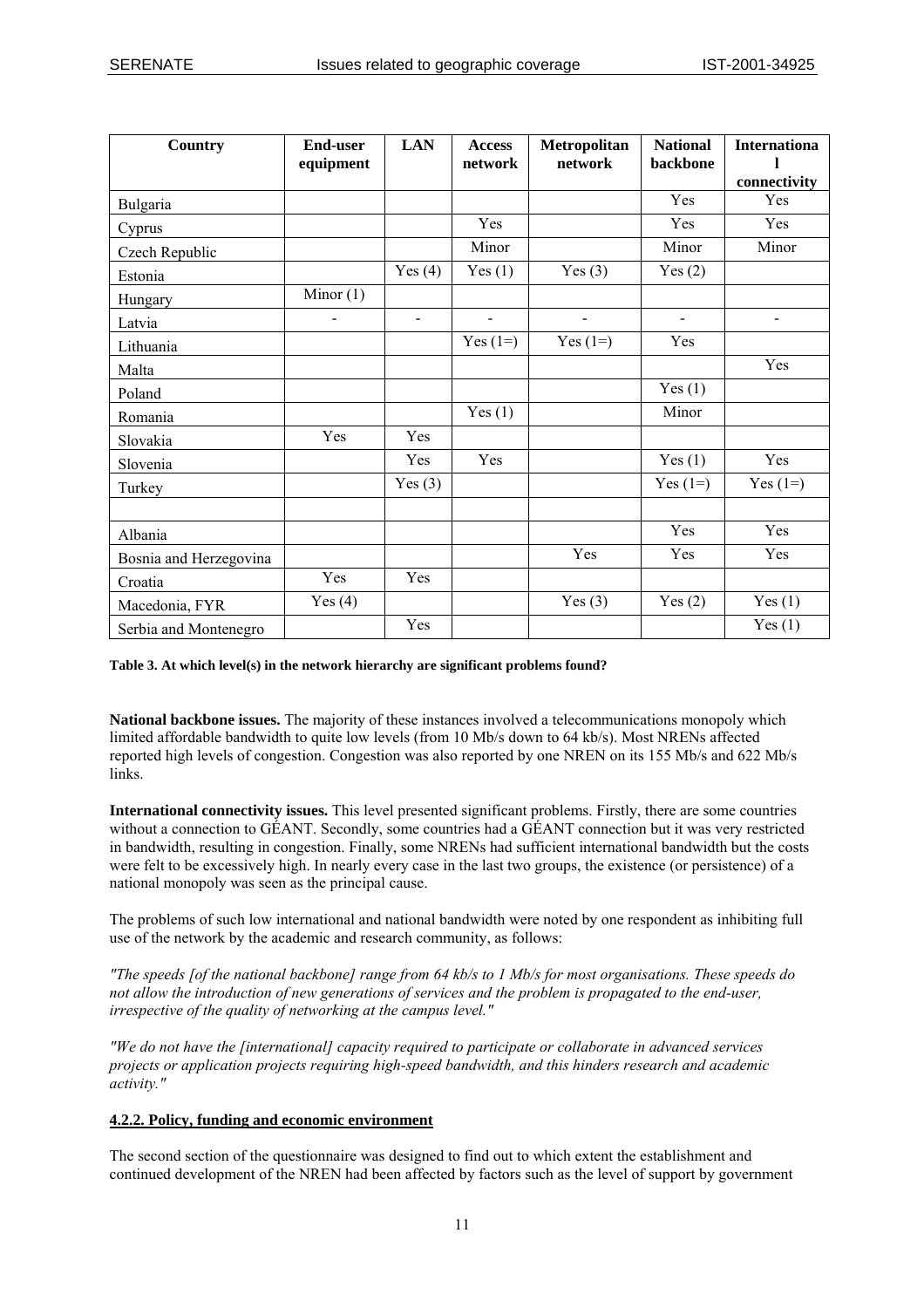and other bodies, the level of funding, the telecommunications infrastructure, and shortages of skills.

Respondents were asked to answer a multi-part question, as follows:

*Are you affected by the following problem; if yes, can you illustrate the problem by some numbers/data or stories, and do you see a possible solution?* 

- *1. Lack of awareness by politicians and decision makers of the importance of the NREN for research, education and general development of the country.*
- *2. Lack of awareness by university chancellors and directors of research institutes of the importance networking and NREN services.*
- *3. Lack of awareness by researchers and professors of the importance of networking and NREN services.*
- *4. Lack of funds for computers, networking equipment and functioning of NREN.*
- *5. Shortage of appropriate infrastructure in the country.*
- *6. High prices of the telecommunication infrastructure.*
- *7. Shortage of managerial skills in your NREN.*
- *8. Shortage of technical competence and skills in your NREN.*

It was not expected that all NRENs would be affected in the same way and this can be seen from the summary of replies from the eighteen countries shown in Tables 4 and 5.

| Country                | <b>Lack of</b>        | <b>Lack of</b>               | <b>Lack of</b>                 | Lack of                       |
|------------------------|-----------------------|------------------------------|--------------------------------|-------------------------------|
|                        | Government<br>support | University<br><b>Support</b> | <b>Researcher</b><br>awareness | <b>NREN</b><br><b>Funding</b> |
| Bulgaria               | Yes                   |                              |                                | Yes                           |
| Cyprus                 | Yes                   |                              |                                | Yes                           |
| Czech Republic         |                       |                              |                                | Yes                           |
| Estonia                | Yes                   |                              |                                | Yes                           |
| Hungary                | Some                  |                              |                                | Some                          |
| Latvia                 |                       |                              | $\overline{a}$                 |                               |
| Lithuania              |                       |                              |                                | Yes                           |
| Malta                  |                       |                              |                                | Yes                           |
| Poland                 | Yes                   |                              |                                | Yes                           |
| Romania                | Yes                   | Minor                        |                                | Yes                           |
| Slovakia               | Some                  | Yes                          |                                | Yes                           |
| Slovenia               |                       | Yes                          |                                | Yes                           |
| Turkey                 | Some                  | Some                         |                                |                               |
|                        |                       |                              |                                |                               |
| Albania                | Yes                   | Yes                          | Yes                            | Yes                           |
| Bosnia and Herzegovina | Yes                   | N/a                          | N/a                            | Yes                           |
| Croatia                | Yes                   |                              |                                | Yes                           |
| Macedonia, FYR         | Yes $(3)$             | Yes $(4)$                    | Yes $(5)$                      | Yes $(1=)$                    |
| Serbia and Montenegro  |                       |                              |                                | Yes                           |

**Table 4. Summary survey results by country indicating problem areas in the policy, funding and economic environment (part 1).**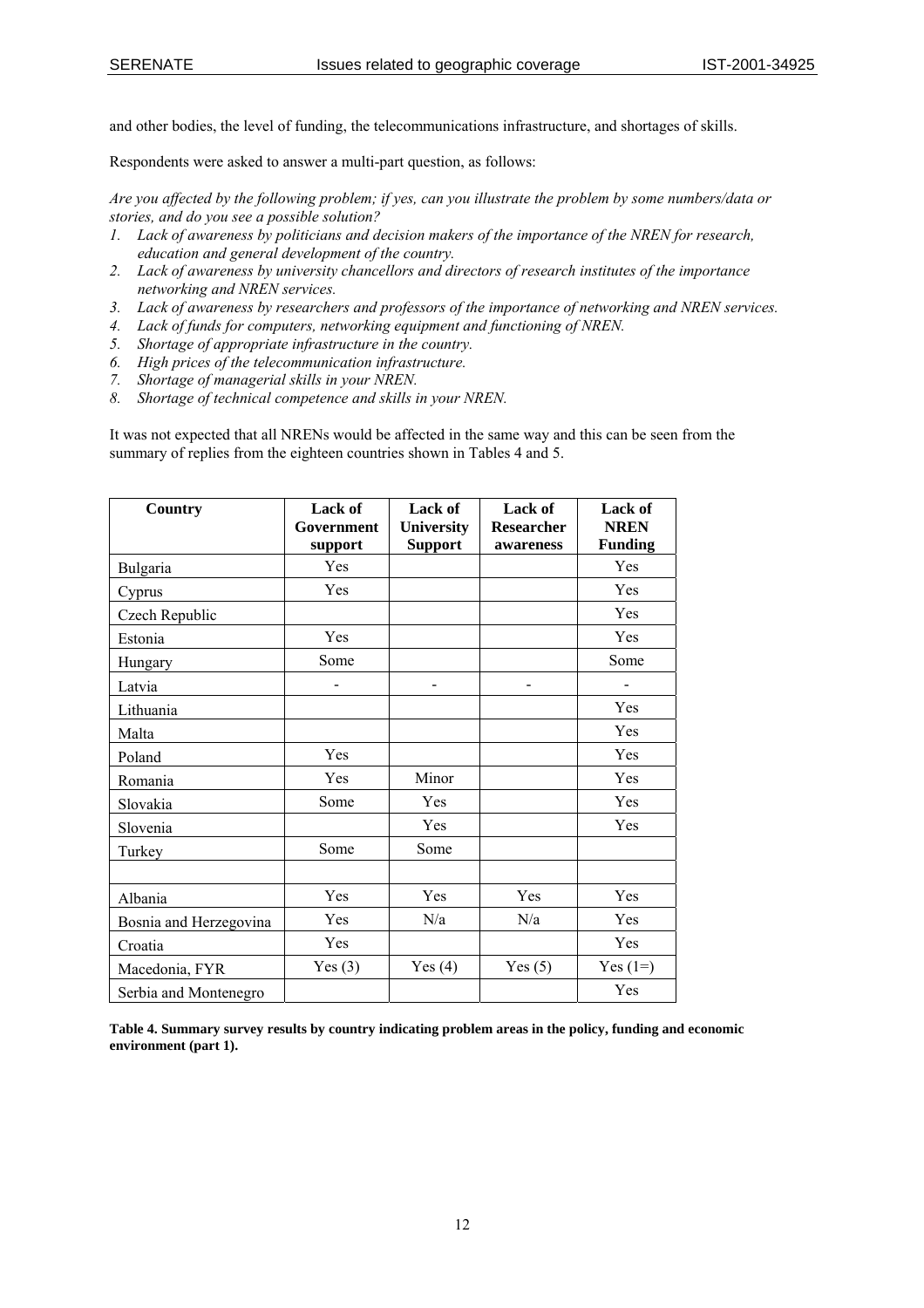| Country                | Lack of<br>national<br>infrastructure | <b>High cost</b><br>telecoms | Shortage of<br>managerial<br>skills | Shortage of<br>technical<br>skills |
|------------------------|---------------------------------------|------------------------------|-------------------------------------|------------------------------------|
| Bulgaria               |                                       | Yes                          |                                     |                                    |
| Cyprus                 |                                       | Yes                          |                                     | Yes                                |
| Czech Republic         |                                       |                              |                                     |                                    |
| Estonia                | Yes                                   | Yes                          |                                     | Yes                                |
| Hungary                |                                       | Yes                          |                                     |                                    |
| Latvia                 | -                                     |                              |                                     |                                    |
| Lithuania              | Yes                                   | Yes                          | Yes                                 | Yes                                |
| Malta                  |                                       |                              |                                     |                                    |
| Poland                 | Yes                                   | Yes                          |                                     |                                    |
| Romania                |                                       | Yes                          | Yes                                 | Yes                                |
| Slovakia               |                                       | Yes                          |                                     |                                    |
| Slovenia               |                                       | Yes                          |                                     |                                    |
| Turkey                 | Yes                                   | Yes                          |                                     |                                    |
|                        |                                       |                              |                                     |                                    |
| Albania                | Yes                                   | Yes                          |                                     |                                    |
| Bosnia and Herzegovina | N/a                                   | N/a                          | N/a                                 | N/a                                |
| Croatia                |                                       | Yes                          |                                     | Yes                                |
| Macedonia, FYR         |                                       | Yes(2)                       | Yes $(1=)$                          |                                    |
| Serbia and Montenegro  | Yes                                   | Yes                          | Some                                | Yes                                |

#### **Table 5. Summary survey results by country indicating problem areas in the policy, funding and economic environment (part 2).**

Where respondents indicated levels of priority these are mentioned in the tables. Some respondents interpreted the questionnaire as asking only for the top priority to be identified, and in these cases there could be other problem areas not recorded.

Of course the answers from the respondents follow their own subjective judgment, and different NRENs will have different standards for what is to be considered adequate. If one NREN identifies an area as a problem area and another does not, then that does not necessarily imply that the situation in the first country is worse than in the second country in absolute terms.

It is perhaps not surprising that almost all NRENs claimed to be limited by funding. However, there were some interesting differences in emphasis. Two NRENs identified shortage of funding for staff as most significant. Two others identified difficulties in funding equipment as particularly important (for high-bandwidth equipment and for LANs, respectively). Finally, one country was just starting its NREN development and foresaw the need for more staff as this development would come on-stream.

Nearly all NRENs identified the high cost of telecommunications as an issue. This was mentioned by a number of respondents as a major factor in creating budgetary pressures.

There were many NRENs that experienced problems in the lack of awareness and support at government level. In a few cases, this could be summed up by the statement that "deeds, not words" are required. In a number of other countries, government awareness is very much focused on the ideas of the Information Society and its benefits for each individual citizen, and this sometimes leads to a failure to understand the full significance of research networking. Many respondents also found that it was necessary to re-fight the battle to justify NREN funding each year, although this is probably not unknown amongst NRENs in EU member states either.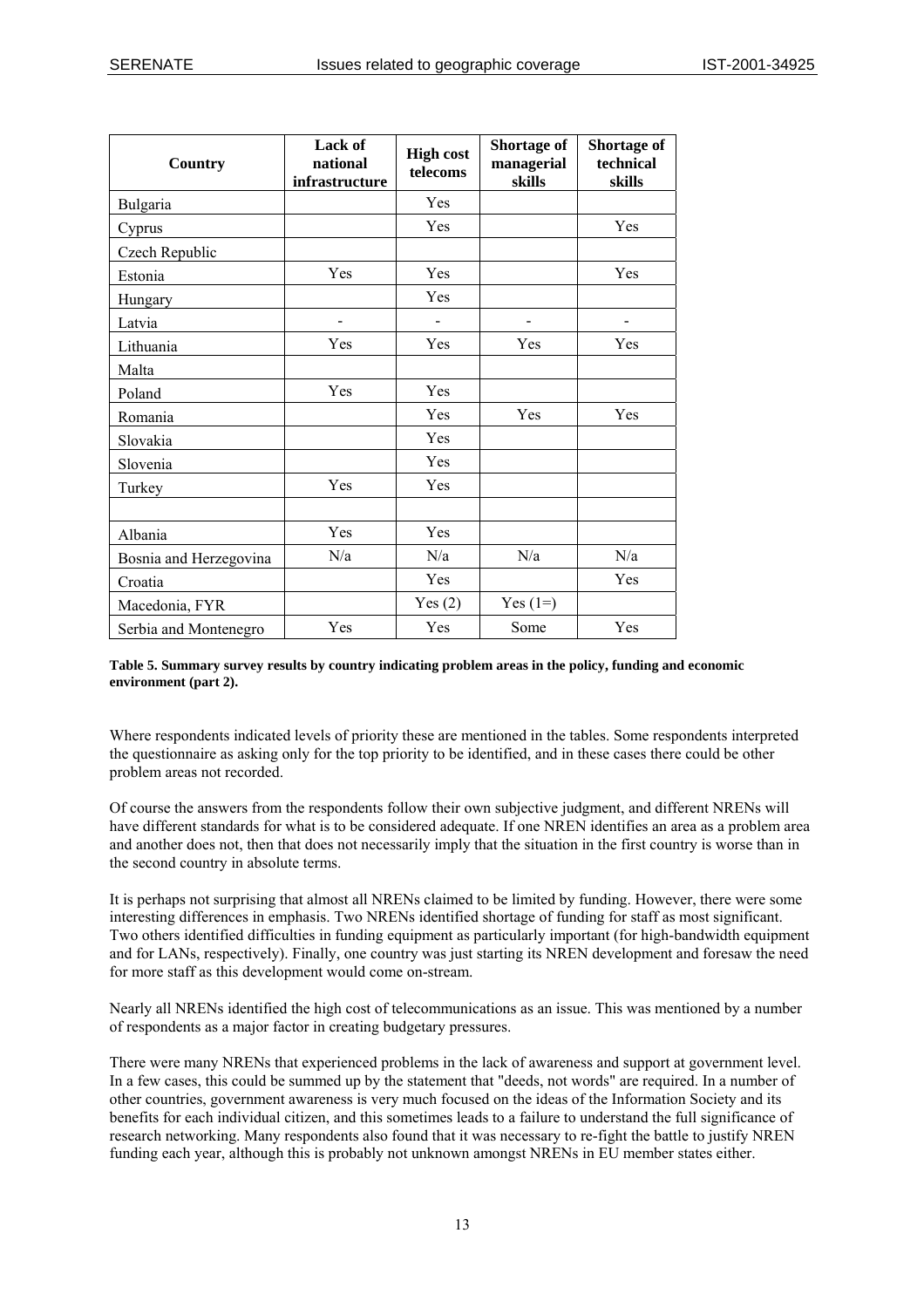Several respondents reported significant difficulties in recruiting, and especially in retaining, NREN technical staff. In many cases arrangements for training and additional funding through project work are used to alleviate this.

#### **4.2.3. Telecommunications infrastructure**

The next section of the questionnaire was intended to find out what infrastructure, especially fibre, was available and whether the national telecommunications company (former monopoly) or ISPs had hindered, or attempted to hinder, the development of the NREN.

Only two NRENs reported experiencing problems from local ISPs, but six NRENs reported significant obstruction on the part of the monopoly (or ex-monopoly) telecommunications operator. This obstruction frequently occurred "behind the scenes" and in most cases the respondents requested that their answers be regarded as confidential.

The responses to the section on the availability of fibre were largely inconclusive. Very often the response was along the lines of "Yes, in principle, but not in practice". However, there are a few NRENs in Neighbouring Countries that, through persistence and local circumstances, have been able to obtain a fibre infrastructure. This has even proved possible, by government action, in the presence of a formal monopoly. Moving to dark fibre offers a real opportunity to make big strides in closing the digital divide. It is an important development which all countries should study carefully.

#### **4.2.4. Connection of schools and libraries**

This section of the questionnaire was designed to find out to what extent NRENs are already connecting schools and public libraries, and if not, whether they are willing in principle to do so.

The responses showed that in four countries the NREN is already engaged in this activity. In two cases this is limited to a small number of connections so far, but the other two NRENs have undertaken the networking of essentially the whole school system. A further seven NRENs are willing to undertake this activity and in one case this has reached the planning stage.

One NREN that already supports schools networking commented on the benefits it has seen: *"It substantially increases the number of network connections that we support, and in a small country this brings significant benefits of scale. Also, it is good for promoting the spread of the Information Society and this will benefit us through raising new generations of university students who are already Internet-aware. It also raises the standing that the NREN has with the government, but the downside is that they see the schools network as the most important thing that we do and tend to see the research networking activities as a somewhat expensive luxury."*

#### **4.2.5. How the EU can help**

In this section of the questionnaire NRENs were asked whether they believed that the European Union could or should help to close the gap between the least and most developed NRENs, and if so, what suggestions they would put forward to help achieve this.

There was universal agreement among the respondents that the European Union could play a very positive and valuable role. Indeed, many correspondents noted that many EU projects have contributed to this already. There were very many individual suggestions as to what the EU might do in future. Broadly, these fell into four categories:

1. Set minimum standards for NREN development.

The first issue for some countries is to establish the NREN and to fund it on a sustained basis. One respondent suggested that *"EU documents related to higher education [should make] the existence of the NREN a mandatory condition for membership in the EU academic community".* Others suggested that a minimum NREN capacity (155 Mb/s was suggested) should be defined.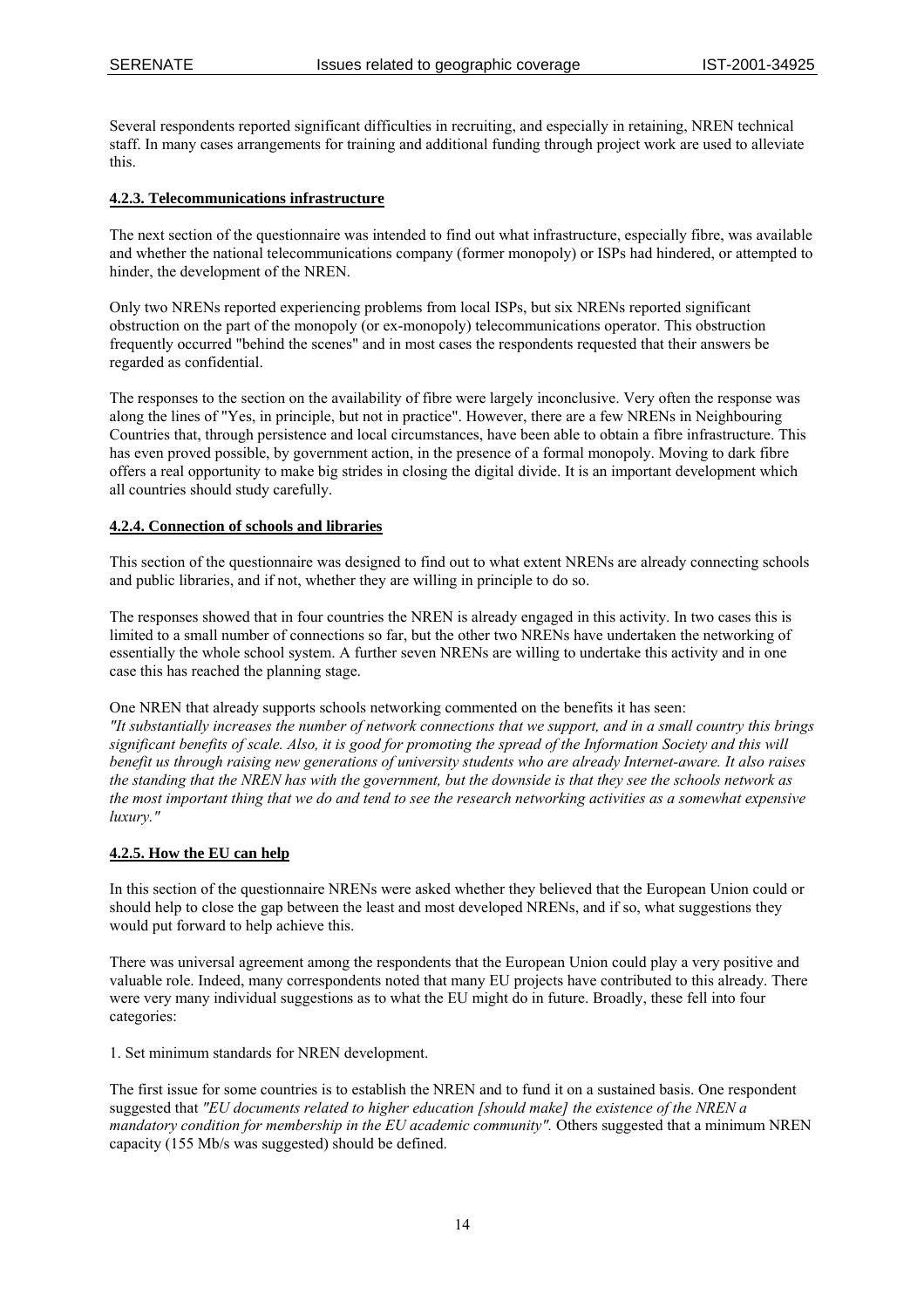2. Set minimum standards for the establishment of the Information Society.

A number of NRENs supported this, on the grounds that this was an essential part of spreading awareness of information and communication technology and of the Internet among their user communities. In some cases they noted that real progress towards the Information Society lags behind official statements. One respondent commented that, despite recent government and parliamentary declarations*, "it seems that up to now there has been no adequate adoption of short- and mid-term strategies, coherent, synchronised and concrete programmes and actions and allocated funds for development of the Information Society".*

In the context of both these suggestions, many NRENs pointed out that their countries aspire to EU membership and hence specific EU recommendations on convergence and harmonisation have a powerful influence on government actions and priorities.

#### 3. Joint projects.

Many respondents emphasised that joint projects, and specifically EU-assisted projects, had been helpful in developing their NREN capabilities and that they would like to see these continue. GÉANT was mentioned by some respondents, but there was general agreement that all forms of exchange – ideas, knowledge, and experience – were beneficial.

One respondent commented on the benefits of the EU-assisted projects for regional connectivity as follows: *"There are two main benefits. The first is the actual provision of connectivity into the region. The second is that it has helped us get other funds from other sources."* 

#### 4. Funding.

Many respondents were acutely aware that their costs for national and international connectivity are very high, both in absolute terms and relative to national income. They also saw the digital divide as requiring an exceptional effort if the gap is to be reduced and eventually closed. Hence respondents saw that EU funding could be of great value in many contexts, for example:

*"The European Commission has to do something to close the gap between most and least developed NRENs. The participation of most and least developed NRENs in common EU projects is only one possibility. They also could establish specific funds for projects for only the least developed countries, which are still not a member of EU but which are "in front of the EU door". The specific criteria for determination which countries are [in this category] should be defined and only these countries would be able to apply for these projects. These countries will be responsible for the realisation of the project. The most developed countries would participate in these projects as advisers, monitors and evaluators or in some other way but the majority of financial recourses have to be ensured for the least developed NRENs. The position of the managers of the least developed NRENs in that case will be different than in common projects with the most developed NRENs. They will be leaders of the projects and as leaders of the EU projects the managers of the least developed NRENs also will increase their abilities."* 

 *"The EU should establish specific funds for the least developed NRENs in EU countries (or regions) and non-EU countries. Goal should be to lower the existing digital divide through specific programmes or projects like GÉANT, and Grids."* 

*"Provide extra funds for international connectivity, encourage local governments and financially support [the building of the] internal network."* 

#### **4.2.6. How TERENA can help**

This section of the questionnaire asked the same question with respect to TERENA that had been asked about the European Union, namely whether TERENA could or should help to close the gap between the least and most developed NRENs, and if so, what suggestions respondents would put forward.

There was again agreement among the respondents that TERENA could play a very positive role, and its current activities are highly valued. There were numerous suggestions as to how TERENA might help. Some examples are: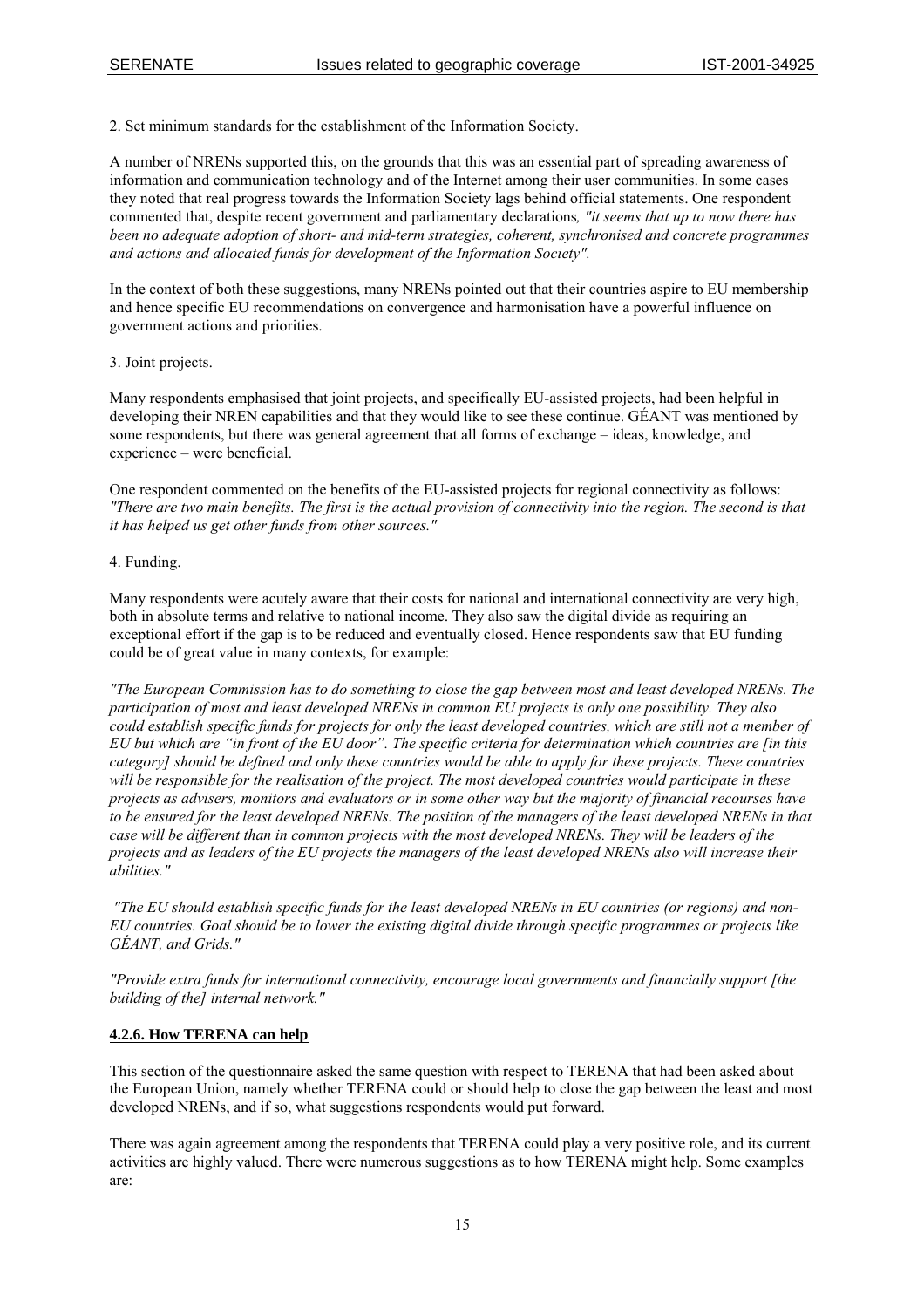1. Promote knowledge transfer. The following quote is typical of support for this type of activity:

*"TERENA is very important for all NRENs and its role could be to support all activities that increase the abilities (services and capacity) of NRENs as well as technical support. TERENA also could (alone or with some partners) co-ordinate activities between the most and the least developed NRENs. The specific and very important activities of TERENA are training and increasing the knowledge and abilities of the NREN's staff members."*

2. Many NRENs noted that they had difficulties in taking advantage of TERENA conferences, projects, workshops etc, due to their own lack of funds:

*"Unfortunately countries of the less developed NRENs are not all members of TERENA due to rather high membership fees. So they are not [able to] articulate their problems and needs through TERENA GA. Also in spite of the good TERENA technical programs it seems that very few less developed NRENs participate."* 

*"[TERENA should] provide low-price conferences, workshops, technical courses etc."* 

*"TERENA could learn from CEENet, which is much appreciated as an organiser of technical, managerial and policy workshops for eastern European and Asian countries, which it does with a very small budget and with a good understanding for the situation in least developed countries."*

#### **4.3. Overall Comments on Questionnaire Results**

The response to the questionnaire was very satisfactory. Nearly all NRENs contacted made a return and in most cases a very generous number of comments were added to the form. A meeting was held during the TERENA Networking Conference in Zagreb in May 2003, which was attended by representatives of eight of the countries involved in the survey; although this meeting was not limited to the questionnaire, there was a very full discussion of the issues raised by the questionnaire.

It is very apparent, both from the returns and from the discussion, that there is a great variability in the state of research networks in Neighbouring Countries and the consequent scale of the digital divide. In four countries, research networking is of a high standard on most measures, to the point where the digital divide has been very significantly reduced. On the other hand, there are one or two countries where there is effectively no research network and quite a number of others where the limitations of the network are seen to severely inhibit the research community.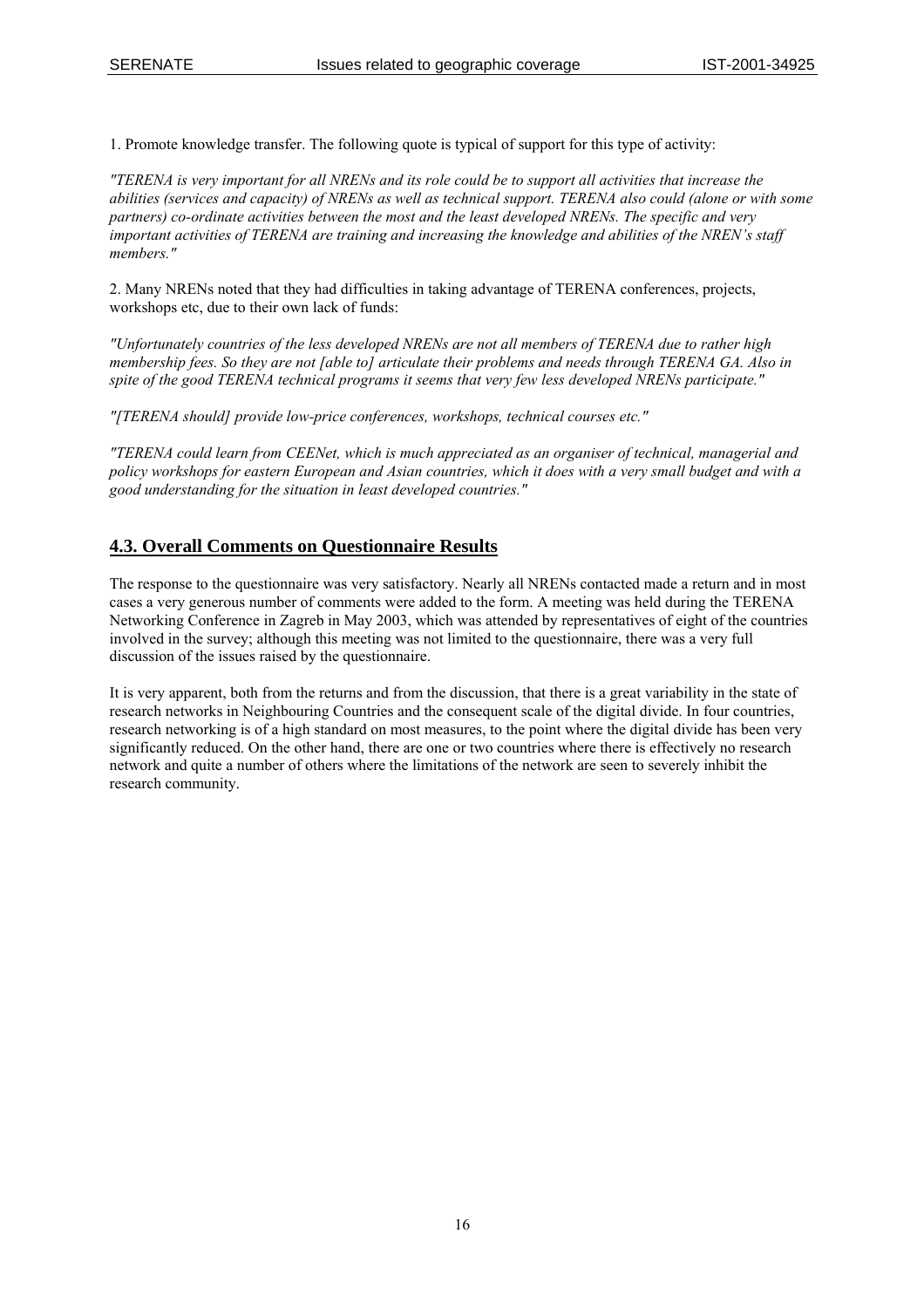## **5. Conclusions and Recommendations**

## **5.1. Conclusions**

#### **A Digital Divide exists**

The first conclusion is that a digital divide in research networking in Europe exists and that, broadly speaking, it affects most of the eighteen Neighbouring Countries. The depth of the digital divides varies very greatly from country to country. We can note first that that there are four countries in the Neighbouring Countries group with a high overall standard of research networking. Amongst the significant reasons which might have helped achieve this are: good support for research networking at government and other levels, access to dark fibre where necessary, and a history of participation in joint European projects. However, in the majority of countries that we are considering the standard of research networking falls very far behind that of the EEA countries.

The consequences of this digital divide are serious. The international research community is moving rapidly to adopt Grid-based research and other forms of collaborative e-science. In future, only those researchers with access to a high-capacity research network will be able to take part. This style of research work is predicted to be adopted in most other areas of research as well. The countries without an adequate research network will suffer from "research exclusion".

#### **Access to dark fibre is vital**

Access to dark fibre enables the NREN to upgrade the capacity of the national research backbone and the capacity of the access links 100- or 1000-fold without significantly increasing its spending on the infrastructure. At the present moment this is the main step that could be taken in Neighbouring Countries to close the digital divide.

It seems that in most Neighbouring Countries the fibre is already laid. The problem is that in a near-monopoly situation the owner of the infrastructure (that is the incumbent operator and in many cases also the electricity distribution company or railway company) is not willing to lease dark fibre. Acquiring a dark-fibre infrastructure is not easy in these circumstances, but it is encouraging to see the example of those countries that have already been able to go down this route, for example Poland, the Czech Republic, Slovakia and Serbia and Montenegro. This shows that it is possible, and it is certainly worth pushing for. A potential role exists for the European Union here, since the legacy of the monopoly telecommunications operators is still very evident, to an extent which is clearly hindering the NRENs from making progress. At the same time, comments made in the survey show that governments aspiring to eventual EU membership attach a lot of weight to EU expectations.

#### **The case for research networks still needs to be made**

National NRENs accept that it is principally their own responsibility to persuade their governments and others of the need to establish research networking in their country and to fund it on a continuing basis. However, by increased contact with the international NREN community they can better share experiences on how to do this effectively. In this context, the members of the SEEREN project have already given serious consideration to the task of achieving long-term sustainability of the national networks and have produced a useful "road map" or checklist detailing the steps towards this goal. This of course covers much more than just winning support. This is potentially of great value to other NRENs in Neighbouring Countries, and indeed more widely. It would be a very valuable outcome if this was written up as a document of general advice on achieving sustainability.

The lack of awareness of the importance of research networking revealed by the survey, sometimes at government level, sometimes at academic level, is a matter for concern. It is particularly disturbing that sometimes it is thought that the general-purpose Internet or the advent of the Information Society will solve the problem. As already noted, without a high-capacity research network, research exclusion is inevitable. Research networking is not the same thing as the Information Society. Relying on the Information Society as a substitute for research networking will prevent the future research community taking part in major international research projects. However, creating a research network will stimulate and accelerate the Information Society.

The whole discussion of tackling the digital divide in research networking presupposes that a country already has an effective NREN. Experience of other world regions shows this is not always the case and the results of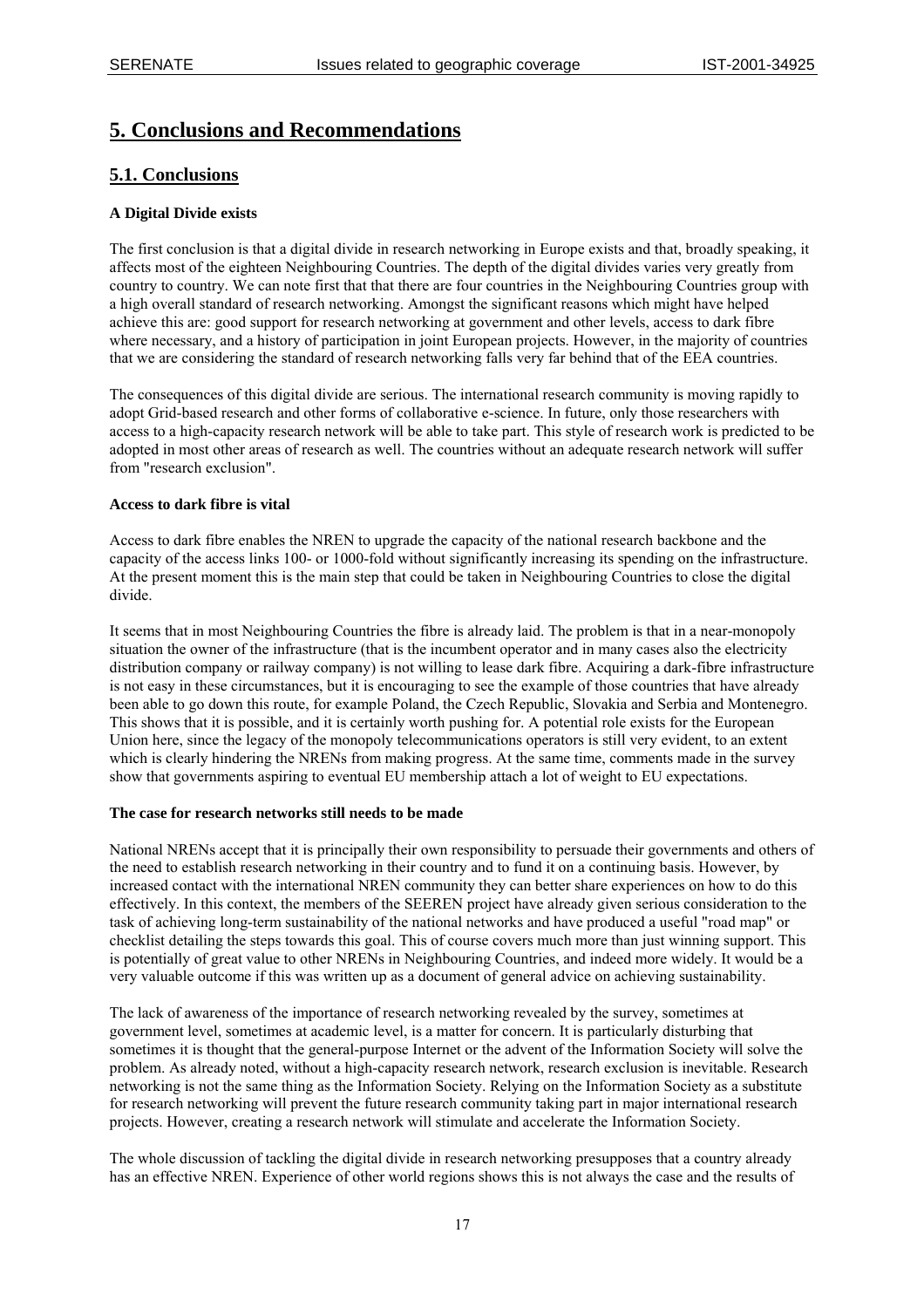the survey confirm that this applies in Europe as well. This can be a source of great frustration to the networking community within these countries. One respondent went as far as to suggest that the European Union should make the existence of an effective NREN a condition for any EU funding. Problems are also known to exist where the NREN is not formally established as an independent body. This can lead to several NREN-like bodies in the same country, but with indistinct responsibilities. Furthermore, the existence of several NRENs makes services more expensive because the necessary economy of scale is not achieved.

#### **Participation in joint projects**

The survey has shown universal agreement on the value of participating in joint projects. In this context, it may be noted that NRENs in the Neighbouring Countries often have substantial numbers of good technical staff and that this is potentially a valuable resource for these projects to draw on.

As far as other types of joint activities are concerned, the perspective of the NRENs in the Neighbouring Countries has changed over time. Previously a common pattern was for these activities to comprise visits by experts and advisers. Now, it is seen as more valuable to take a more equal role in projects, conferences, etc. However, funding is still a very significant problem for some countries. This means, for example, that even raising the annual TERENA membership fee is a problem. The same is true for travel costs for junior staff. This appears to be one area in which small amounts of funding could be applied to very good effect.

## **5.2. Recommendations**

#### **Role of politicians**

Many countries have good reason to be grateful for the vision of politicians who saw the importance of information technology, networks and research for economic prosperity. These include Al Gore in the United States, Carl Bildt in Sweden, Heinz Riesenhuber in Germany, Wim Deetman in the Netherlands and many others. Many European countries have also benefited from the coherent programmes of the European Union and the committed support of a number of members of the European Parliament over a period of many years. Politicians in Neighbouring Countries should wake up to this and ensure that the necessary resources and support are made available for an advanced research network programme in their own countries.

#### **Role of national governments**

Where an NREN does not yet exist, the national government should help set one up and ensure that it is recognised inside and outside the country as the single official NREN. Governments should ensure that there is adequate funding allocated to the NREN and should also ensure that there is adequate funding for their university and research institutions for their networking facilities. This should include the university's payments to the NREN if there is "user charging". In telecommunications markets, governments must fight the forces that, despite official liberalisation, in practice keep old-fashioned monopolies alive. As a particular example in the regulation area, governments should force owners of fibre infrastructure to make this fibre infrastructure available to the NRENs at cost-related prices.

From 2004 onwards, accession countries will be eligible to receive Structural Funds to help regions whose development is lagging behind. One of the projects chosen by governments should be investment in its NREN, especially investment in communications infrastructure such as optical fibre.

#### **Role of management of universities and research institutes**

Management must reserve adequate funds in their budgets for information technology and networking facilities. These are essential in order to avoid falling behind other institutions at home and abroad. University and research management should lobby their governments, politicians and the media on behalf of research networking, in particular highlighting what their country is missing compared to others. They can do this individually but better still they should join forces to form an action group. In many countries, this sort of pressure has been the beginning of a successful research networking infrastructure.

#### **Role of researchers and teachers**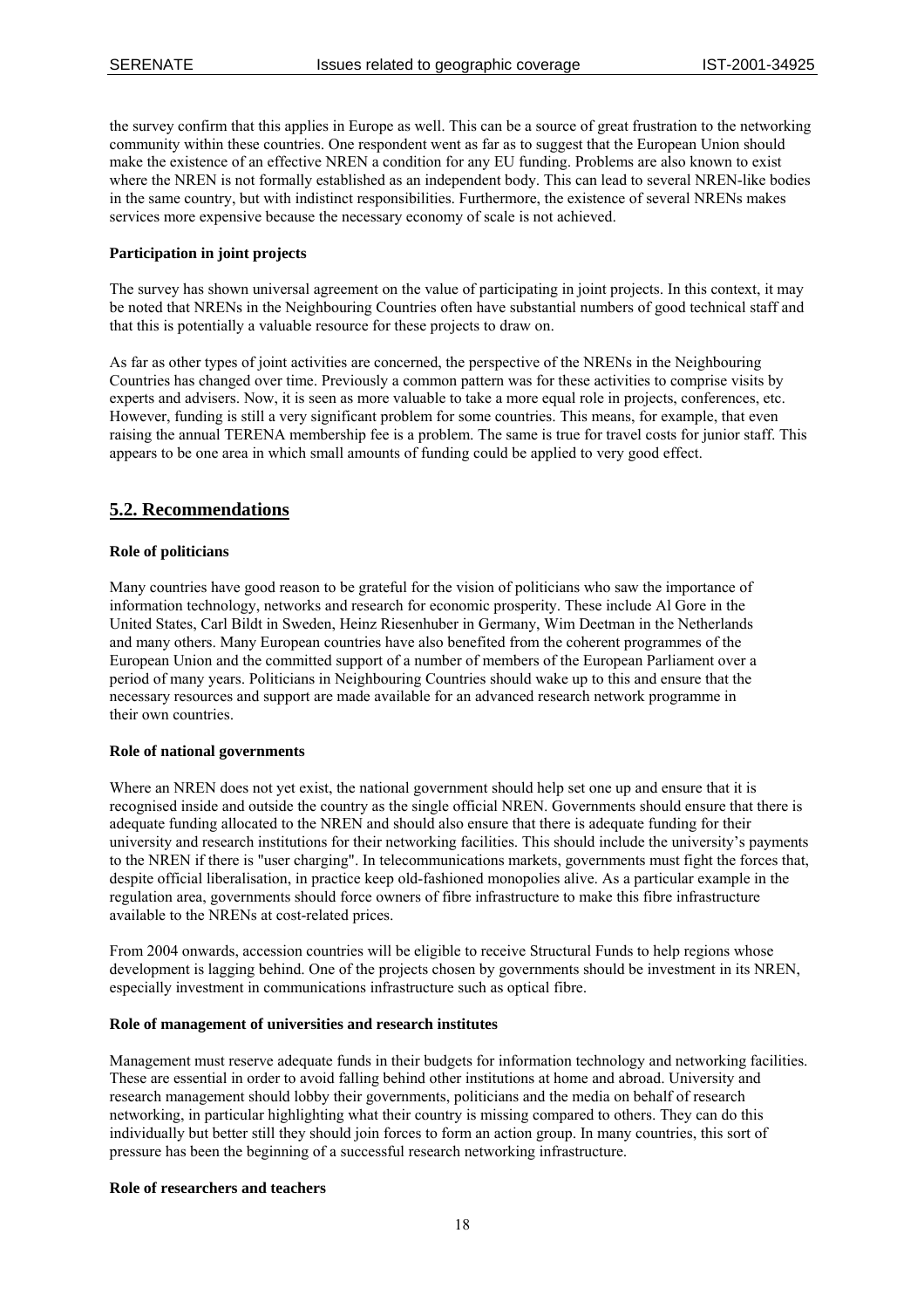The role of the end-users of research networks is crucially important. Unless they argue forcefully for good networking facilities, it is unlikely that the problems will be taken seriously. They should lobby widely and explain that they cannot do their work properly unless they have the facilities that their counterparts in other countries have. Every country has researchers and university professors who are well-known figures; they can be effective leaders in a campaign to change the situation.

#### **Role of NRENs**

NRENS should both lobby and act as a source of information. They should establish close links with government departments, universities and other NREN client institutions, with telecommunications suppliers, and with other NRENs. They should monitor the situation in their own countries, regarding both the capacity of the research networks and the telecommunications market, and compare the status with other countries. NRENS should be pro-active and look for opportunities such as dark fibre.

#### **Role of European Union**

It should be acknowledged that the European Union has already acted on some of the questions that were originally envisaged to be dealt with by this study. In particular, the SEEREN project has begun the process of connecting a number of southeast European countries to GÉANT. The role of the contractor NRENs in this project should be equally acknowledged. This experience of partnership has been highly valued by all the countries involved.

The EU should accept the overall responsibility to reduce and ideally to eliminate the digital divide among the EU member states in research and education networking, and hopefully also help other European countries in this respect. To achieve this, the relevant institutions of the European Union should do the following:

Firstly, monitor annually the state of the digital divide in Europe and find measures suitable for reporting progress. The main metrics could be (a) the availability and cost of key elements in the telecommunications infrastructure market and (b) the functionality and performance of NREN services. Continued financial support from the European Commission to the production of the TERENA Compendium would make a contribution to this action.

Secondly, in relation to the connection to GÉANT of countries that are least developed in terms of their internal research networking organisation and structure: the European Union has an exceptional influence at such times, and the European Commission should insist on minimum standards for the country's NREN to achieve in order to make the connection worthwhile.

Thirdly, making clear that research networking is an important part of the Information Society. Neglect of the Information Society can lead to information exclusion; neglect of research networking can lead to research exclusion. As governments have to be active in stimulating the development of the Information Society in general, they have to be involved in sustained support of research networking. Again, the responses to the questionnaire have made clear how influential the European Union's views are in the Neighbouring Countries.

Finally, we believe that the influence of the European Union could be very helpful in enabling NRENs in Neighbouring Countries to make progress towards acquiring a dark fibre infrastructure. It is essential that these governments are awakened to the consequences of a growing digital divide, to the present obstacles faced by their NRENs in advancing the national research networks, and to the importance of their assistance in enabling them to build the new infrastructure.

#### **Role of TERENA**

The survey responses have shown that the established TERENA activities in this area are highly appreciated. These include the Compendium of National Research and Education Networks, papers, staff visits, transfer of expertise within task forces etc. TERENA is also involved in ongoing discussions with NRENs in the accession states and in the SEEREN project in order to tailor its support activities. TERENA should continue to expand its support for the least developed European countries.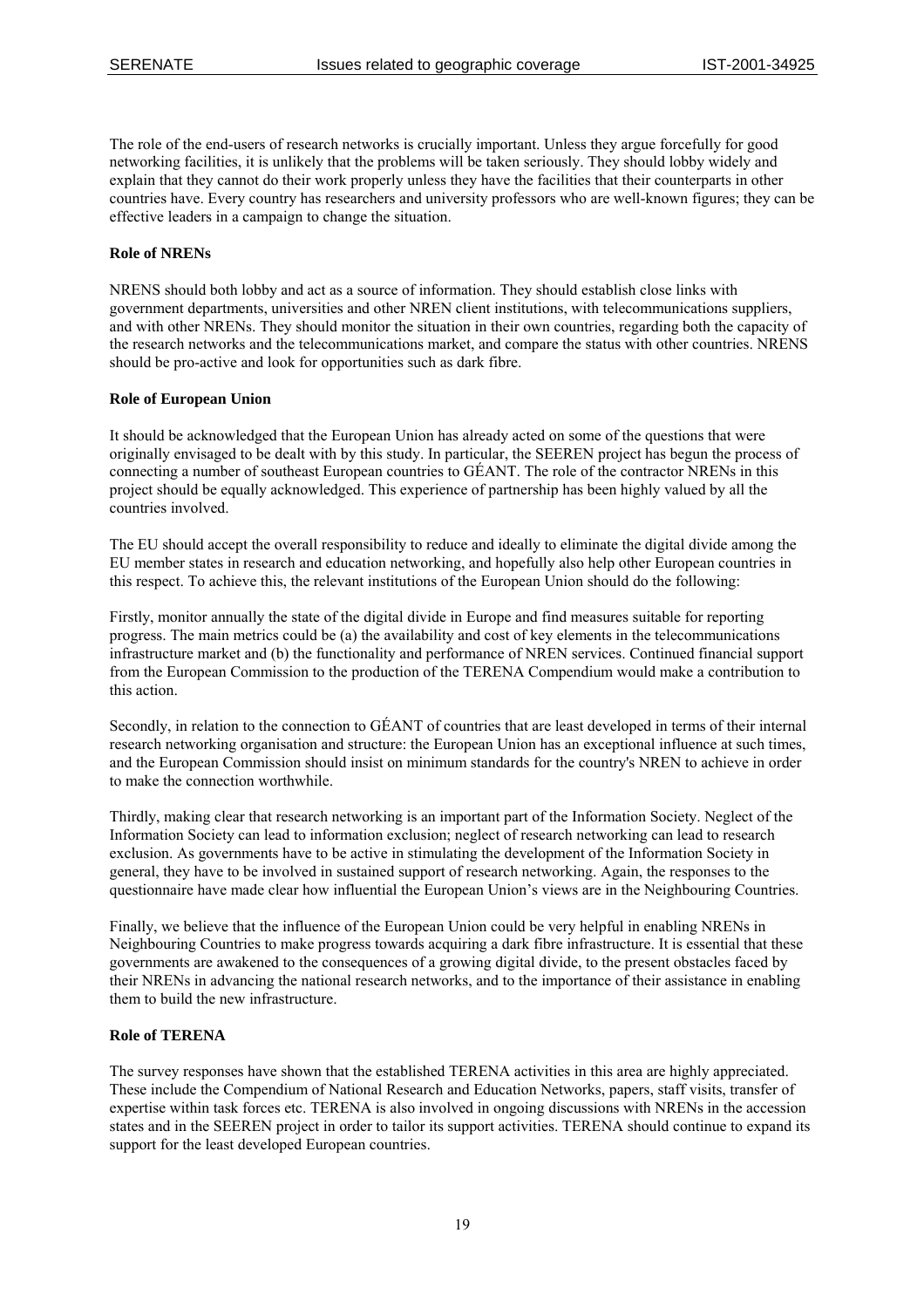TERENA also has a very important role in providing monitoring information on the provision of research networking throughout Europe. In conjunction with the NRENs, it should continue this function and seek to expand the scope of this monitoring activity to include user-oriented information.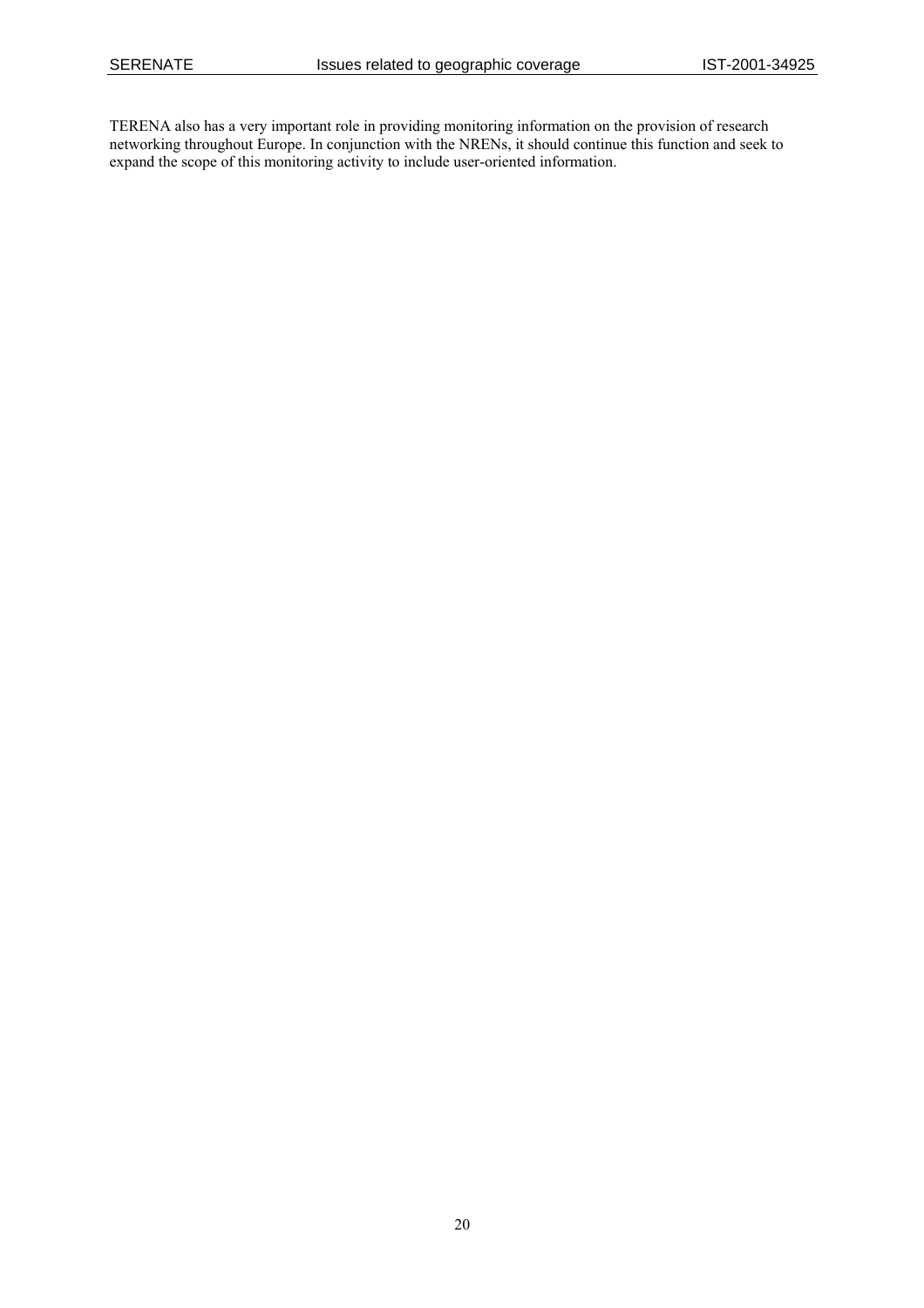## **Annex I - NREN Profiles**

The information sources for these profiles are, firstly, original descriptions provided by the NRENs, secondly, the NREN section of the country profiles of SERENATE deliverable D7, including updates provided by the NRENs, and, thirdly, the 2003 edition of the TERENA Compendium of National Research and Education Networks.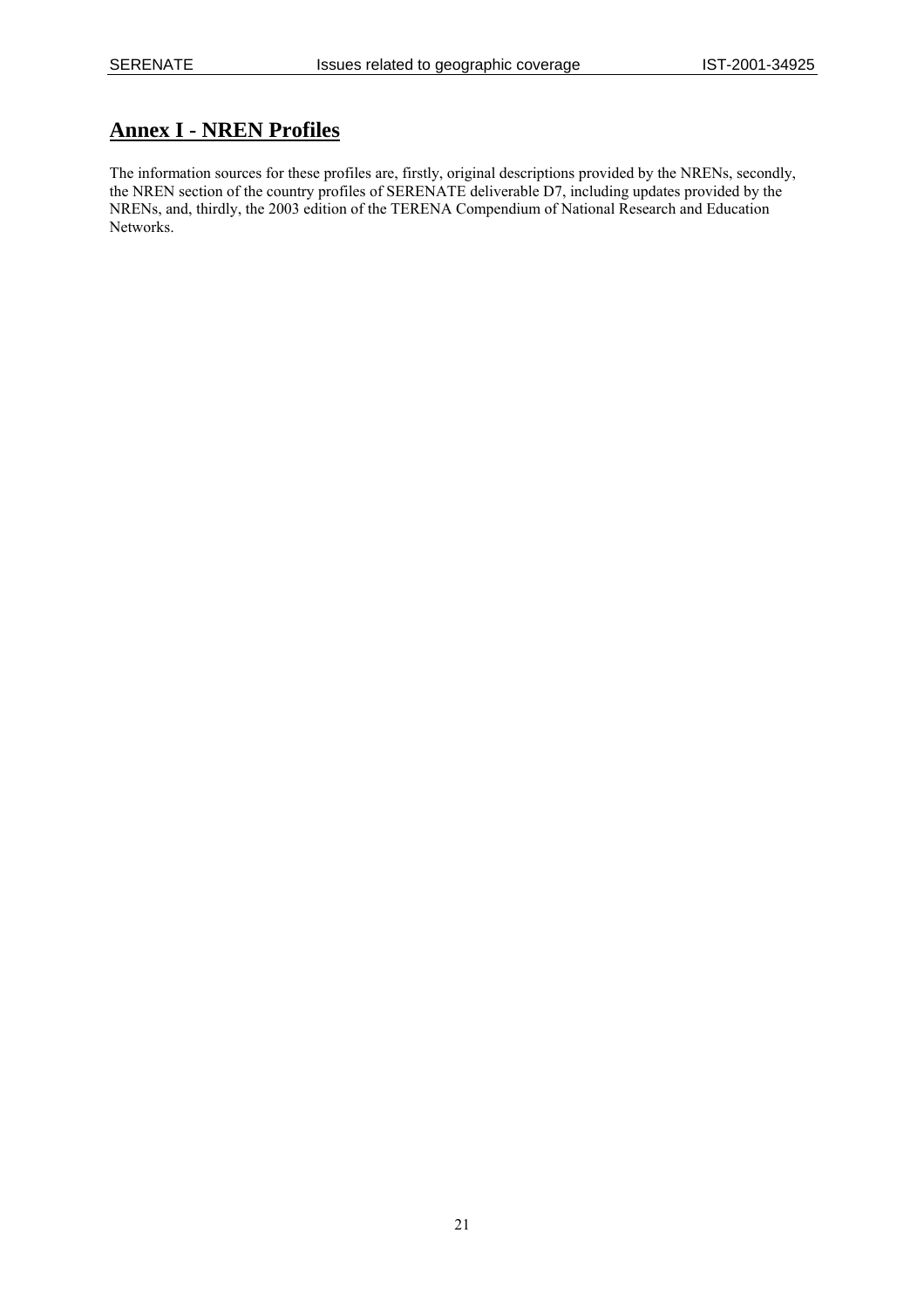## **Albania**

*NREN name: Albanian Academic Network Abbreviation: ANA Visiting address: Fax: +355 4 247316 Phone: +355 4 362968 General e-mail address: inima@inima.al Website:* 

The Albanian Academic Network (ANA) is in a transitory phase. The network is in the process of creation. Thus, at the moment there is no inter-institutional academic network backbone in Albania, except for a few isolated cases of inter-institutional links. Instead, institutions are connected separately to the Internet, usually via dialup to private ISPs.

The Institute of Informatics and Applied Mathematics (INIMA) managed the old metropolitan network in Tirana (a project of the United Nations Development Program (UNDP), 1985-1993). INIMA formally continues to manage the state computer network (by decision of the government in 1996). There is no legal entity and no permanent official site for ANA.

By joint decision in May 2002, the Ministry of Education and Science and the Academy of Sciences of Albania created a Managerial Board (co-chaired by the Minister of Education and Science and the Chairman of Academy of Sciences) and a Technical Board with representatives from the main academic institutions. The role of these Boards would be to organise and co-ordinate actions for the creation of ANA.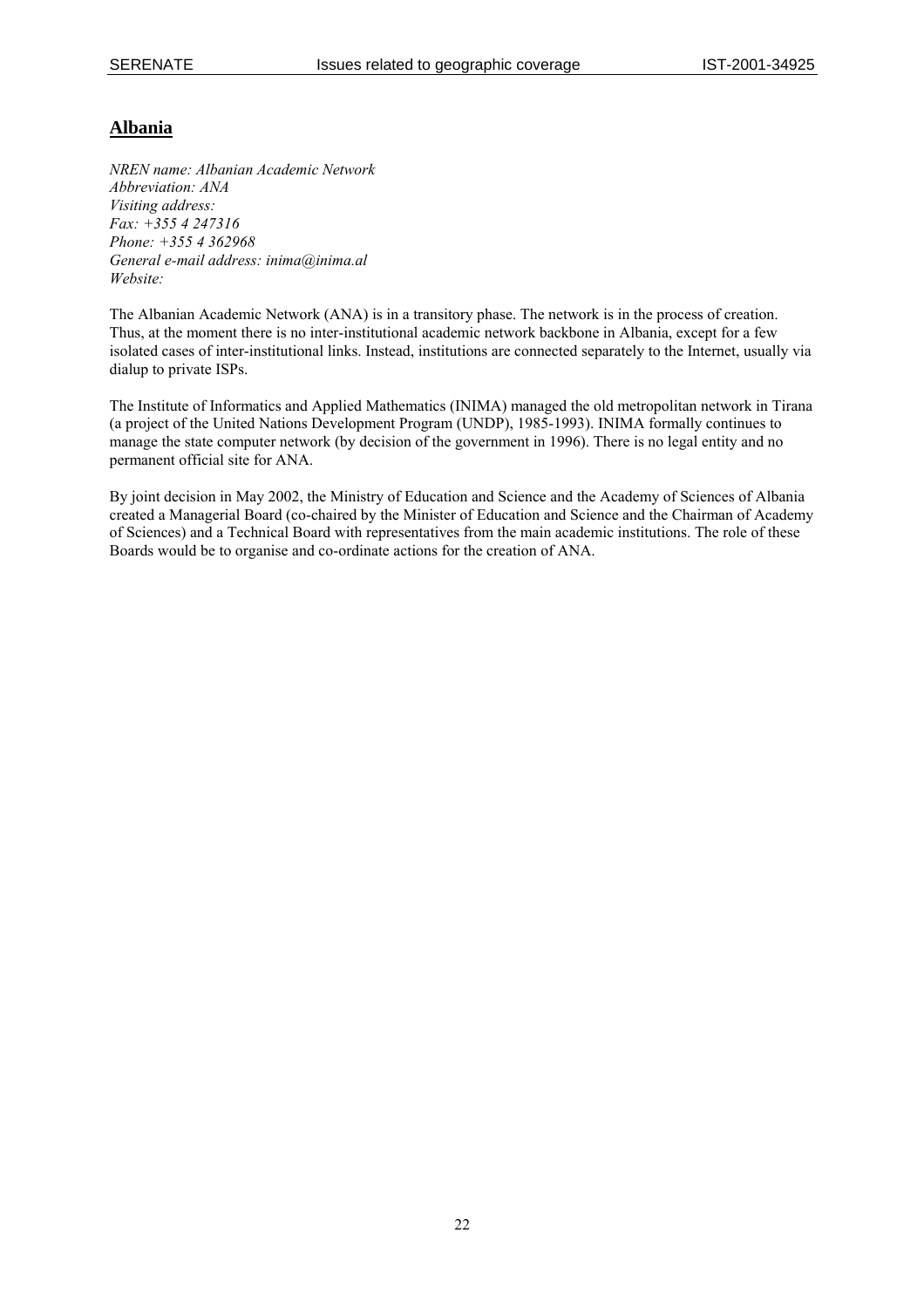## **Bosnia and Herzegovina**

*NREN name: Academic and Research Network of Bosnia and Herzegovina Abbreviation: BIHARNET Visiting address: Obala Maka Dizdara 2, 71000 Sarajevo, Bosnia and Herzegowina Fax: +387 33 664381 Phone: +387 61 226717, + 387 33 663 693 General e-mail address: biharnet@biharnet.ba Website: http://www.biharnet.ba/* 

BIHARNET was established as the academic and research network of Bosnia and Herzegovina in 1998. It is a legal entity set up in February 1998 by the University of Banja Luka, the University "Džemal Bijedić" in Mostar, the University of West Mostar, the University of Sarajevo and the University of Tuzla. The BIHARNET network was intended to be the backbone of the communications infrastructure dedicated to meet the needs of the Internet users from the educational, research and cultural sphere in Bosnia and Herzegovina. These universities also established the BIHARNET Centre, which was responsible for managing the network. Subsequently the new universities in Srpsko Sarajevo and Bihac also became members of BIHARNET.

The original funding for BIHARNET was provided by the government of the Republic of Slovenia as a donor project that finished at the end of 1999. However, due to political and economic reasons the funding of BIHARNET was not continued, despite a viable network and organisation being in place. The network is currently not operational due to lack of funding to cover the connectivity costs.

In June 2001, the ministers for education and science from both B&H entities (Federation of B&H and Republic of Srpska) and the representative of the Ministry of Education of the Republic of Slovenia signed an agreement regarding the financing of BIHARNET. Under this agreement financial recourses for the reactivation and regular work of the network were to be provided in the B&H entities' budgets. However, this had not been implemented yet when the ministries changed after the elections. A few months ago new ministers were appointed and it is hoped that they will finally complete the process.

The configuration of BIHARNET at the end of 2002, when the network was switched off, comprised nodes in Banja Luka, Bihać, Bijeljina, Foča-Srbinje, Lukavica, Mostar, Sarajevo, Tuzla and Zenica. The basic construction of a BIHARNET network node consisted of a Cisco 3640 router with corresponding capacity (of at least six ports) and modems on leased lines for user connections. International connectivity was by a 2 Mb/s link to the Slovenian academic and research network ARNES. This then allowed access to the pan-European network TEN-155 and subsequently to GÉANT.

Institutional connections to BIHARNET were usually leased lines except where their equipment was located at a BIHARNET node, in which case connection by Ethernet was possible. Depending on the need, available equipment, distance and the quality of the telephone lines, local connections via leased lines could have a capacity of 2 Mb/s. The usual alternative was 1 Mb/s (on one telephone twisted pair). In fibre-optic connections, the transmission capacity could be 10 Mb/s or more. The communications equipment located on the institutions' sites, such as modems, telephone line and router, were owned by them, though, as a rule, they were operated by the BIHARNET Centre.

BIHARNET was directly connected to the BIHNET network (a commercial network) via the Ethernet segment BIHIX (Internet exchange). No direct access to the BIHARNET network via dialup lines was provided. However, institutions connected to the network could provide their users with this service on their own, subject to the Rules for the Use of the BIHARNET network and its services.

The main problem related to BIHARNET is that it is established at the state level whilst the financing of education, research and culture institutions in B&H is organised at other levels (entity and cantonal). All these institutions recognise the need for a good academic and research network but nobody in government feels responsible for its sustainability, because a Ministry of Education at the state level does not exist. This does not mean that anybody in government contests the need for B&H to have an NREN. On the contrary, all prime ministers and ministers express support for the NREN. As a result of this policy, BIHARNET still exists as legal body but currently without the financial resources for connectivity, normal work and development.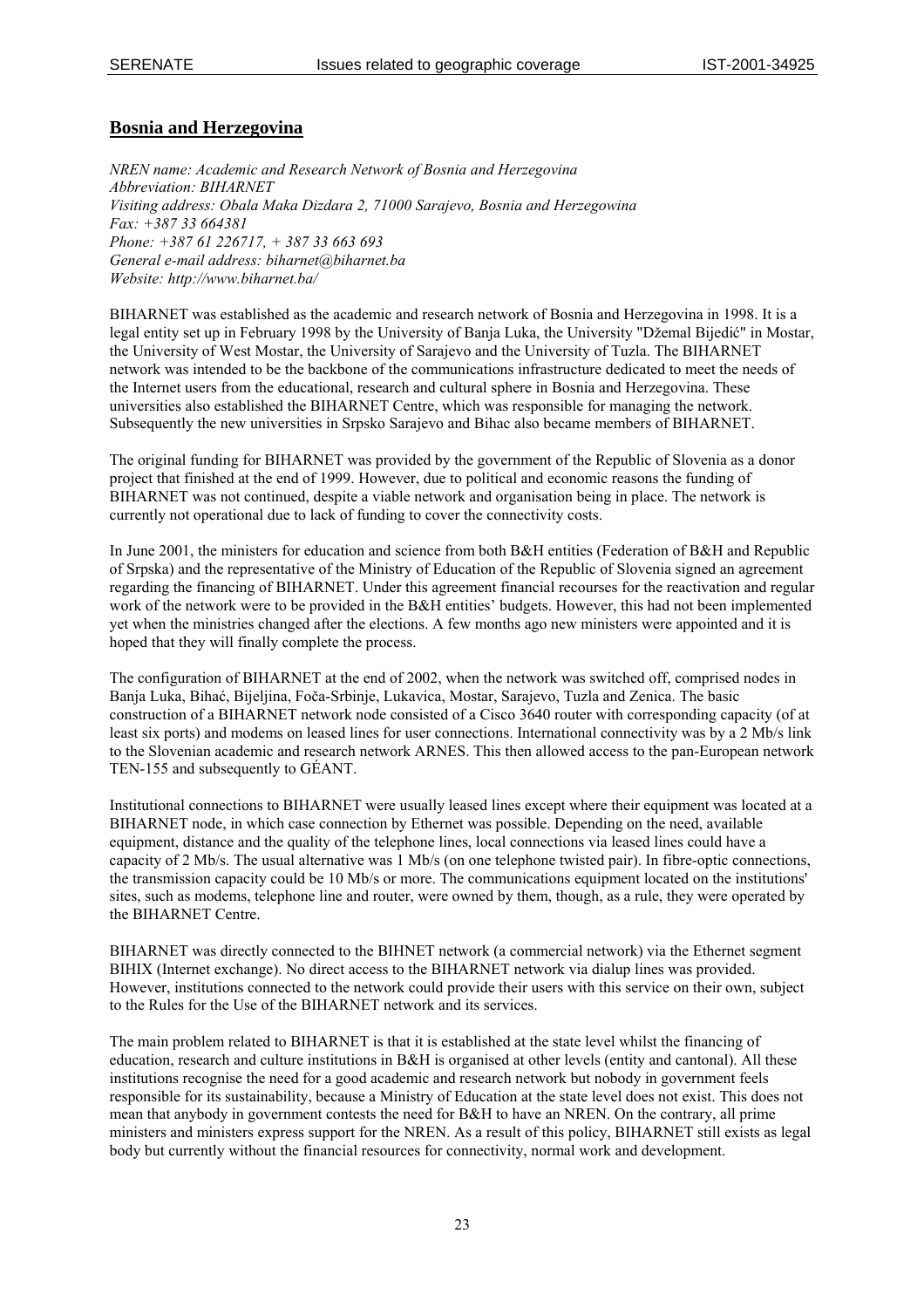## **Bulgaria**

*NREN name: Information Society Technologies Foundation Abbreviation: IST Foundation Visiting address: Office 309, 6 Gourko Str., Sofia 1000, Bulgaria Fax: +359 2 9492277 Phone: +359 2 9492126 General e-mail address: rossitza@ist.bg Website: http://www.ist.bg/* 

The prototype of the first Bulgarian research network (established as a volunteer association of universities and research departments) started operating in 1988. Mainly through various international projects, at the end of 1995 the external connection capacity of the academic network consisted of two 64 kb/s circuits to Amsterdam and one satellite 64 kb/s channel Sofia-Vienna, providing services to twelve cities in the country.

In the beginning of 1997, the Ministry of Education and Science (MES), which was one of the main contributors to the network, ceased its funding, and consequently the academic network lost its external connectivity. At the end of 1998, MES established a legal entity called UNICOM-B, which survived till December 2001. Its major technical node was based at the Bulgarian Academy of Sciences (Central Laboratory for Parallel Processing) and it still links around 50% of Bulgarian universities and all research institutes of the Academy. It peers with commercial ISPs at both the Sofia and Varna Internet exchanges but, unlike some NRENs in the region, is not involved in management of the national top-level domain.

During 2002, the NREN's legal statute was put under review. This created difficulties for the acceptance of funding and participation in international projects. However, the technical infrastructure remains operational, linking four cities (Sofia, Plovdiv, Varna and Rousse), with external connectivity provided via a 6 Mb/s link to the Greek NREN GRNET.

On 16 December 2002, a two-year project agreement was signed between the Bulgarian Ministry of Transport and Communications, the ICT Development Agency, the United Nations Development Program (UNDP) and the Ministry of Foreign Affairs of Bulgaria for a joint initiative aimed at the re-establishment of the national research network in Bulgaria. According to the project, the ICT Development Agency acts as a main counterpart on behalf of the Bulgarian government, while UNDP carries the formal administrative responsibility for the project bureau. The project is focused on the creation of a sustainable model for the development of the research network in Bulgaria after the end of the two-year project period via the creation of a not-for-profit entity.

The NREN was legally re-established on 31 March 2003. It is called the Information Society Technologies (IST) Foundation and is a not-profit entity acting in public favour. The Managing Board includes representatives from the Ministry of Transport and Communications, the United Nations Development Program (UNDP) local office and the ICT Development Agency, which are so far the major sponsors of the network.

The structure is open to other sponsoring partners and their interests will be protected via designated places on the Foundation Board.

The IST Foundation is managed by a CEO, appointed by the Board Members. There is also a Board of Experts, whose role is to propose projects to the Board of Directors and to give technical recommendations.

The organisation will serve all universities and research departments in Bulgaria. This is formalised through specific contracts for providing capacities and networking services at preferential (non-commercial) prices. At the end of October or beginning of November 2003 the external connection will be upgraded initially to 18 Mb/s and gradually to 34 Mb/s by October 2004 within the framework of the SEEREN Project (financed by European Commission). Six new regional centres were also added to the network: in the National Military University (Veliko Tarnovo), in the Academy of Economics (Svishtov), in the Aviation Faculty of the National Military University (near Pleven), in the Technical University (Gabrovo), in the University of Shumen and in the Trakia University (Stara Zagora).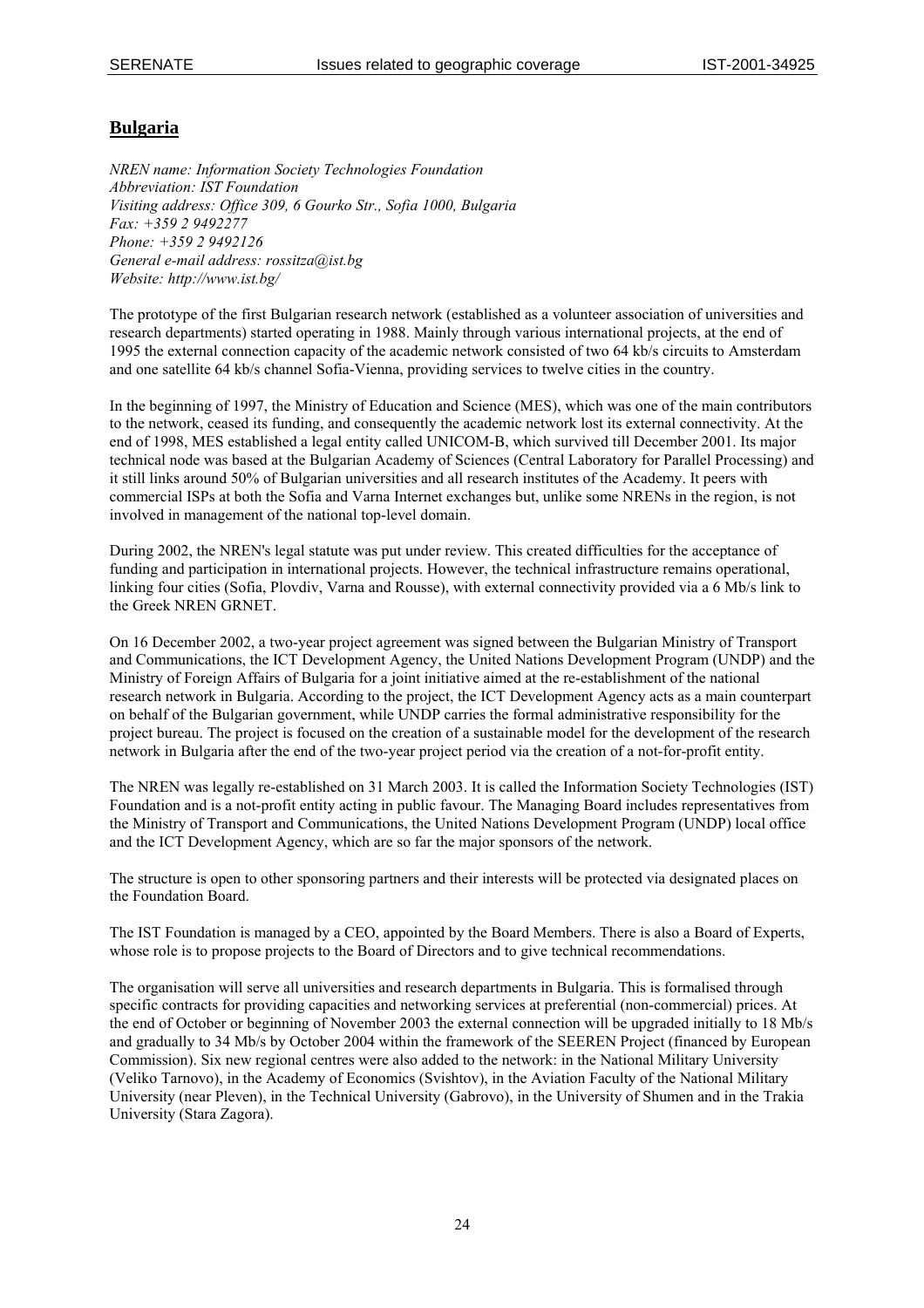## **Croatia**

*NREN name: Croatian Academic and Research Network - CARNet Abbreviation: CARNet Visiting address: Josipa Marohnica bb, Zagreb 10 000, Croatia Fax: +385 1 616 5615 Phone: +385 1 616 5616 General e-mail address: office@carnet.hr Website: http://www.carnet.hr/* 

The Croatian Academic and Research Network (CARNet) was created in 1991 as a project of the Ministry of Science and Technology of the Republic of Croatia. In 1995 the Government of the Republic of Croatia issued a decree founding the CARNet institution. Besides 40 employees, CARNet has about 70 external associates, and the employees of several institutions and companies participate in various project teams. The most important CARNet partners are the University Computing Centre (SRCE) and the Faculty of Electrical Engineering and Computing in Zagreb.

CARNet's members are the institutions from the science and higher-education system, comprising the universities and their respective faculties, other institutions of higher education and the scientific and research institutes. Today**,** 169 institutions at 236 locations in 27 towns in Croatia are connected to CARNet. The access network reflects the fact that the universities in Croatia are distributed throughout the city rather than being campus-based. This results in an access network with a large number of connections at a wide range of speeds. Some 59 institutional links run at speeds of 100 Mb/s or more. At the other end of the scale, there are some 160 connections at 2 Mb/s, with a smaller number of links at intermediate speeds.

The CARNet infrastructure is based on ATM and Ethernet technologies. The speed on the core network is 155 Mb/s, although work has just started on the "Gigabit CARNet" project which will increase this to 622 Mb/s and 1 Gb/s. CARNet is connected to international networks through GÉANT, at 622 Mb/s.

CARNet manages the Internet domains of the Republic of Croatia (i.e., the top-level .hr domain) and registers the domains within this, in accordance with the authority acquired in 1993 from the IANA organisation. CARNet's DNS service takes care of the organisation and maintenance of the national domain Internet space, i.e. it registers and activates the secondary domains within the top-level .hr domain.

Having recognised the need for a national centre for the prevention and remedy of problems related to computer network security, in 1996 CARNet founded a Computer Emergency Response Team (CERT). One of the basic tasks of CARNet's CERT is co-ordination in the process of solving computer security incidents in which at least one party involved is from the Republic of Croatia. The task of CARNet CERT is also to work permanently on improving the level of computer security among the Internet users in the Republic of Croatia. CARNet also provides a PGP service which allows finding public keys of other users, publishing one's own public key, and exchange of keys with similar systems in the world.

Another CARNet service is the Croatian Internet Exchange (CIX), which was founded in September 2000. Technically, CIX represents a unique point which connects communication channels between its users commercial and non-commercial ISPs as well as academic and private computer networks in Croatia. Organisationally, CIX is a not-for-profit service of CARNet to other users of CIX. A CIX member can be any ISP in Croatia, a non-commercial network providing its services on the territory of Croatia or a private network providing its services to legal and physical entities on the territory of Croatia.

In addition to providing the full range of normal Internet services, CARNet promotes education in the application of information technology as one of the key areas in establishing an Information Society. It does this through a series of educational projects, the educational centre Edupoint, the Cisco Networking Academy, an education programme for system engineers and by organising Internet conferences. CARNet also runs a number of projects in co-operation with institutions from the academic community and external partners with the aim of popularising information technologies.

CARNet also provides multimedia services. Its Media-on-Demand server offers multimedia facilities produced by CARNet (various projects and events), as well as contents that are produced within the Croatian academic and research community. The Media-on-Demand service also provides its users with solutions and advice for the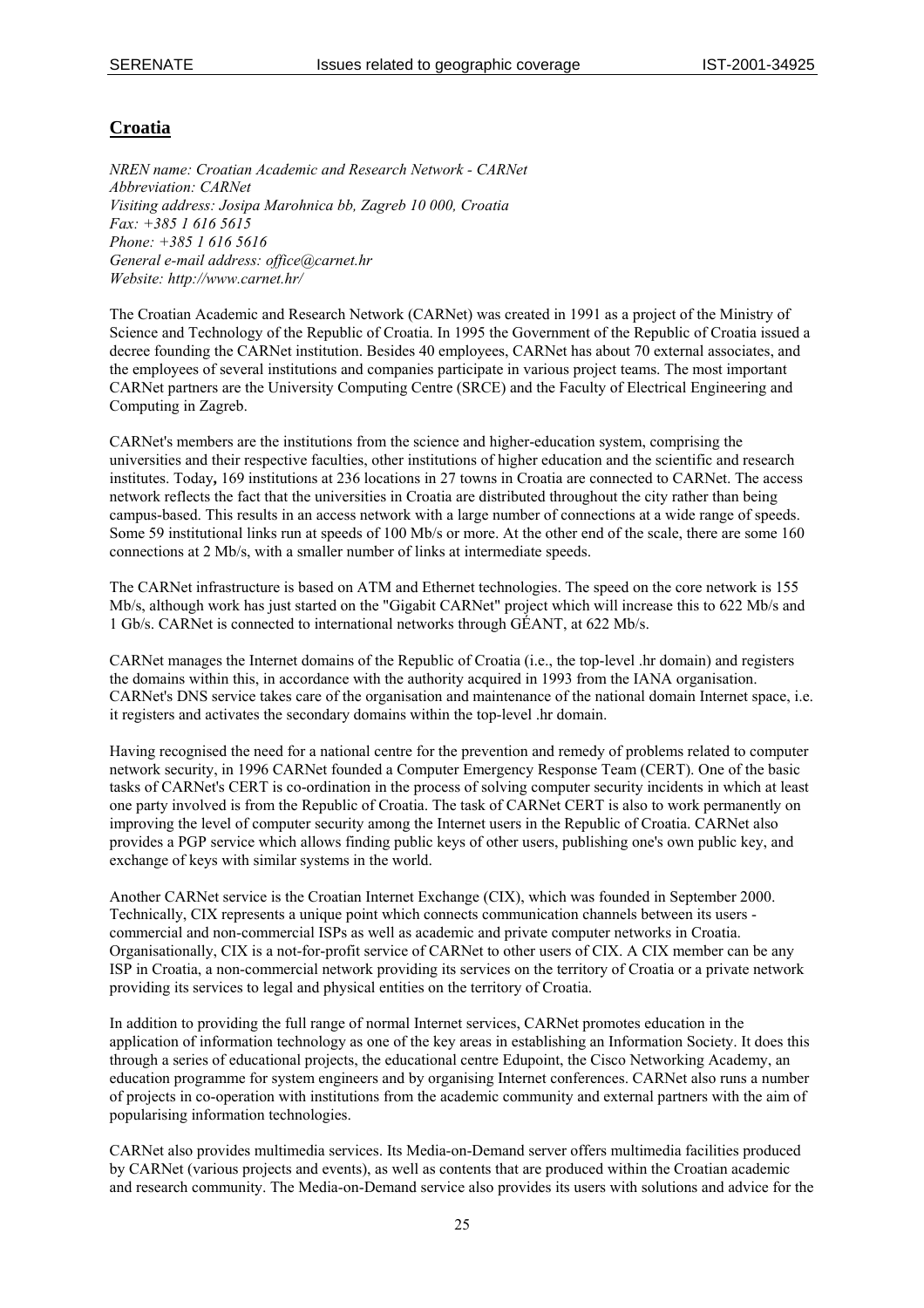application of multimedia technologies. Finally, CARNet continuously provides its members with a room videoconferencing service intended for distance lecturing, events (conferences, seminars, symposia, round tables, etc.), and professional meetings for the needs of the academic community.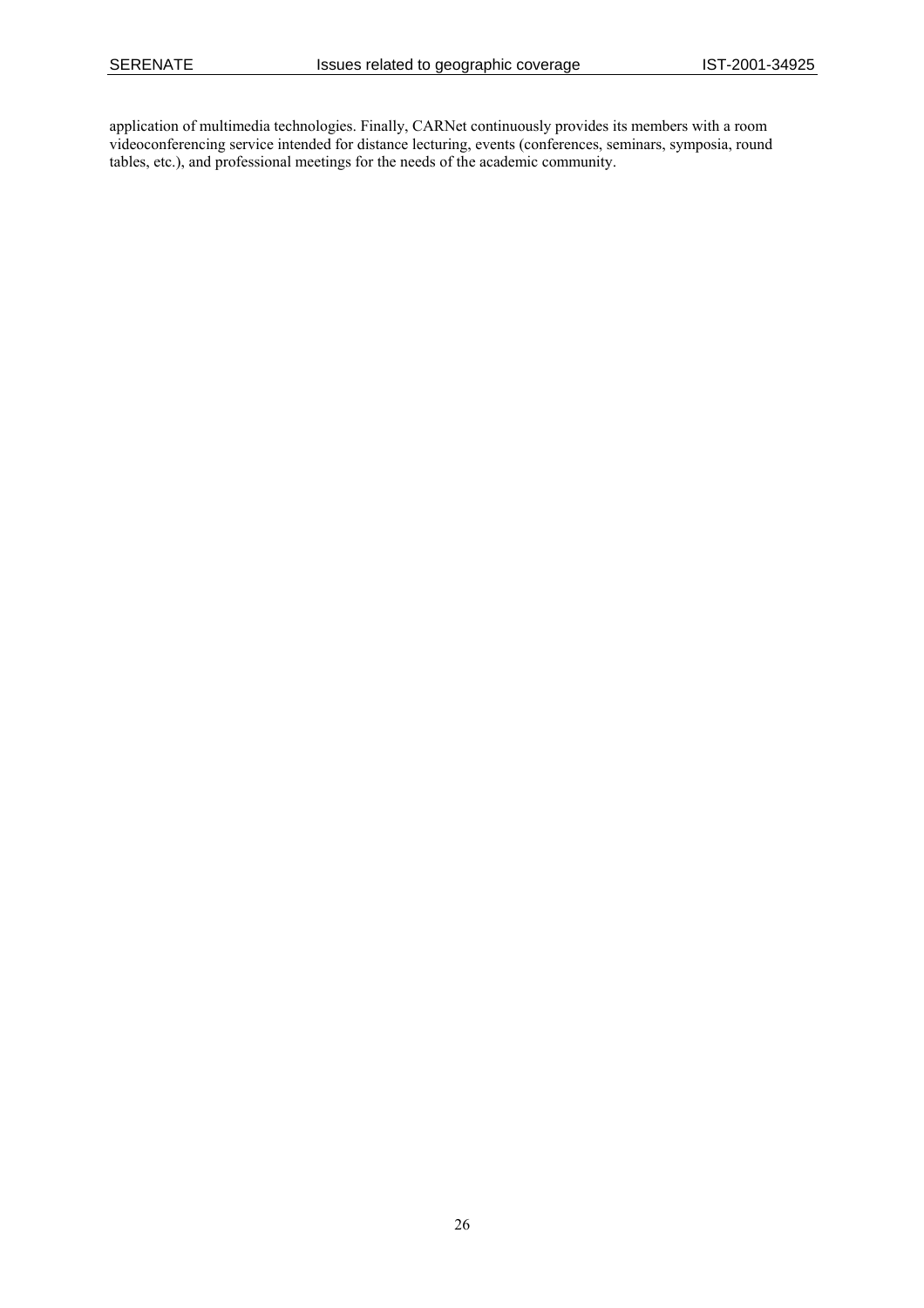## **Cyprus**

*NREN name: University of Cyprus Abbreviation: CYNET Visiting address: Kallipoleos 75, Lefkosia 1678, Cyprus Fax: + 357 22756082 Phone: + 357 22892131 General e-mail address: agatho@ucy.ac.cy*  Website: *http://www.cynet.ac.cy/*

There is only one university in Cyprus and it is responsible for running the NREN, CYNET. With a core capacity of 34 Mb/s, the network connects all university institutions and some other educational establishments. Usage is doubling or tripling every two years and it is planned to expand capacity accordingly. CYNET runs the router for Cyprus' Internet exchange and also manages the national top-level domain .cy. More generally, the university computer and networking department plays an important role in Cyprus by advising the government on information and communication technology issues.

90% of CYNET's budget comes directly from the government and the rest from users, based on bandwidth. 60% of expenditure goes on transmission capacity and 20% on staffing.

Its 34 Mb/s link to the GÉANT network is supplied via GRNET of Greece, and additional external capacity is supplied by CYTANET, CYTA's ISP operation, who also supply the domestic links.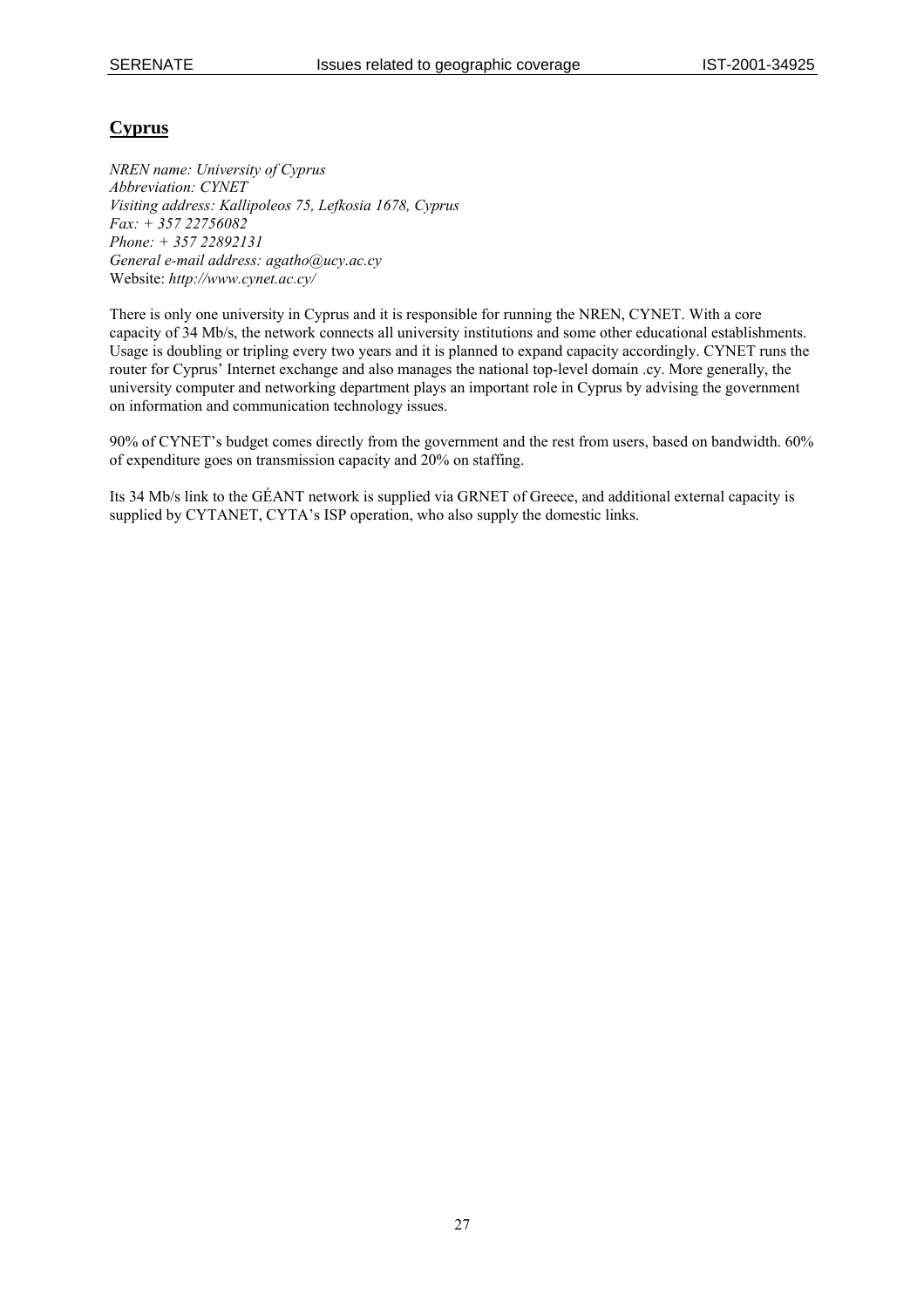## **Czech Republic**

*NREN name: CESNET, Association of Legal Entities Abbreviation: CESNET Visiting address: Zikova 4, CZ - 160 000 Prague 6, Czech Republic Fax: + 420 224320269 Phone: + 420 224352975 General e-mail address: info@cesnet.cz Website: http://www.cesnet.cz/ http:// www.ces.net/* 

From being a relatively low-capacity network in the early 1990s, CESNET has today developed into a modern network (CESNET2), with a backbone core capacity of 2.5 Gb/s reaching all major entities within the national research and education network. Thirty-one universities and 229 hospitals, schools and libraries are connected to CESNET, where the universities account for approximately 95% of all the generated traffic. Through the 31 university connections almost 200,000 students, professors and other staff members have connection to the network. At the moment CESNET is not connecting primary and secondary schools to CESNET2, due to a government decision to that effect. Primary and secondary school connections to the Internet are directly managed by the Ministry of Education, Youth and Sports. The network topology consists of multiple rings, which ensures redundancy for each PoP. Today 95% of the network provided by CESNET consists of fibre connections and the rest are microwave links. Based on the competitive telecommunications market, CESNET is using different suppliers for leased lines and interconnections.

Overall the Czech national research and education network has not encountered any significant regulatory problems/obstacles regarding the development and maintenance of the network. CESNET has five international connections at the moment, one 1.2 Gb/s connection to GÉANT, which is only used for research traffic, one 622 Mb/s (800 Mb/s since October 2003) connection for commodity traffic, one native IPv6 connection at 155 Mb/s to 6NET , and one 2.5 Gb/s to NetherLight for testing lambda services. The fifth connection is a 1 Gb/s line to the Slovak NREN SANET. In addition to these five international connections, CESNET also has a national dual connection (2 x 1 Gb/s) to NIX.cz (the Neutral Internet Exchange of the Czech Republic).

CESNET uses mainly the following companies for providing leased-line services and capacity for the national network: Czech Telecom, Aliatel, Self Service, Sloane and CD-Telekomunikace. The highly competitive telecommunications market also means that it is no problem for CESNET to get capacity; the biggest problem is in the "last mile" connectivity.

When CESNET needs a new connection point or an increase of capacity in existing connections, this is done through a public tender, where interested providers can submit their offer. This gives CESNET the right to choose the best offer and thereby get the best combination of price and capacity.

As to the future, CESNET estimates that the capacity required will be 10 Gb/s for the next two years or so, and up to 40 Gb/s in a five-year timeframe.

Since all public universities already are connected to the network, CESNET is not expecting an increase in the number of connected entities; however, they are working on making it possible for technology parks, research institutions and other industrial research departments/entities to connect to the network on special conditions.

Today there are around fifteen small private universities in the Czech Republic, which are not connected to CESNET. Instead they have themselves chosen to use commercial suppliers for their Internet connections. The CESNET budget for 2002 is approximately 11 million euro and can roughly be divided as follows: salaries and office cost 23%, hardware and software 29%, transmission of data 38%, and other 10%.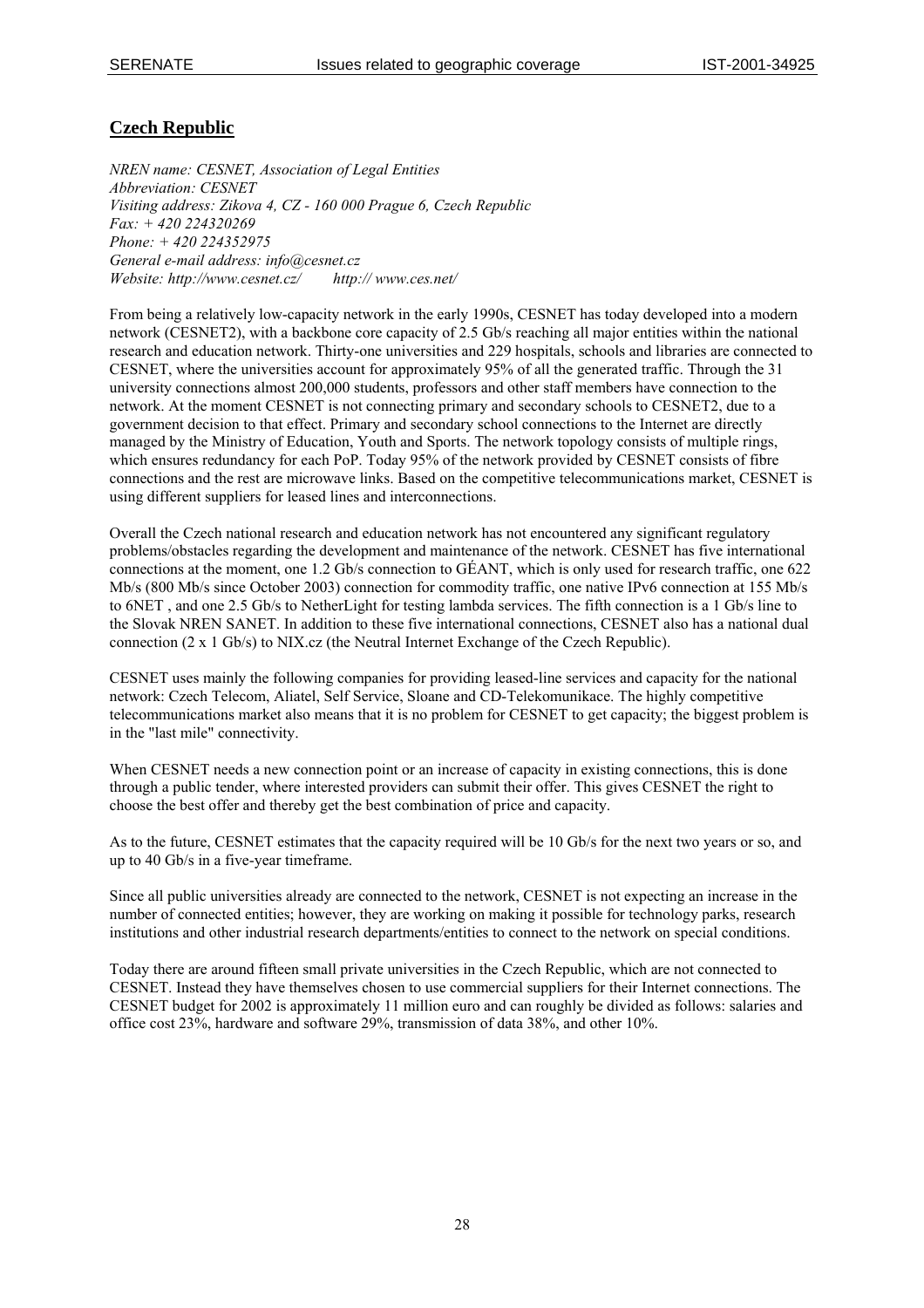## **Estonia**

*NREN name: Estonian Educational and Research Network Abbreviation: EENet Visiting address: Raekoja Plats 14, 51004 Tartu, Estonia Fax: +372 7 302 111 Phone: +372 7 302 110 General e-mail address: eenet@eenet.ee Website: http://www.eenet.ee/* 

The Estonian Education and Research Network (EENet) is a governmental non-profit organisation established in August 1993 by the Ministry of Education and is today a public institution operating under the administration of the Estonian Ministry of Education and Research. Currently there are about six thousand hosts in the national network and it extends to every county in Estonia. EENet's main task is to offer Internet connection (permanent links) as well as additional services. In addition EENet manages the Estonian top-level domain (.ee).

The EENet is built with Tallinn, Tartu and Haapsalu as centres of a "three-star" network connecting to all major cities in Estonia and with a 155 Mb/s connection from Tallinn to Stockholm to the GÉANT network. The current capacity of 155 Mb/s available through the GÉANT network is enough for the time being, but in 3-5 years' time it is estimated that the capacity should be 600 Mb/s to 2.5 Gb/s. The split between international and national traffic is currently around 50/50, whereas four years ago the split was around 60% for international and 40% for national; due to the fact that more webpages are becoming available in the national language, the national traffic has been and still is growing faster than the international traffic.

During 2002, EENet switched from using Eesti Telecom for leased-lines services for the backbone topology to mostly using Eesti Energia for leased lines, as that company has entered into the leased-line market with very attractive prices.

As of March 2002, 208,000 persons were registered as users of EENet, which includes different kinds of students as well as staff. 600-700 customers have a permanent connection to EENet, whereas the rest uses various kinds of dialup/radio connections.

Besides the already connected entities, EENet estimates that around 1500 entities that are not connected would qualify for connection, but for these entities the price of getting connected and obtaining the equipment necessary to make the connection possible is a major obstacle.

Overall the Estonian national research and education network has not encountered any significant regulatory problems/obstacles regarding the development and maintenance of the network. The regulator ENCB intervenes in the setting of prices for leased lines, but EENet is sceptical about the ability of the regulator to ensure lower rates, e.g. through interconnection regulation. The only major regulatory obstacle that EENet has had is related to the power limits in radio networks regarding transmission effects.

At present EENet uses the 2.4 GHz ISM band, where there is no licensing or regulatory obligations while in addition the equipment to be used in this frequency band is also fairly cheap, compared to equipment for other frequencies - according to EENet. EENet would also like to use more powerful transmitters using the 3.5 GHz band, if they could afford to buy the necessary equipment.

When a license is needed for a specific frequency band or for operating a network, the procedure can be described as relatively slow - but the price for obtaining the specific license is also relatively low.

The EENet budget for 2002, of approximately 1.15 million euro, can be divided as follows: salaries and office costs 25%, hardware and software 15%, transmission (leasing lines) 60%.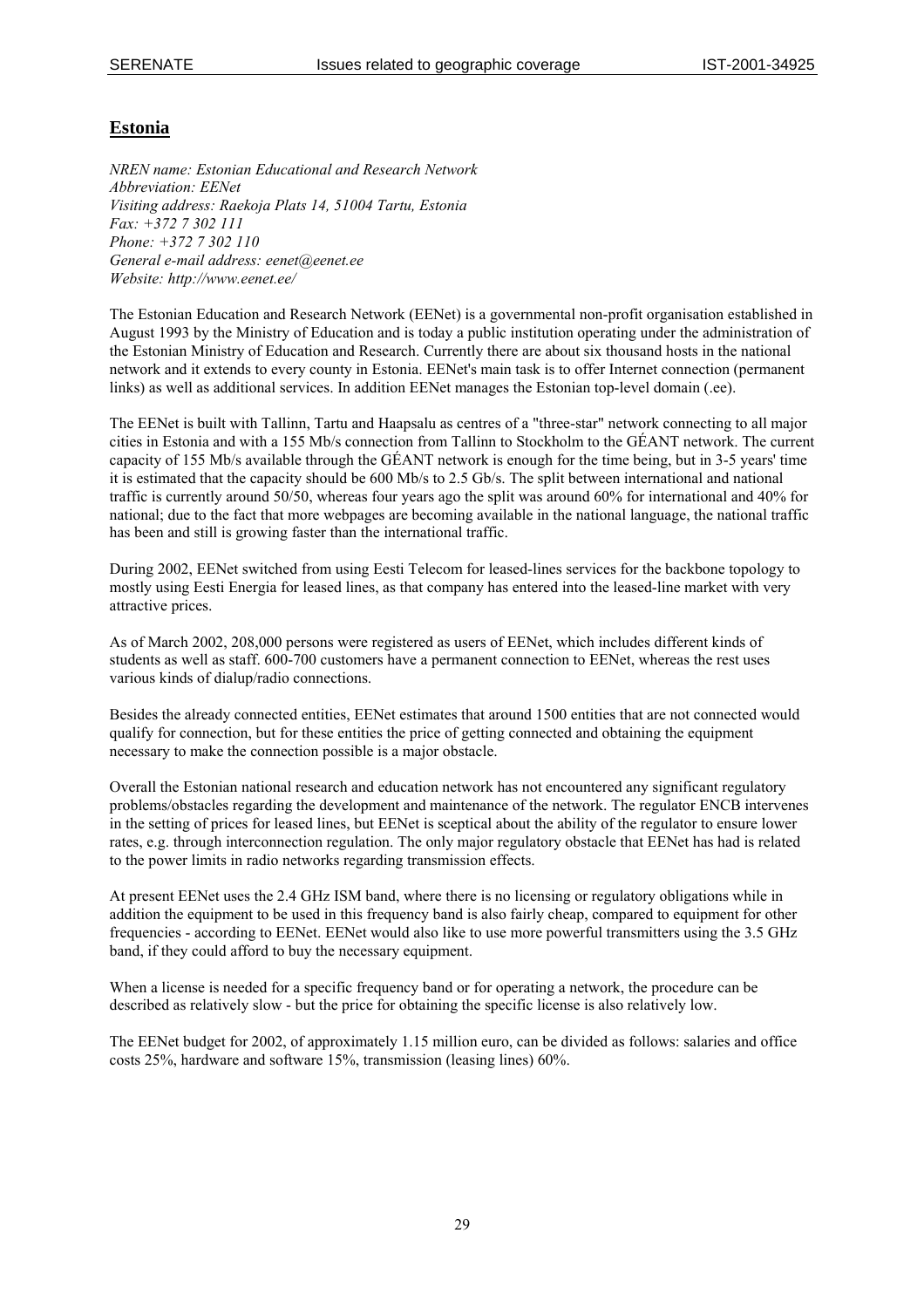## **Hungary**

*NREN name: Hungarian Academic and Research Network Association Abbreviation: HUNGARNET Visiting address: NIIF–HUNGARNET, Victor Hugo u. 18/22, H-1132 Budapest, Hungary Fax: +36 1 350 6750 Phone: +36 1 450 3060 General e-mail address: hungarnet@niif.hu Website: http://www.hungarnet.hu/ http://www.niif.hu/* 

The Hungarian academic and research networking community started network development in the late 1980s under the National Information Infrastructure Development (NIIF) Program. Early in the 1990s HUNGARNET, the Hungarian Academic and Research Network Association was established. The national network of NIIF/HUNGARNET is serving almost 700 institutions and today the user community comprises roughly 600,000 users.

The backbone network has a capacity of 2.5 Gb/s and is configured in a star with Budapest in the centre. In addition, some links outside the core star structure have 155 Mb/s or 34 Mb/s connections to different points in the star network. Cross-connections between the major regions provide redundancy in the topology.

Each of the connected institutions has one or more connections, either directly to the backbone, or through metropolitan networks. High-capacity connections are between 100 Mb/s and 1 Gb/s, medium-access capacities are around 2 Mb/s, and the low-end capacity access levels are 256 kb/s.

As far as development, operation, and management of the network is concerned, there is close co-operation between HUNGARNET and the NIIF Program managed by NIIFI.

HUNGARNET and NIIFI jointly provide access for related communities to a wide range of national and international network services, operate HBONE, the community's country-wide private 2.5 Gb/s backbone network, and provide 2.5 Gb/s international connectivity to the entire community consisting of practically all Hungarian research, development and education institutes, libraries and other public collections. No commercial entities are connected to the network.

HUNGARNET is controlled by its General Assembly and has its own President, Executive President, and Vice Presidents (Presidential Board).

The NIIF Program is controlled by the Program Committee and managed by NIIFI, under the umbrella of the Ministry of Education. The Program Committee consists of high-level representatives from, among others, the Ministry of Education, the Ministry of Informatics and Communications, the Hungarian Academy of Sciences, the Ministry of Cultural Heritage, the Ministry of Welfare, and the Hungarian Science Foundation.

Funding for academic and research networking in Hungary comes from the state budget through the Ministry of Education, while financial management is provided by NIIFI.

The permanent core staff within NIIFI, serving the HUNGARNET community, and taking care of the NIIF Program, consists of about two dozen members.

In cases where NIIF/HUNGARNET deploys leased-line capacity from 64 kb/s to 2.5 Gb/s there are several providers able of providing these capacities. MATAV, Vivendi and PanTel are considered to be the three major players that can provide high-speed capacities.

Today NIIF/HUNGARNET has subcontracted MATAV, Vivendi, PanTel, Novacom and GTS for leased-line services. Procurement is always by open tender. In general, NIIF/HUNGARNET does not have any serious regulatory problems.

NIIF/HUNGARNET has only one international connection, the 10 Gb/s GÉANT connection, which uses DWDM technology (upgraded from 2.5 Gb/s to 10 Gb/s in October 2003). For the future, NIIF/HUNGARNET expects the capacity needs to be around 10-20 Gb/s on a three-year perspective and 20-40 Gb/s in a five-year timeframe.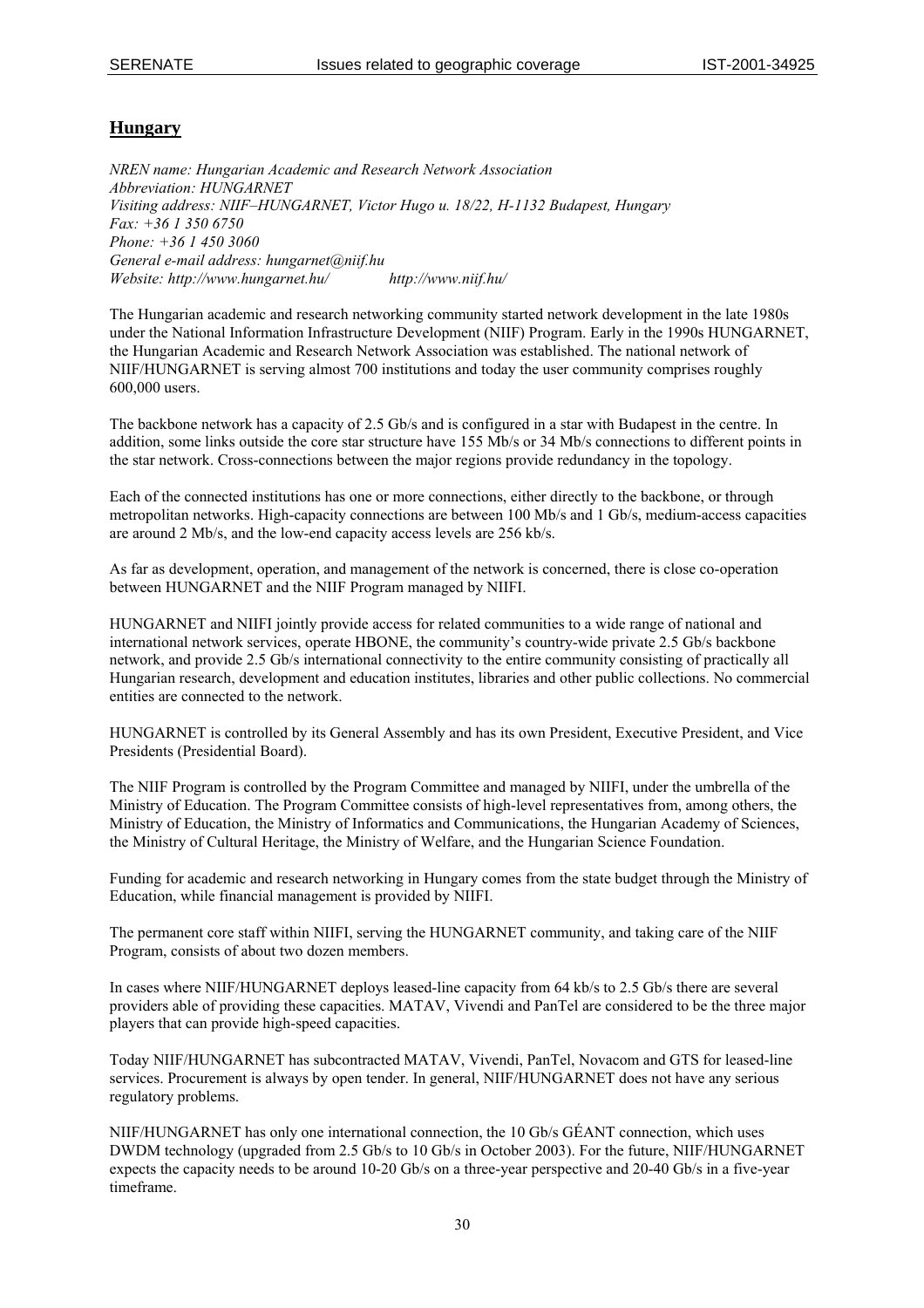The NIIF/HUNGARNET core budget for 2002 was approximately 6 million euro and could roughly be divided as follows: salaries and office costs 10%, hardware and software 18%, transmission of data 60%, other 12%.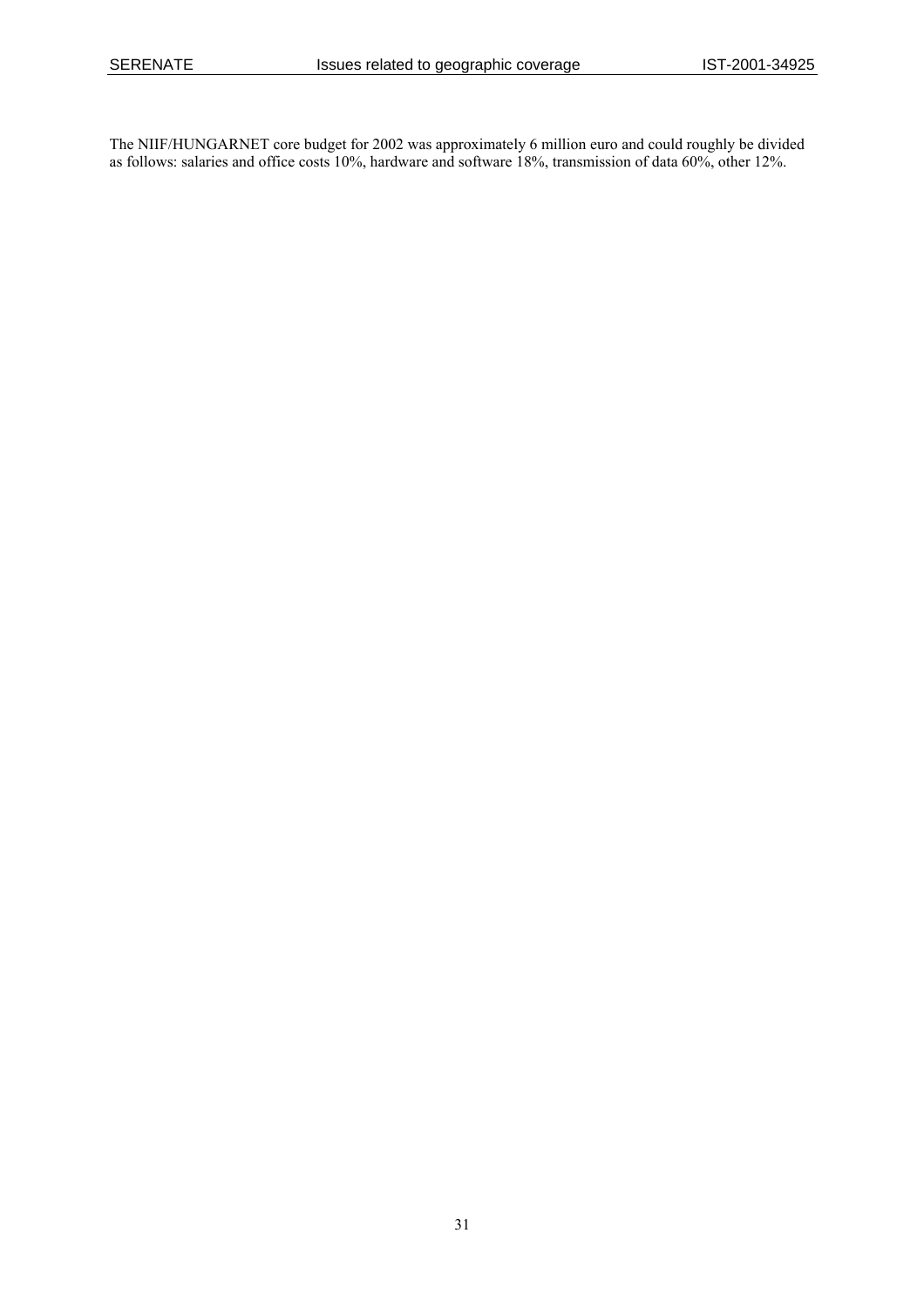## **Latvia**

In Latvia there are two research networks, which both will be described in detail below.

1. *NREN name: LATNET Department of the University of Latvia, Institute of Mathematics and Computer Sciences Abbreviation: LATNET Visiting address: Institute of Mathematics and Computer Sciences, Raina Boulevard 29, 1456 Riga, Latvia Fax: +371 7820153 Phone: + 371 7211241 General e-mail address: latnet@latnet.lv Website: http://info.latnet.lv/En/* 

The academic network LATNET is a separate unit of the Institute of Mathematics and Computer Sciences at the University of Latvia. The Institute was established in 1959 and is now the leading research institution of Latvia in mathematics and computer science. The main research directions of the Institute are system modelling and design, telecommunications, Internet technologies and their applications, theoretical investigations in mathematics etc. The Institute houses the graduate (master) studies in computer science at the University of Latvia, attracting approximately 200 students.

LATNET was founded in 1992 and soon expanded its network to all higher-education institutions throughout the country. To achieve this goal LATNET also took part in the international projects supported by the European Commission (Baltbone-1, Baltbone-2, Baltic Information Infrastructure Pilot Project BIIP etc.).

Today, LATNET offers all forms of Internet connections - dialup, leased lines, Ultra DSL, ISDN, fibre-optical, microwave, radio links etc., as well as Web presentation (hosting, homepage creation etc.). LATNET was the Latvian pioneer of wireless Internet and in co-operation with LATNET Serviss Ltd. was successful in implementing wireless access to the Internet in Latvia. As a result, a Latvian radio network was built with the central nodes of wireless access in the capital Riga and in 25 of Latvia's regions.

LATNET is very active in various projects concerning Internet content development in Latvia. It compiles a catalogue of Internet sites in Latvia and maintains the portal www.lv.

LATNET has participated in various international projects related to information technology and to presenting databases on the Internet. For example, the projects ICTIN (supported by the World Trade Organisation UNO), LinkGuide, INSIGHT and INTACCOMP (COPERNICUS programme), EASYCRAFT etc. Currently LATNET participates in GÉANT as the national research network of Latvia.

LATNET also investigates the possibilities of implementing new telecommunications technologies in business and everyday life. It studies e-commerce and e-business applications in Latvia. LATNET has been working on Internet content for a long time and, for example, has established an online gallery of Latvian art ([www.gallery.lv](http://www.gallery.lv/)), an initiative that was possible thanks to good and long-term contacts with Latvian professional artists. The most recent achievement in the modern application of Internet technologies is the e-shop Ambersea that offers art to customers worldwide; see http://www.ambersea.lv.

The LATNET staff counts three Ph.D.'s, 17 M.Sc.'s and other university graduates, most of whom are further educated via various courses organised by international corporations.

LATNET is a member of the international organisations RIPE NCC, TERENA, CEENet and ICANN.

Turnover in 2002 was about 1.1 million euro. LATNET's budget for 2002 was approximately spent as follows: 30% on salaries and office costs, 30% on hardware and software, 40% on transmission/data communications.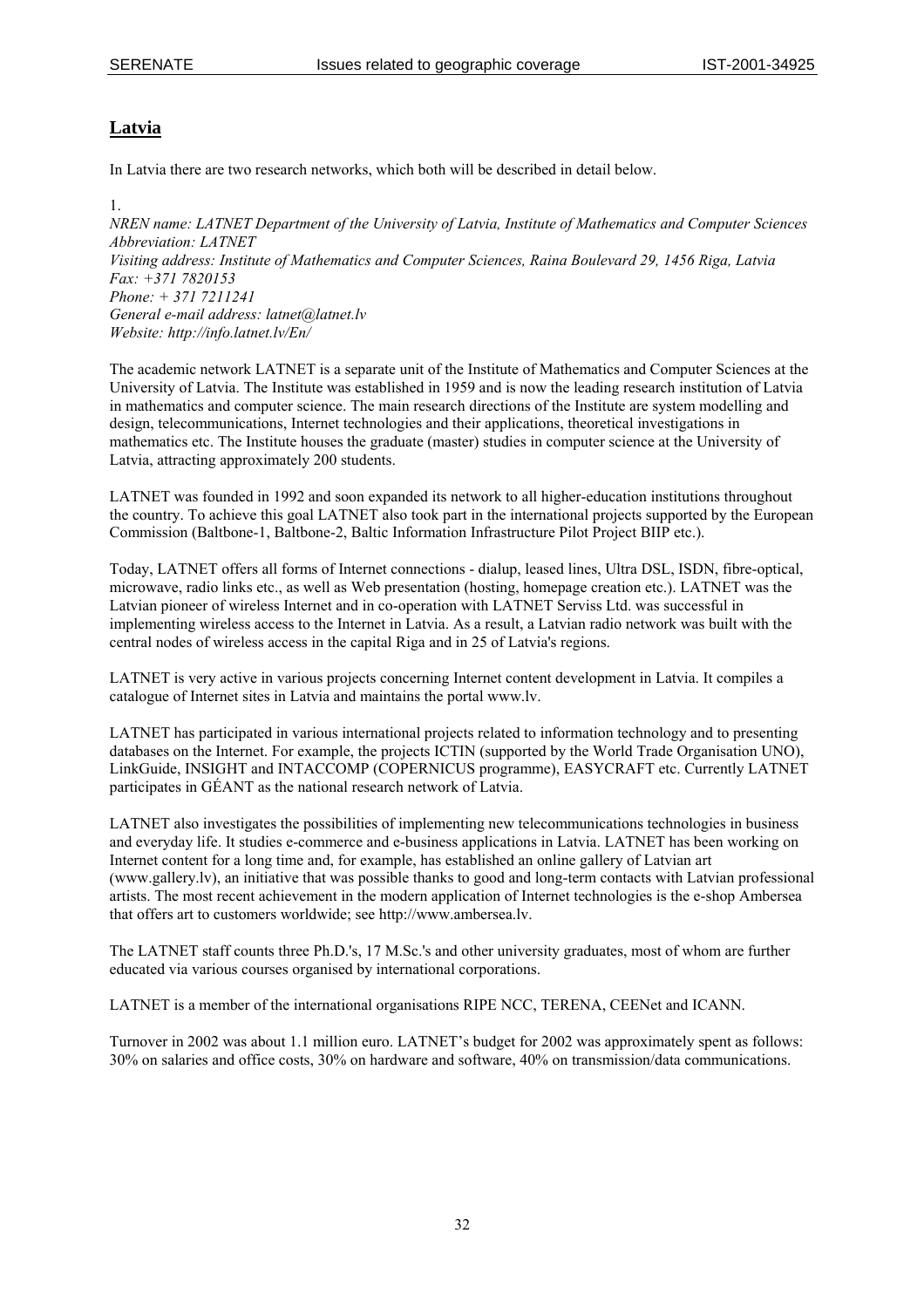$\mathcal{L}$ *NREN name: Department of Information Technology, University of Latvia (UL) Abbreviation: LANET Visiting address: Aspazijas b5, 1057 Riga, Latvia Fax: +371 7 222 620 Phone: +371 9 269 305 General e-mail address: contact@lanet.lv Website: http://www.lanet.lv/* 

The formation of LANET was an initiative of the government of the Republic of Latvia and the German Federal Republic. The Ministry of Education of Latvia had the responsibility for the formation of LANET. The institutions in Germany that provided concrete help were the [University of Münster and DFN.](http://www.uni-muenster.de/) The computer network has been given the international name LANET- Academic Network of Latvia.

Simultaneously in 1992 the Finnish company "OY International Business Machines AB" [\(IBM](http://www.ibm.lv/)) undertook an "academic initiative". Within the framework of this initiative a mainframe computer IBM-4381 including software was installed at the University of Latvia. Some individuals and several organisations have also contributed to the development of LANET.

LANET was initially based on FDDI, later on ATM and as of 2003 a transition to GE has started. LANET is managed by the IT department of the University of Latvia. All LANET staff are employees of the University of Latvia. LANET is funded by that university (80%) and by the government (20%). LANET and global Internet connections are provided to non-profit academic institutions or its users without charging costs.

Most local networks of Latvian research institutions, the University of Latvia (30% of students in Latvia study at that university), the Latvian Academy of Sport Education, the Latvian Academy of Music, the Ministry of Education, local networks, and some University of Latvia dormitory networks are served by the backbone network of LANET. Most of these connections, including dormitory connections, are at a speed of 10 Mb/s to GE. There are only 140 student rooms in dormitories connected to LANET right now, but the connection of dormitories to the network continues. This is important for the E-studies project. Wireless connection inside buildings has begun. In total 3000 work stations are connected to LANET. It is possible for LANET users to connect to LANET using VPN or dialup connections.

The LANET connection is sufficiently fast and can provide its users with QoS, which is important to LANET users, because at the moment active work on the formation of an E–studies program has started and the usage of videoconferences and streaming media has become necessary.

There are more than twenty buildings connected to LANET. They are located in different places in Riga and surrounding areas within a 10 km radius. The connections form a star with the centre in the main node. Leased (dark fibre) optics, Lattelekom Ethernet service and leased lines are used for these connections. There is a tendency to migrate to GE, which is realised via leased lines. Concerning broadband connections, there is a tendency to provide connected workstations with QoS. This is especially important, because the University of Latvia has started developing and widely using E-studies, videoconferences, streaming and other modern network applications in its activities.

The LANET connection to the global Internet is 50 Mb/s with a guaranteed rate of 23 Mb/s. The LANET connection to GÉANT is 3.5 Mb/s. LANET's connection to other networks in Latvia (via the Internet exchange LIX) is  $2 \times 100$  Mb/s.

33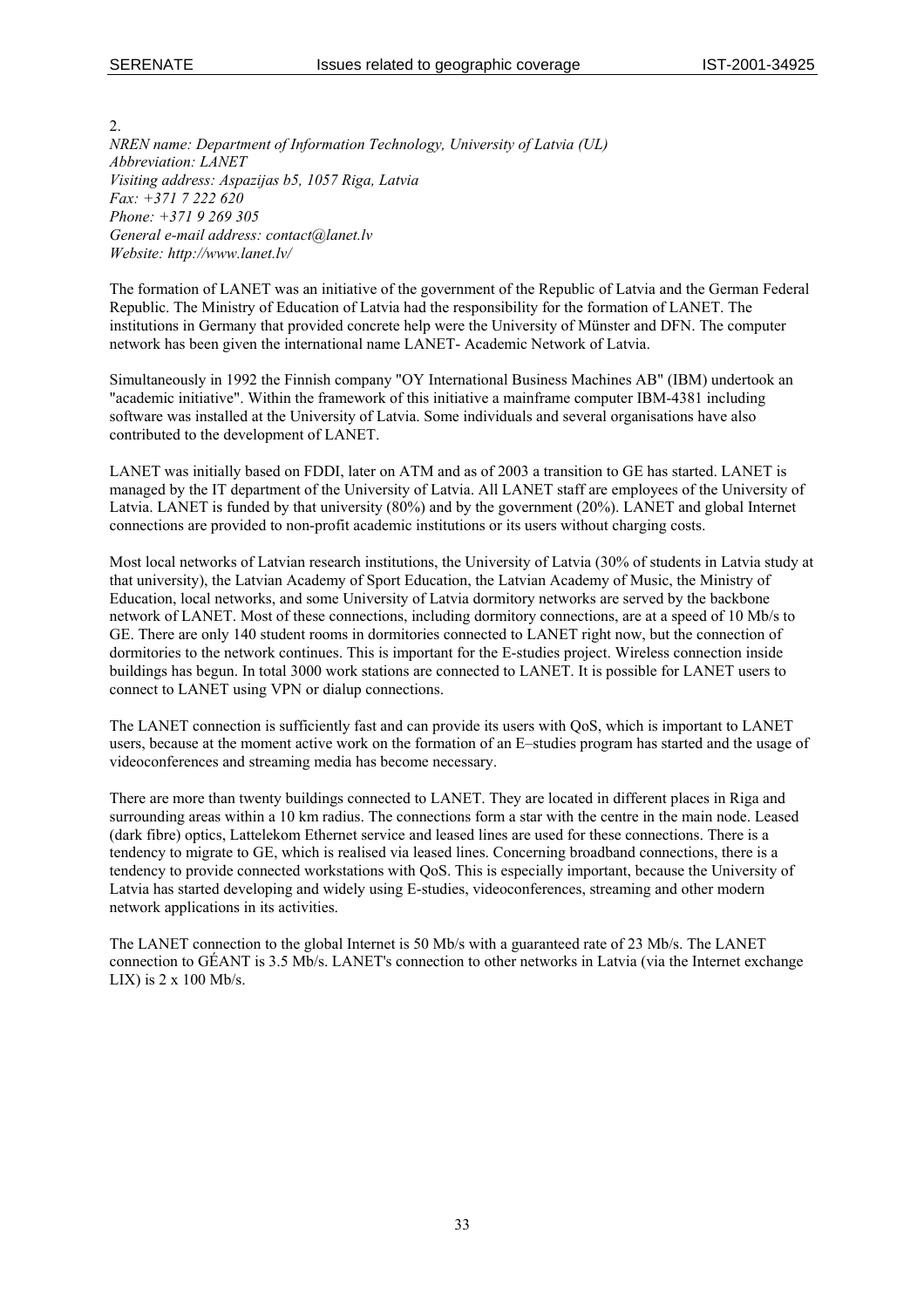## **Lithuania**

*NREN name: Lithuanian Academic and Research Network Abbreviation: LITNET Visiting address: Studentu Str. 48A – 101, LT 3031 Kaunas, Lithuania Fax: +370 37 300643 Phone: +370 37 300641 General e-mail address: info@litnet.lt Website: http://www.litnet.lt/* 

The academic research network of Lithuania (LITNET) is an association of academic research institutes and other non-profit organisations, where the members use, manage and develop the LITNET network. The highest governing body of LITNET is the LITNET Board, whose structure and regulations are supervised by the Ministry of Science and Education in Lithuania. It is also the Ministry of Science and Education that financially supports LITNET.

LITNET is a national network, which interconnects all major Lithuanian cities and local education and research institutions, schools etc. The main goal of LITNET is to provide advanced and high-quality Internet services to all kinds of educational establishments in Lithuania. Due to these restrictions of the use of LITNET, service is only available for:

- higher education and colleges
- research institutions
- medical research
- national and local libraries
- primary and secondary schools
- national and local museums.

All fifteen universities in Lithuania are connected to LITNET and over 320 entities are connected through a permanent connection, either directly or through regional networks; almost 100,000 students are given Internet access through LITNET.

The LITNET core network can be described as a star-network, with Kaunas as the centre. Between the five major connection points in the core network the capacity is 155 Mb/s, whereas minor connection points have a 4 Mb/s or 1 Mb/s connection capacity.

LITNET has two international connections: one through GÉANT which operates at 155 Mb/s and one through Delfi Internet at 4 Mb/s. LITNET expects the access capacity to be upgraded to 622 Mb/s in the first half of 2003 and furthermore to upgrade this capacity several times within the next few years.

The LITNET budget for 2002 is approximately 3.2 million euro, which can roughly be divided as follows: salaries and office costs 10%, hardware and software 23%, transmission of data 57%, other 10%.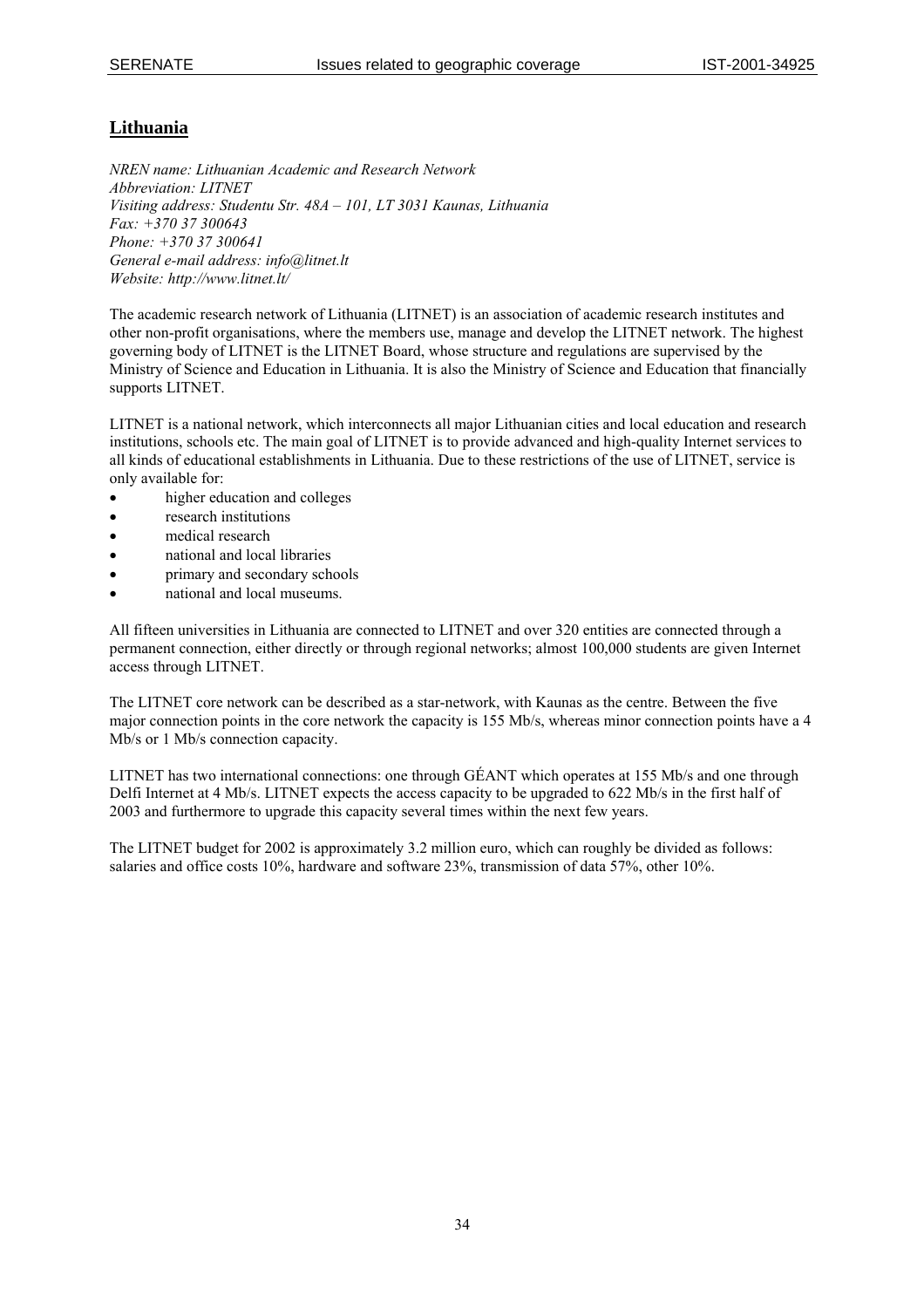## **FYR Macedonia**

*NREN name: Macedonian Academic and Research Network Abbreviation: MARNet Visiting address: Univerzitet "Sv. Kiril i Metodij" Bul. Krste Misirkov b.b., 1000 Skopje, FYR Macedonia Fax: +389 2 114 308, or +389 2 116 370 Phone: +389 2 129 068 General e-mail address: postmaster@marnet.mk Website: http://www.ukim.edu.mk/voizgradba.html* 

The Macedonian Academic and Research Network (MARNET) was founded in 1994 by Decision of the University Board as an organisational unit within the Ss Cyril and Methodius University and endorsed by the Ministry of Science. At the same time the Statute of MARNet came into effect determining the goals, management and organisational structure as well as the financing of MARNet.

The overall direction of MARNET is provided by the Council of MARNet. The Council consists of sixteen members who come from academic institutions, other research organisations, Macedonian Telecommunications and certain ministries of the government. Under the Council two further bodies have been established, the Management Board and the Technical Board. Between them, these three bodies are responsible for the management of MARNet.

Although MARNet's initial technological infrastructure was predominantly based on the existing university computer network of the Ss Cyril & Methodius University, it was envisioned that MARNet's mission should extend beyond the functionality and boundaries of this network and that it should develop into the national academic and research network. Therefore it was also supposed to, and actually does, manage the .mk country code top level domain, to plan, develop, implement and manage the communication infrastructure backbone in the country, and to attain and maintain international and Internet connectivity for its users. MARNet is also representing the country through membership of international networking organisations.

MARNet has grown to a focal point where other academic institutions obtain their connectivity to Internet (the St. Clement of Ohrid University in Bitola, National University Library in Skopje and the University Library in Bitola). Other governmental institutions, several ministries, the national statistics agency as well as the offices of the government have also acquired their Internet connectivity through MARNet. At present MARNet connects two of the universities in the country. The third, the University of Southeast Europe in Tetovo, is not yet connected (it obtains its Internet connectivity through a satellite link to British Telecomm). However, since that university's representative has recently been included in the governing bodies of MARNet, it is expected that peering shall be established in the near future.

It is customary that research institutes affiliate themselves with universities, so connectivity for them is also provided through MARNet. Hence, today MARNet serves a community of around 70,000 people, approximately 60,000 of them in the academic sector and 10,000 in governmental and library institutions. It is expected that when MARNet is sufficiently resourced by the recruitment of additional staff and additional financing by the government is obtained, connectivity for secondary and primary schools will also be provided. This will increase the number of users by about 72,000 when secondary schools are connected and by another 270,000 when primary schools are served.

The organisation is supported financially by the government (the Ministry of Education and Science) and member institutions in the following way: Internet connectivity is provided by a local ISP (MTnet) and paid for by the government (45,000 euro a year), while the national connectivity costs are covered by the connecting members themselves (6,500 euro a year). The connecting parties also cover the expenditures for the procurement and maintenance of equipment, while on the NOC site there is existing equipment of the network of the university in Skopje and a certain quantity is provided by donations. The aforementioned ministry also covers the fees for the membership in international networking organisations (TERENA, CEENet) which amounts to 7,500 euro a year. It is planned in the near future that this model should be changed in such a way that extended funding from the government shall be provided and that the members of MARNet shall be charged on the basis of the services offered. The services for the public, such as the domain registration under the .mk top level domain, will also be charged for.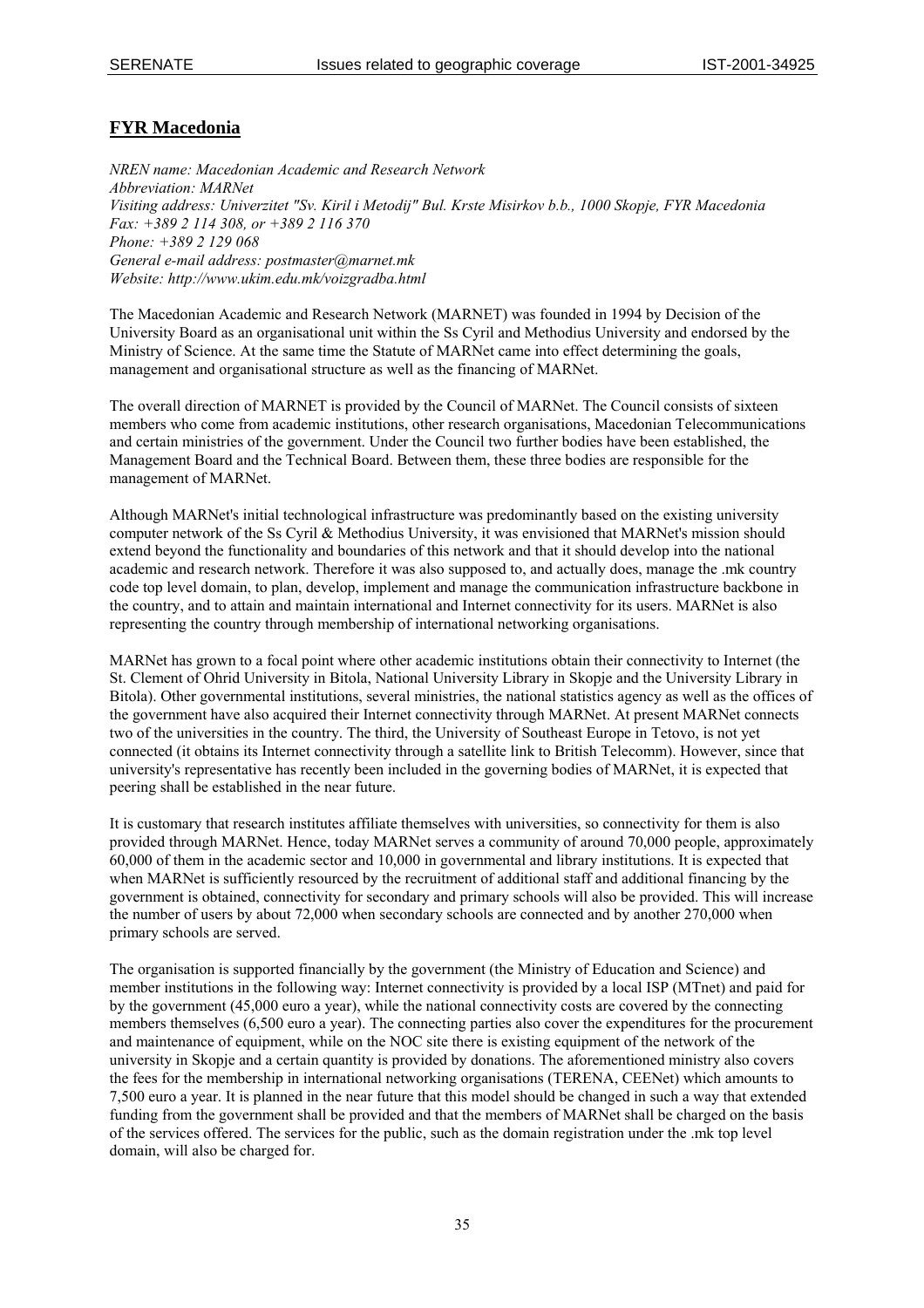It is important to stress that although MARNet has been in existence for almost a decade, it still does not have a separate legal status (it is a subdivision of the University in Skopje), despite continuous effort that has been put by the management structures to establish a positive environment where MARNet could achieve legal and financial independence. These circumstances have been strongly influenced by the fact that at the time MARNet was founded, it was based on the communications infrastructure of the university computer network of the Ss Cyril & Methodius University and it was put into operation by the endeavour of the academics coming from this university.

Many of the staff who support the operation of MARNet, both managerial and technical, are not formally employed by MARNet. For example, technical duties are most often done by collaboration between the employees at the NOC and technical staff at the connecting institutions and hence scheduled on a timepermitting basis. This has a negative effect on efficiency. This is why the management structures are putting in a great effort to design an organisational structure with a legal identity as well as to obtain funding for the recruitment of full-time staff.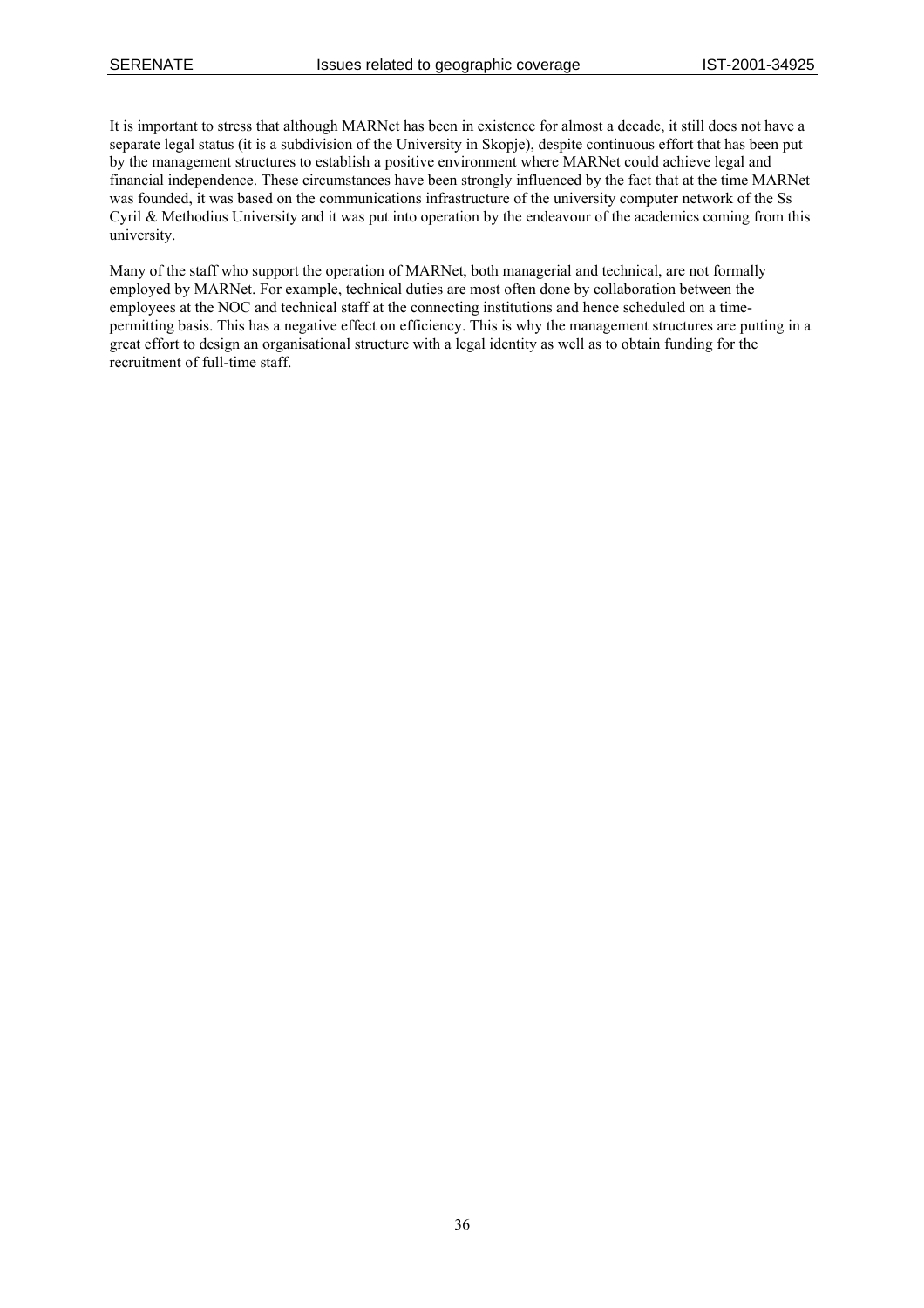## **Malta**

*NREN name: University of Malta - Computing Services Centre Abbreviation: CSC Visiting address: Fax: (+356) 21343397 Phone: (+356) 32903004 General e-mail address: csc@um.edu.mt Website: http://www.csc.um.edu.mt/* 

The NREN is still in its infancy with the necessary structures still being set up. The NREN functions are currently being carried out, using existing resources, by the Computing Services Centre of the University of Malta, the same organisation that handles university campus network services.

The University of Malta is the only university in Malta and comprises around 8000 students and 1000 members of staff. The Computing Services Centre within the university is responsible for the IT infrastructure of the university and it services several other research and education organisations, including Junior College, the Malta Council for Science and Technology, the Mediterranean Academy of Diplomatic Studies and the International Maritime Law Institute.

The Computing Services Centre also provides operations and technical support to the Malta Internet Foundation. That foundation was set up by the university and is responsible for the top-level Internet domain for Malta (.mt) and also for the Malta Internet Exchange.

Malta was recently connected to the GÉANT network and currently has a 20 Mb/s connection.

Work is ongoing to set up the necessary structures to be able to serve other local research and education entities that may require access to GÉANT and to upgrade the GÉANT connection in order to meet these requirements. Further funding and personnel would be needed to develop and sustain NREN operations. It is hoped that these will become available once the necessary structures are put in place.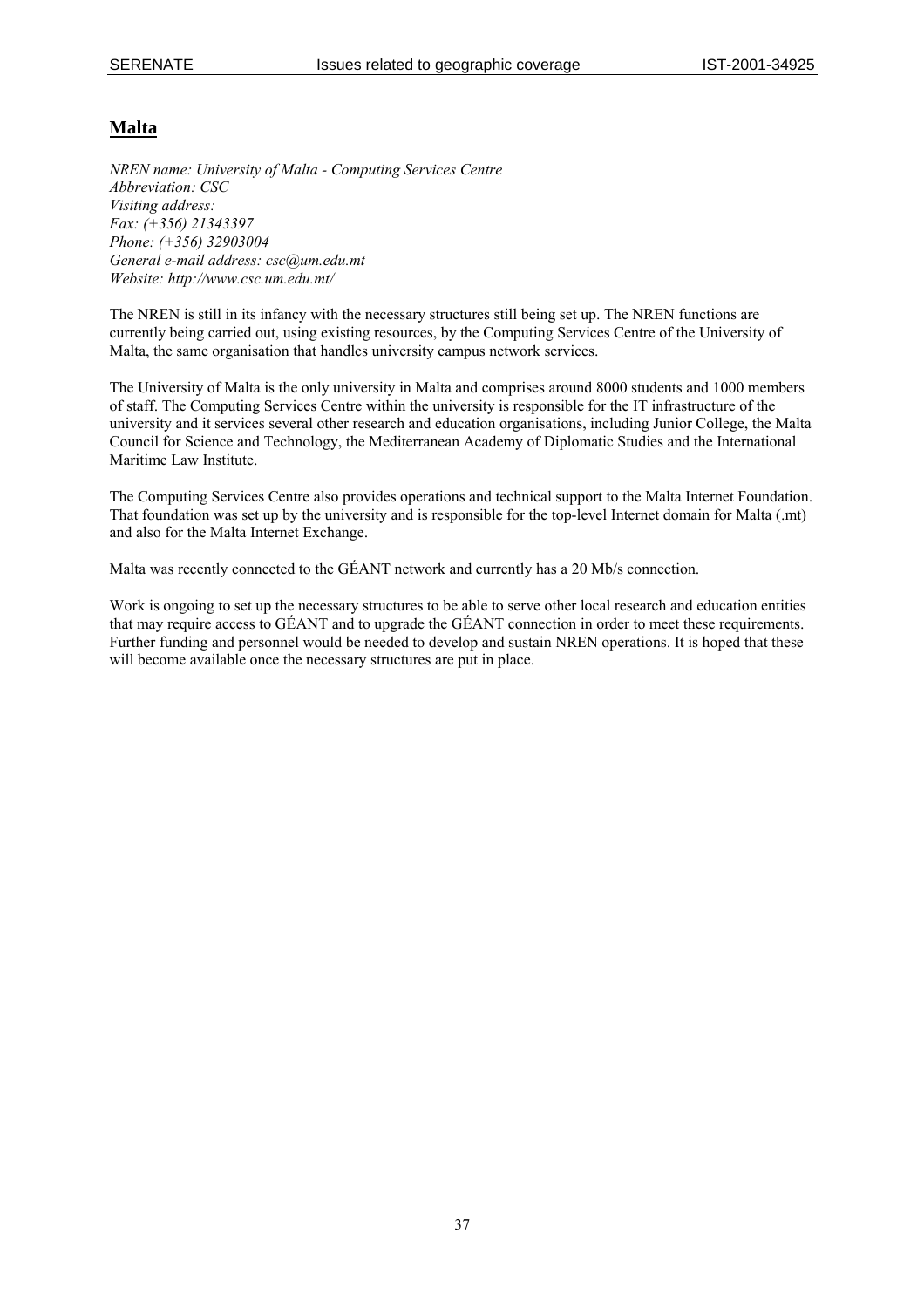## **Poland**

*NREN name: Poznan Supercomputing and Networking Centre Abbreviation: PSNC Visiting address: 10 Noskowskiego Str., 61-704 Poznan, Poland Fax: +48 61 8525954 Phone: +48 61 8582001 General e-mail address: office@man.poznan.pl Website: http://www.man.poznan.pl/* 

In 1992 the Committee for Scientific Research in Poland started a programme for building an information infrastructure for the Polish scientific community. It resulted in the creation of twenty-two Metropolitan Area Networks and five High Performance Centres. Metropolitan Area Networks with their own fibre infrastructure have connected all universities and all institutes of the Polish Academy of Sciences. In order to create an effective environment for collaboration and applications development for science, the Polish Scientific Network has been developed. Today the network is called POL-34/622, based on the fact that it is operating at 622 Mb/s in the core backbone. Currently the backbone infrastructure is mostly based on leased channels (SDH and lambda) from the Railway Telecommunications Company.

The Polish research community has its own fibre infrastructure within the academic Metropolitan Area Networks and to become independent from external suppliers it has started in 2001 its own project called PIONIER. The PIONIER project is aiming at building fibre-optic cables and using DWDM infrastructure (10 Gb/s and 40 Gb/s

lambdas) connecting all MANs in Poland. The research community today already has put in 2,500 km of fibres out of the 5,000 km planned.

Until the PIONIER network is fully deployed there is a migration to a 10 GE backbone connecting sixteen Metropolitan Area Networks, which will be the basis for further migration to a fully optical infrastructure with a multi-lambda network.

In January 1998 the Poznan Supercomputer and Networking Centre (PSNC), which operates and manages the POL-34/622 network and the Poznan MAN, received a license from the Secretary of Communications for operator activity in the field of data transmission and access to the Internet. This networking/telecommunication activity of PSNC on Polish territory is based on registration in the Office of Telecommunications Regulation (OTR); to operate the research network, PSNC had to apply for a telecommunications license and become a formal operator, which also meant that they afterwards it did not have any regulatory problems in relation to the telecommunications regime. The same regulations applied to other MAN operators in Poland. Since 2001, the new regulations do not require licences for network operator activities in Poland, but registration is still required.

There are 715 university locations connected to the POL-34/622 network and more than 1.4 million students are connected. Besides universities, also research institutions, R&D institutions, libraries, hospitals and other public and governmental institutions are connected to the network.

The international connectivity for the POL-34/622 network is provided by DANTE via the GÉANT network; the connection between POL-34/622 and the GÉANT PoP in Poland is 2.5 Gb/s. The GÉANT connection is based on Packet-over-SONET directly to the GÉANT PoP in Poznan. A second international link has been established to the SPRINT network via a local provider, with a capacity of 310 Mb/s based on ATM. The link to the GÉANT network is dedicated for research traffic and the link to the SPRINT network is for commercial traffic. This split of traffic is due to the funding, where the international capacity for the research community is funded by the State Committee for Scientific Research, while the commercial link is funded by the users of this link.

Regarding future capacity, PSNC is planning to increase their international capacity to 10 Gb/s in 2003 and probably migrate to 40 Gb/s and multi-lambda connection within five years.

The PSCN budget for 2001 was 7.8 million euro, which roughly can be divided as follows: salaries and office costs 30%, hardware and software 10%, data transmission 50%, other 10%.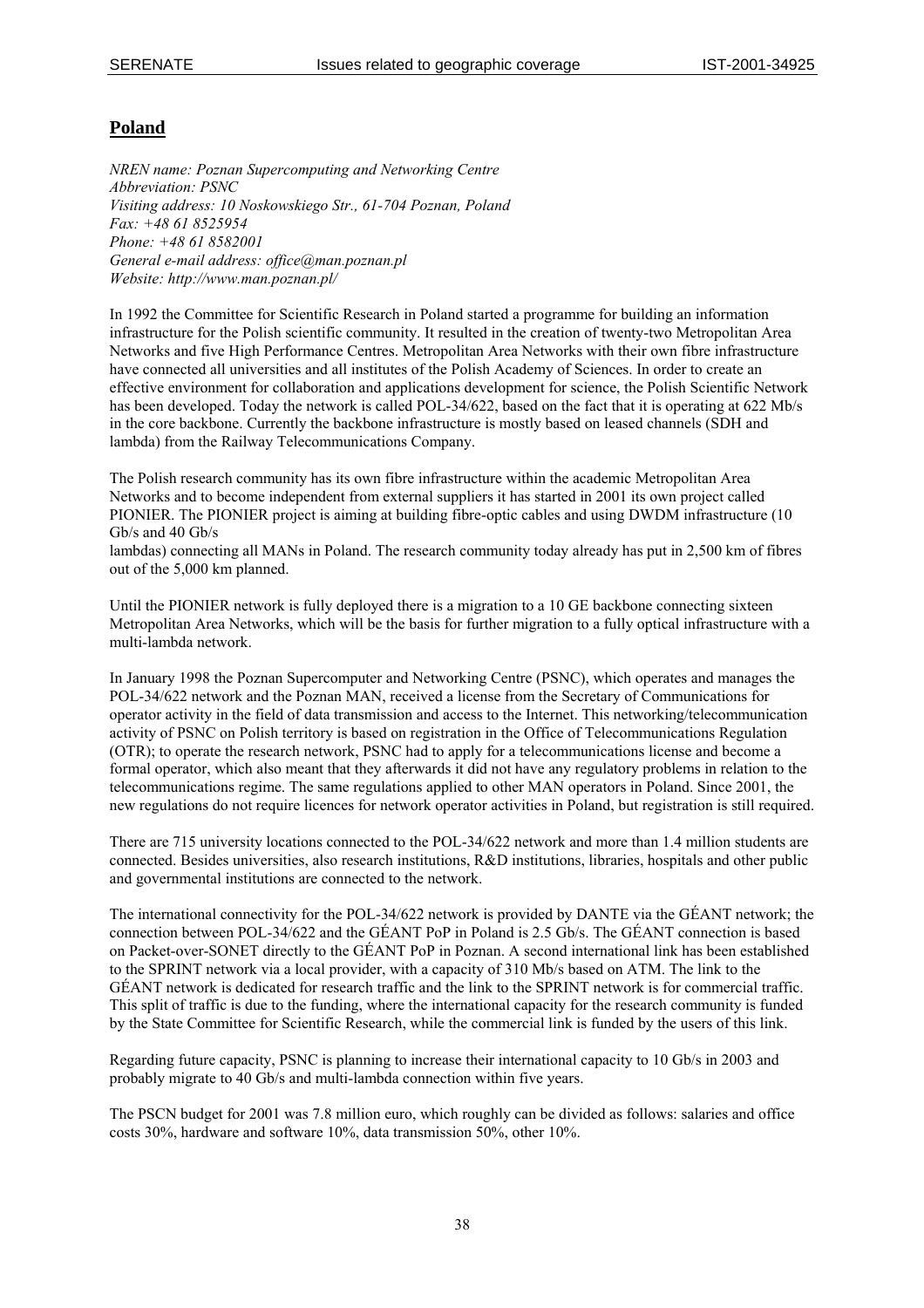## **Romania**

Two separate organisations run academic networks in Romania. They used to be a single organisation, and have been split so that each is answerable to a different Ministry. They continue to work closely together.

1. *NREN name: Romanian National Research and Development Network Abbreviation: RNC Visiting address: Research Institute for Informatics, Bd. Averescu 8-10, Sector 1, Bucharest 71316, Romania Fax: +40-21-224.10.84 Phone: +40-21-224.26.18, +40-21-224.07.62 General e-mail address: net-admin@listserv.rnc.ro Website: http://www.rnc.ro/* 

RNC (Romanian National Computer network) is run by the National R&D Institute for Informatics, and is a member of TERENA. Half its income comes directly from the government and half from users and other sources. In addition to providing connectivity to six universities and over 100 other educational institutions, it offers a full range of Internet services on a commercial basis, manages the .ro top-level domain and acts as Local Internet Registry for IP addresses. It is also involved in the Internet exchanges for Bucharest and Romania. 70% of its operating budget is spent on transmission facilities and 10% on staff.

The network topology is mainly a star based on Bucharest, supplemented by direct links between other major cities and additional links among the many academic institutions in Bucharest. Core backbone capacity is 100 Mb/s, with a total capacity of 2000 Mb/s x km. Both internal and external capacity are expanding rapidly, by a factor of 10 or 20 in two years.

#### $2.$

*NREN name: Office for Administration and Operation of Data Communication infrastructure "RoEduNet". Abbreviation: RoEduNet Visiting address: Splaiul Independenţei 313, Rectorat, R506-507, Cod 77206, Bucharest, Romania Fax: +40-21-4101639 Phone: +40-21-4101639 General e-mail address: support@roedu.net Website: http://www.roedu.net/* 

RoEduNet is the data communication infrastructure of the Ministry of Education and Research. RoEduNet's network structure consists of seven Network Operation Centres (NOCs) located in the major university centres of Romania: Bucharest, Galati, Iasi, Tg. Mures, Cluj, Timisoara, Craiova. The network topology is similar to that of RNC, supplemented by spurs from each of these major centres to surrounding counties. The connection speed is 34 Mb/s for Cluj, Iasi, Timisoara and 8 Mb/s for Galati, Tg. Mures, and Craiova, with an 8 Mb/s backup ring. RoEduNet also has Points of Presence in every county's capital city (40 in total), each connected to the closest NOC by a 2 Mb/s link. RoEduNet also operates Gigabit, ATM and FastEthernet metropolitan area networks in Bucharest, Cluj and Iasi respectively. Core network capacity in Bucharest is 1 Gb/s.

RoEduNet has local exchange connections with all major ISPs in Romania and a 155 Mb/s link to GÉANT, to be upgraded to 622 Mb/s in 2003. Its figures for connected institutions are as follows:

- 80 universities and higher level education institutions
- 179 high schools
- 55 elementary schools
- 42 county school boards
- 37 research centres and institutions
- 41 other not-for-profit and governmental institutions (e.g., ministries, city councils, hospitals, branches and institutes of the Romanian Academy).

As the Ministry of Education and Research intends to put Internet connected computer networks in every school in Romania, the figures for connected schools will increase rapidly.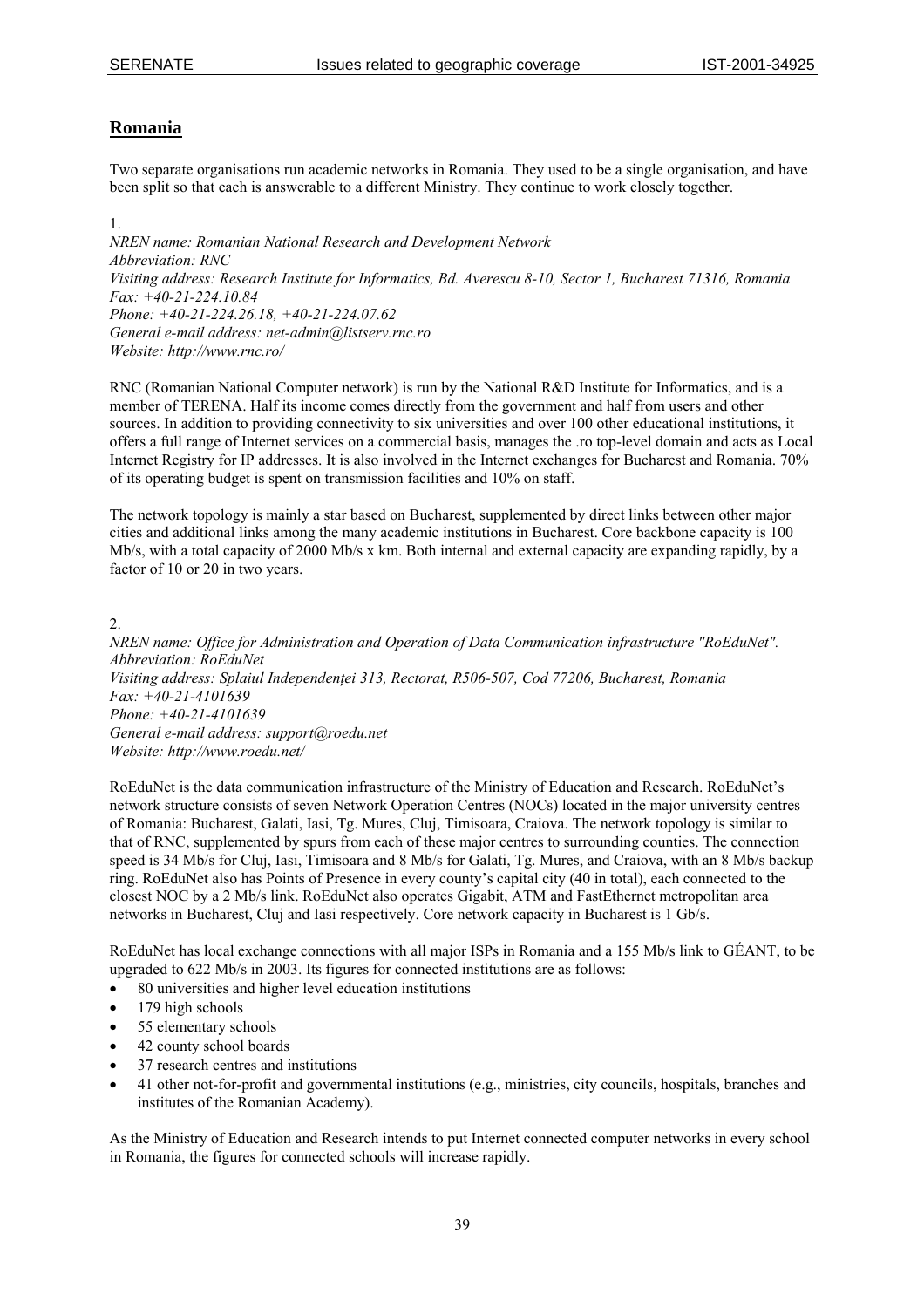RoEduNet was officially founded in August 1998 and is funded by the Romanian Ministry of Education and Research. The main goal of RoEduNet is to provide a modern data communications infrastructure that connects all educational, research and cultural institutions in Romania, and to provide Internet connectivity for all connected institutions. During 1999-2000 RoEduNet had problems with funding the internal connections between NOCs and between NOCs and POPs. Following this, RoEduNet discontinued the satellite connections, which were expensive, and moved to terrestrial 8 Mb/s links.

RoEduNet offers a full range of IPv4 services, such as DNS, mail relay, web hosting, ftp and web cache servers, and network time protocol services. IPv6 services are in the test phase. Multicast services have been tested and there are periodical test videoconferences between NOCs. VoIP has also been tested over RoEduNet since 2002.

Another aspect of RoEduNet activities is the development of human resources for information technology and since 1998 RoEduNet has been part of the Cisco Networking Academy Program.

Future plans include an increase of bandwidth for external connectivity, to take better advantage of GÉANT resources, as well as a backup link for reliability to eliminate any significant network outages. In step with this planned increase in external capacity, the links of the national backbone will also be upgraded. Finally, in connection with extension of GÉANT to the east, there is already a project (currently in its final phase) to connect the Moldova Academic Network (RENAM) to RoEduNet.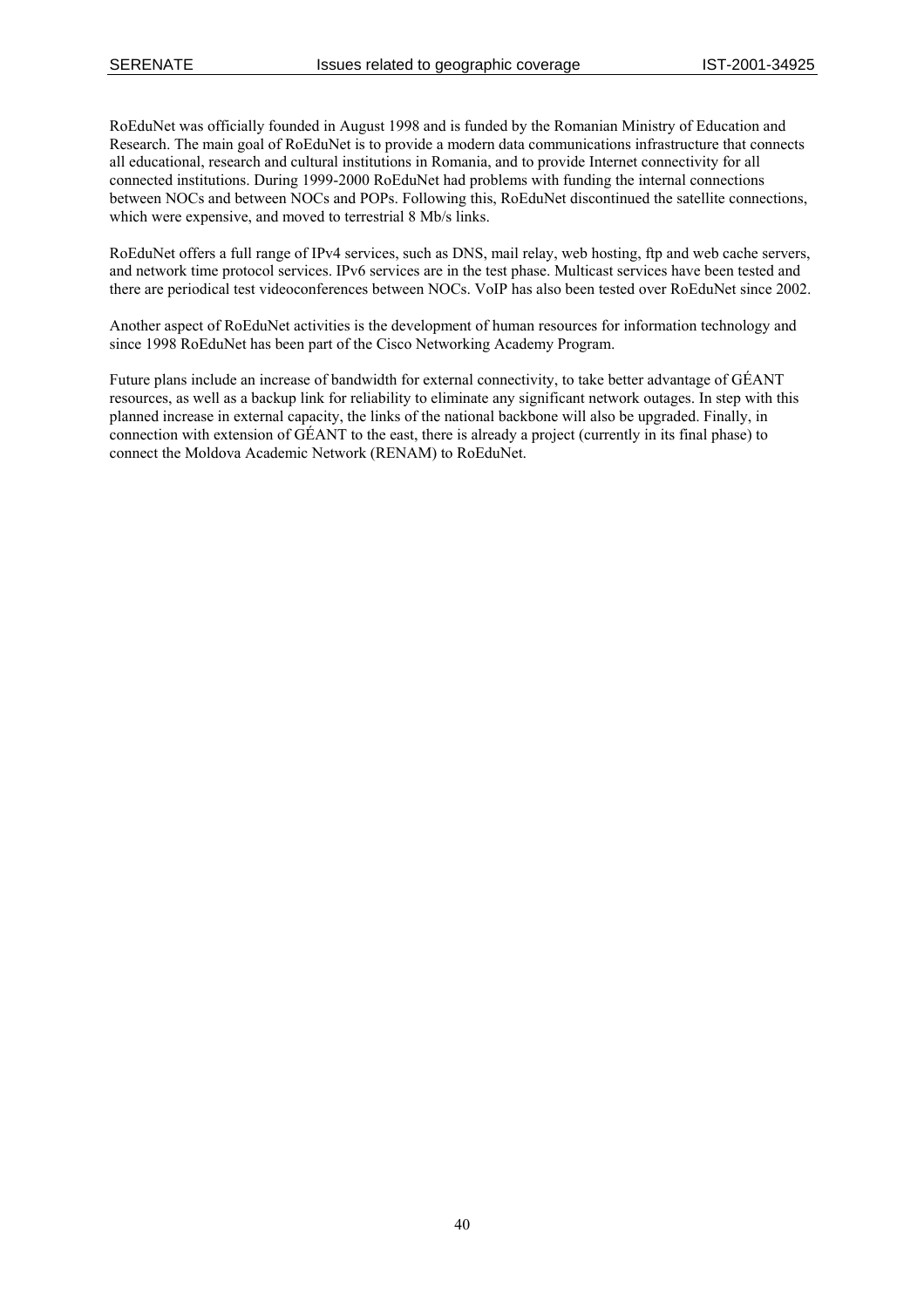#### **Serbia and Montenegro**

*NREN name: Yugoslav Academic and Research Network Abbreviation: AMREJ Visiting address: Kumanovska b.b., Belgrade 11000, Serbia and Montenegro Fax: +381-11-3031258 Phone: +381-11-3031257 General e-mail address: noc@rcub.bg.ac.yu Website: http://amrej.rcub.bg.ac.yu/* 

AMREJ is the education and research network for Serbia and Montenegro. It is supported by the Ministry of Science, Technology and Development and by the Ministry of Education and Sport.

AMREJ is managed by a Board of Directors, which consists of the directors of the university computing centres of all universities in Serbia and Montenegro. It has not yet been established as a separate legal entity, but the draft version of the constitutional act of the NREN of Serbia has been agreed upon between the ministries and the universities and will be presented to parliament for approval.

Belgrade University Computing Centre is the main network operation centre of the network, and also coordinates international co-operation and technical network development. The director of Belgrade University Computing Centre represents AMREJ in international bodies.

Connectivity inside Serbia and Montenegro is based on a star-topology network with Belgrade University Computing Centre (RCUB) in the middle and five other university computing centres connected to this node. These centres, with their connection speeds, are Novi Sad (1 Gb/s + 2Mb/s backup), Nis JUNIS (155 Mb/s + 2 Mb/s backup), University of Montenegro (2 Mb/s), University of Kragujevac (2 Mb/s) and University of Krusevac (2 Mb/s)

Each of these nodes operates as a NOC for a part of the territory of Serbia and Montenegro and their staff form part of the AMREJ team. Belgrade University Computing Centre operates as the NOC for both the University of Belgrade and the University of Arts in Belgrade. The nodes have numerous leased lines connecting faculties, research and development institutes and some secondary schools. These local connections vary from 1 Gb/s to 10 Mb/s lines through fibre optics, 2 Mb/s to 128 kb/s and 64 kb/s through copper (HDSL, MSDSL, …), and even to 33 kb/s. The University of Belgrade has a 1 Gb/s backbone with four nodes that is 20 km long. At present, more than 150 educational and research institutions are connected to AMREJ.

The University of Belgrade has significantly improved its computer network in the last two years. By far the most credit for these achievements goes to the SINSEE project. This project was jointly accomplished by the German Federal Ministry for Education and Science, the Serbian Ministry of Science, Technology and Development, the Max Planck Institute and the University of Belgrade. Along with the creation of new local area networks and Gigabit metropolitan backbones, a very important result of the SINSEE project pilot phase has been the creation of a nation-wide backbone. The overall result is a scalable and extensible network, which can sustain future upgrades.

AMREJ has more than 200 dialup ports in most of the towns for PPP-based remote access for organisations from the research and educational area which cannot afford a leased line, and for individuals working in the research and development institutions. Connection via public ISDN is also possible.

International connectivity is provided by a 2 Mb/s line to GRNET (currently being upgraded to 6 Mb/s) and then to the GÉANT network. AMREJ also has a 1.5 Mb/s link to a commercial provider in Yugoslavia (BeoTel). These connections are overloaded even after midnight. Some basic services (FTP for example) are available only from midnight to early in the morning, in order to make other basic services available during the day.

It is estimated that there are altogether more than 100,000 individuals who are connected to the AMREJ network and use AMREJ services in Serbia and Montenegro, most of them through permanent connections. Individuals from research and educational institutions can get a personal dialup account directly from AMREJ.

The current sources (in percent of total) of funding for investments and maintenance for the network infrastructure are as follows: Ministry of Science, Technologies and Development of Serbia 80%, Ministry of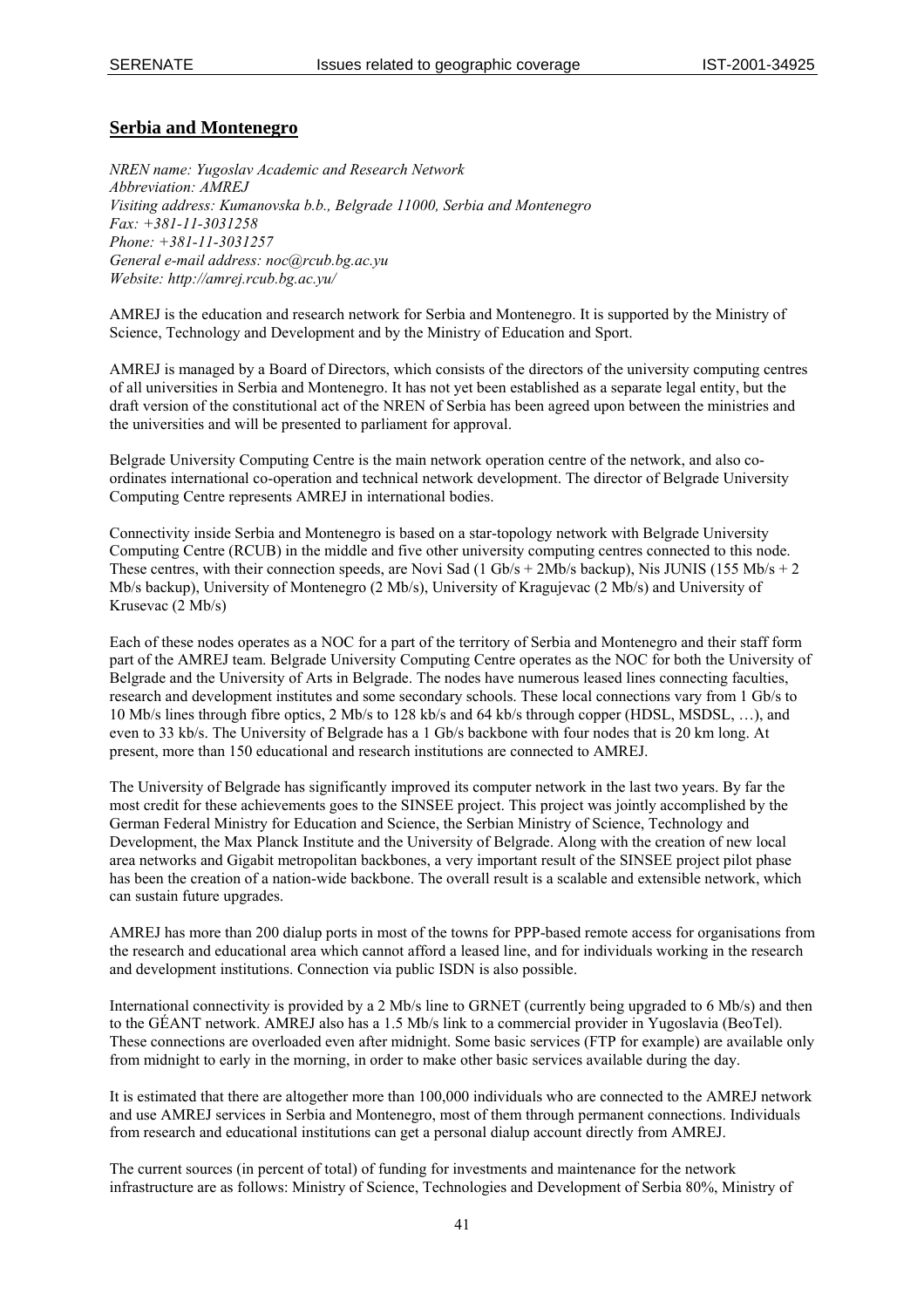Education and Sport of Serbia 13%, Ministry of Education and Science of Montenegro 7%. Other sources are foreign donors (SINSEE, SEEREN, HRK - Hochschulrektorenkonferenz).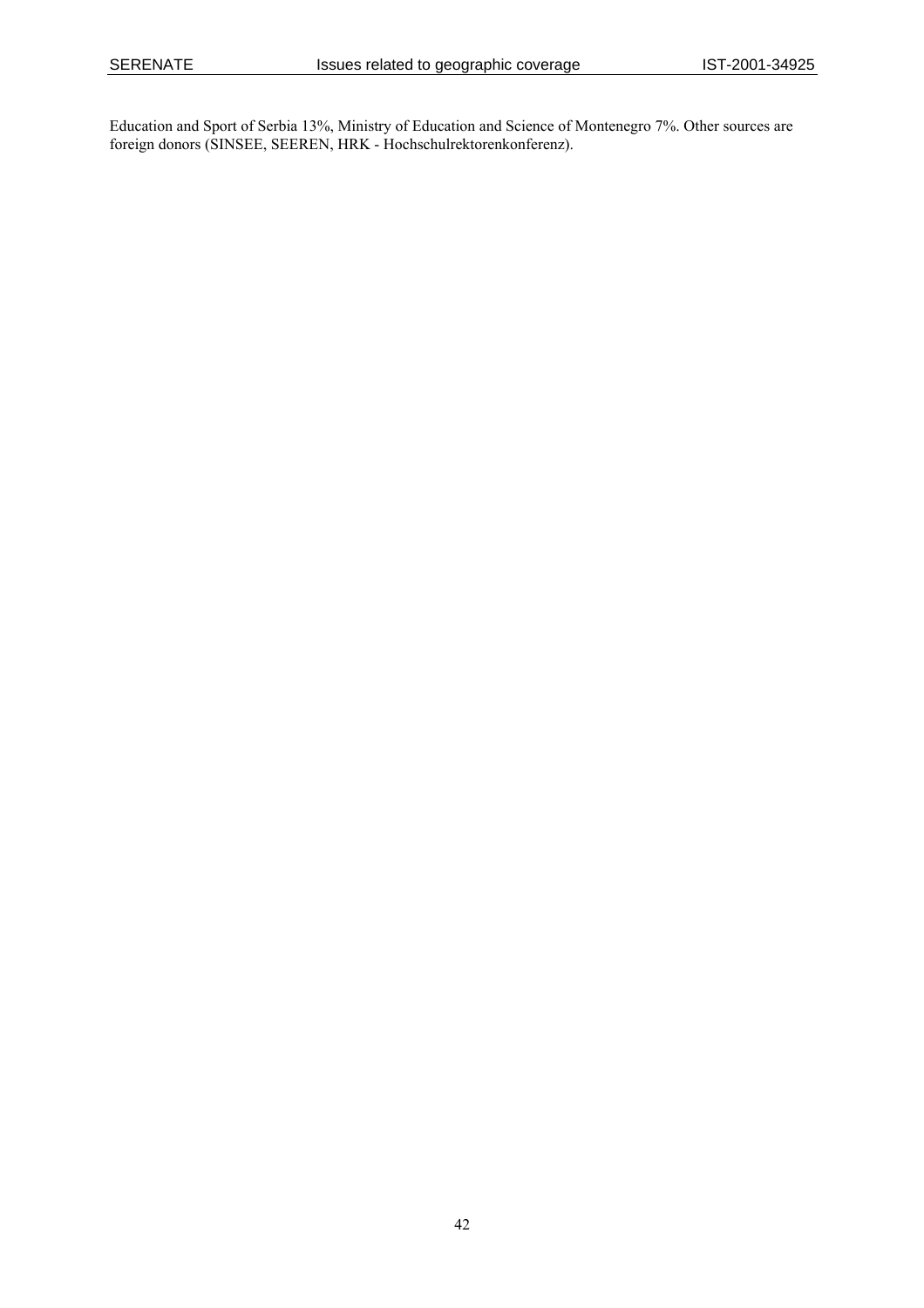## **Slovak Republic**

*NREN name: SANET - Association of users of Slovak Academic data NETwork Abbreviation: SANET Visiting address: Vazovova 5, 812 43 Bratislava, Slovakia Fax: +42 125 2498094 Phone: +42 125 2498094 General e-mail address: horvath@sanet.sk Website: www.sanet.sk/* 

The Slovak Academic Network (SANET) was established in 1990 to build and operate a computer network connecting academic and research organisations in Slovakia, with connections to similar networks around the world. Today SANET is an independent association, where the members have agreed to conditions that will provide each member with Internet services. SANET is a non-profit organisation whose members contribute to the operations and build-out of the network.

In 1996 just above 100,000 students in tertiary education were connected to the network through 26 connected universities. Besides universities and research institutes also hospitals, libraries and entities of other levels of education are connected to SANET today, where more than 300 entities have permanent connections to the network.

The SANET network covers 21 towns. The entire backbone was built in a framework of the project SANET2 by leasing dark fibres and using Gigabit Ethernet. Two towns are still connected via leased lines with speeds up to 2 Mb/s. They will be moved to Gigabit Ethernet via dark fibre in near future.

The backbone of the SANET network is built on Ethernet technology with a transmission speed of 1 Gb/s. Where it has not been possible to lease dark fibres the different entities are connected to the nearest access point through leased digital circuits.

SANET has an optical ring infrastructure, which is connected in the middle between Zvolen and Banska Bystrica. This means that if any segment is physically interrupted, the operation of the network will be redirected through the nearest node on the opposite end, and high redundancy and reliability of the network will be ensured.

National connectivity is realised through an Ethernet link to the Slovak Exchange point SIX placed in the Computer Centre of the Slovak Technical University in Bratislava, with a 1 Gb/s connection.

The international connectivity is realised through the dark fibre lines to CESNET (Brno, Czech Republic) and ACOnet (Vienna, Austria). These lines are used also for connection to the exchange points NIX-CZ and VIX-AT.

There are also several local Gigabit Ethernet connections to GTS in Bratislava (200 Mb/s), SPRINT in Vienna (200 Mb/s) and, as mentioned before, the Slovak Exchange Point SIX in Bratislava.

Connection to the GÉANT network is realised through a PoP in Bratislava with a capacity of 2.5Gbps. SANET uses 200 Mb/s of this capacity.

The SANET budget for 2002 was approximately 815,000 euro, and can roughly be divided as follows: office and travel costs 4.4%, hardware and software 5.5%, data transmission 90%.

It should be noted that SANET has no staff of its own: all personnel who are working within the network and also all Board members are related to some academic institutions, which pay their salaries and general expenses.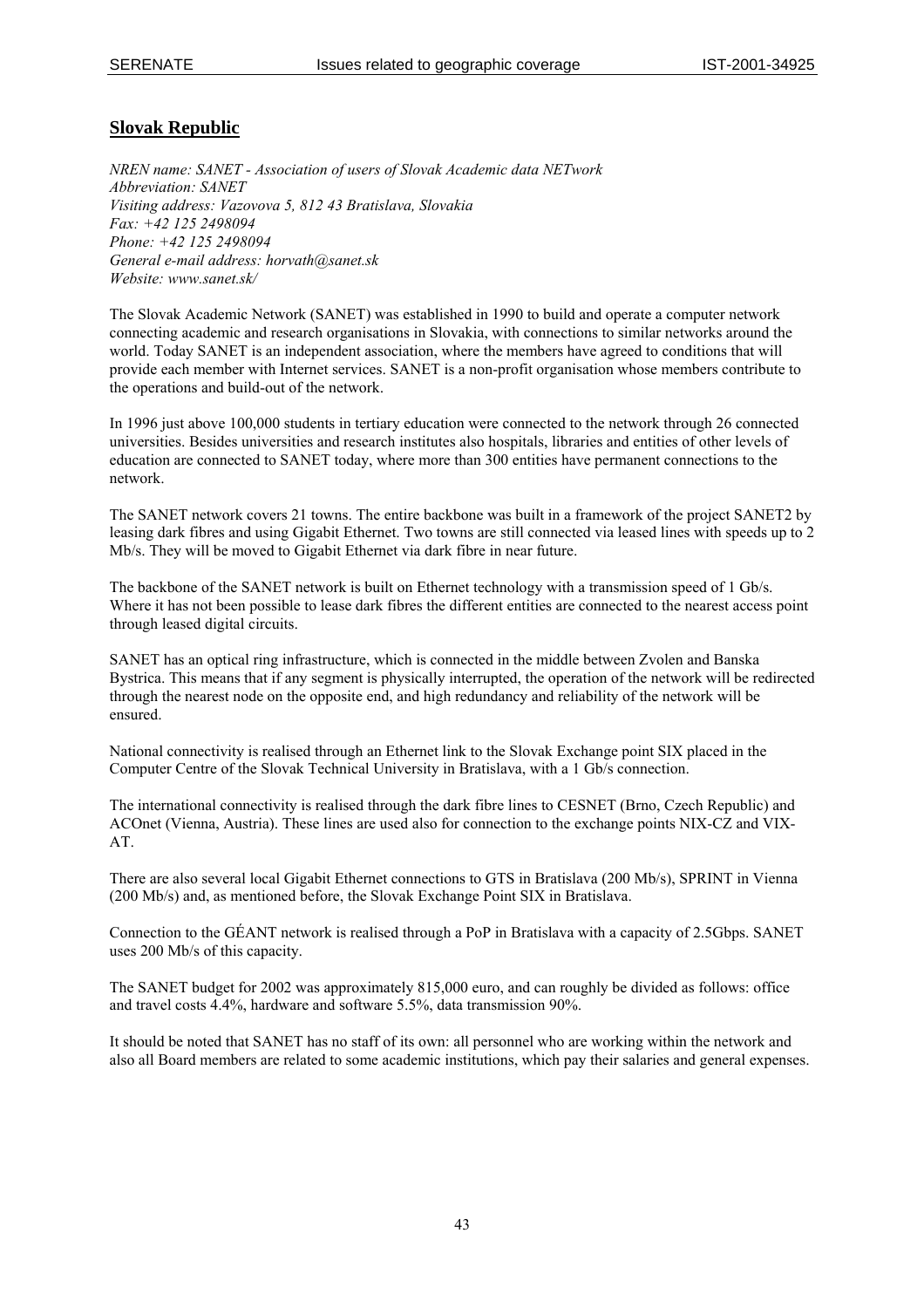#### **Slovenia**

*NREN name: Academic and Research Network of Slovenia Abbreviation: ARNES Visiting address: Jamova 39, 1000 Ljubljana, Slovenia Fax: +386 1 479 88 78 Phone: +386 1 479 88 77 General e-mail address: arnes@arnes.si Website: http://www.arnes.si/* 

ARNES was established as an independent public institution in 1992 following the model of other European academic and research networks. Its main tasks are the development, operation and management of the communication and information network for education and research. The bulk of the operating costs incurred by ARNES are covered by the Ministry of Information Society, so that services can be free-of-charge for the majority of its users. In legal matters ARNES acts independently.

ARNES plans, operates and maintains the network and its international connections, manages the central activities required for the provision of services, takes care of security, provides advice on technical solutions and educates users.

In addition to ensuring connectivity, ARNES also performs a series of activities required for the undisturbed use of Internet services. To this end, it operates a whole series of central servers for services such as DNS, WWW, FTP, IRC, NTP, NEWS, LDAP, RADIUS and a proxy WWW cache.

From the very start of networking in Slovenia ARNES has supported some basic activities and services for the entire Internet community in the country. ARNES manages the national top-level domain (.si) and runs the toplevel Domain Name Server. In addition ARNES runs the SIX (Slovenian Internet Exchange) where all those Internet providers that have their own international connectivity can peer between themselves. SI-CERT is ARNES' service for co-ordinating notification and resolution of security problems in Slovene computer networks.

ARNES is a national member of TERENA, a shareholder in DANTE, a member of [CEENet,](http://www.ceenet.org/) CENTR and RIPE NCC and an associate member of Internet2. Together with other academic networks, ARNES develops and tests new Internet technology and services.

The government adopted the eligibility criteria for organisations and individuals using the ARNES network. ARNES currently provides network services to universities, secondary and primary schools, private research institutions, libraries and cultural institutions. One-third of the approximately 120,000 ARNES users can access the network individually via the telephone or cable network, using their personal ARNES account. Two-thirds of users use services via a local-area network in one of eight hundred organisations connected to the ARNES network via leased lines, (self-owned and leased) optical fibres, CATV networks and wireless connections. For leased lines and CATV networks the capacity is between 64 kb/s and 2 Mb/s, and for fibre optic or wireless, 10 or 100 Mb/s Ethernet.

ARNES has a 622 Mb/s connection to the pan-European research network GÉANT. The basis for connectivity inside Slovenia is a backbone network comprising main routers (nodes of concentration) connected by leased lines. The ARNES network is composed of the ARNES backbone and all lines and routers at final destinations, which are managed by ARNES.

Nodes of concentration (NOC) are located in major towns in Slovenia. Small towns are connected with 1 Mb/s lines, larger with 2 Mb/s or 20 Mb/s and Maribor with a 155 Mb/s line. Upgrade of these unusually low capacities has been repeatedly delayed as a result of the monopolistic telecommunications market, which cannot provide – at a reasonable price – the necessary infrastructure (esp. dark fibre) for building high-capacity networks. As an ever increasing proportion of users and organisations has an option of broadband access to ARNES network, the provision of not only advanced, but basic network services is seriously hindered by the low capacity of the backbone itself.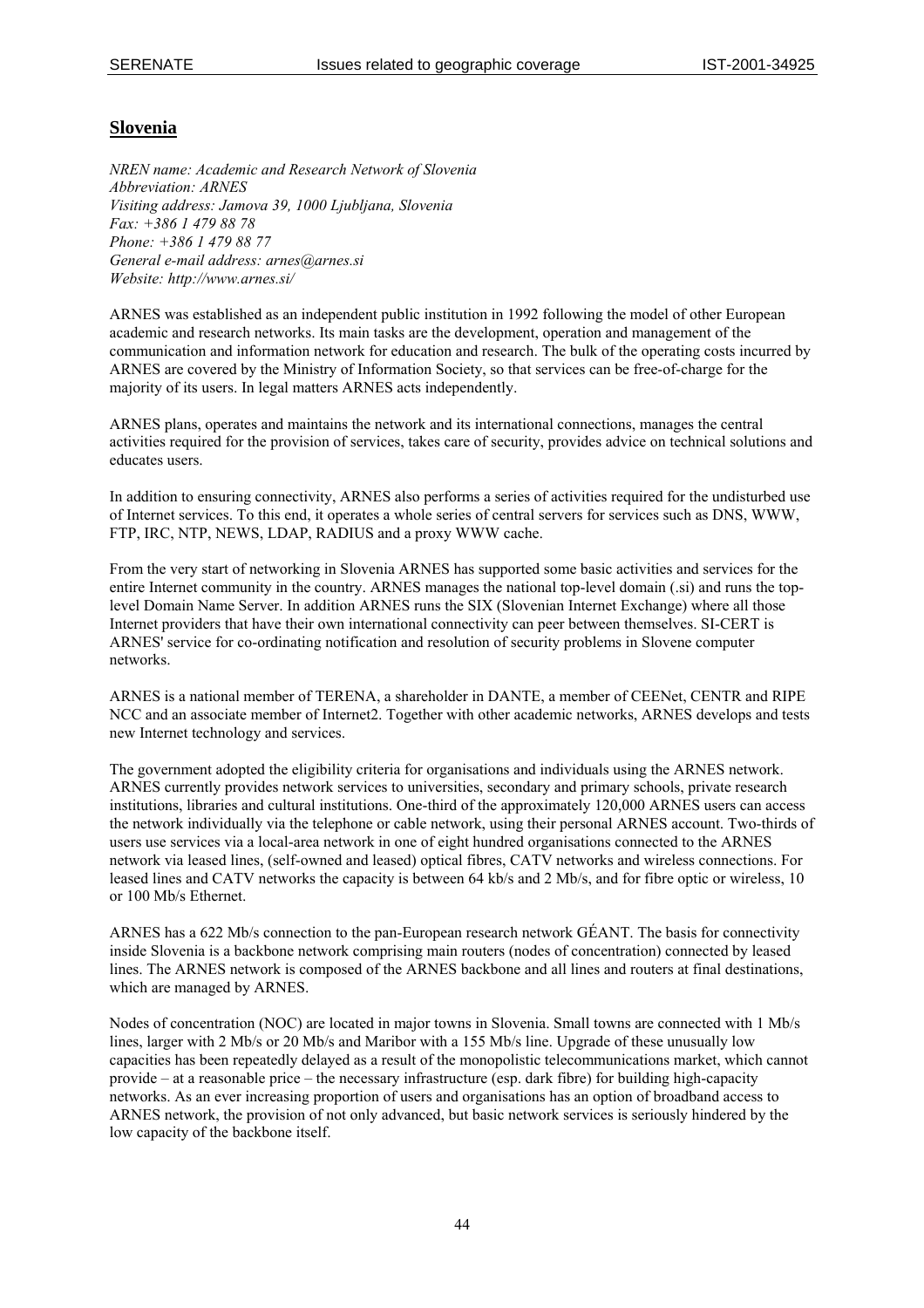## **Turkey**

*NREN name: Turkish National Academic Network & Information Centre Abbreviation: ULAKBIM Visiting address: YOK Plaza B5 Blok, 065 39 Bilkent-Ankara, Turkey Fax: +90 312 2989393 Phone: +90 312 2989302 General e-mail address: ulakbim@ulakbim.gov.tr Website: http://www.ulakbim.gov.tr/* 

In 1986, the Turkish Universities and Research Institutions Network (TÜVAKA) was set up. Only few universities were connected. It had a limited networking capacity and it was not based on the Internet Protocol, but had connections with BITNET and EARN. TR-NET was set up to connect Turkey to the Internet and in 1993 connection to NSFNET was established.

In 1996, the National Academic Network & Information Centre (ULAKBIM) was established, taking over the responsibilities of TÜVAKA, TR-NET and the Higher Education Council Documentation Centre. The objectives of ULABIM are:

- to establish and operate a computer network enabling interaction with the institutional elements of the national innovation system, and to provide information technology support to help information production;
- to provide information services, which will reflect the information accumulation in the national innovation system via this network and/or using traditional ways, and to offer information services that will help information production.

The first objective was met by the creation of Turkish National Academic Network (ULAKNET) in 1997, which today provides access for all universities and research organisations in Turkey (more than 230 connections) to the global Internet. Access is provided to these organisations over an ATM backbone installed between three main

Points of Presence (PoP) in Ankara, Istanbul and Izmir. The bandwidth of ULAKNET to the global Internet is currently 465 Mb/s. As of December 2002, a 34 Mb/s GÉANT link has been established via satellite and this link was increased to 155 Mb/s in January 2003. The nodes connected to ULAKNET are universities, research and development organisations, some governmental organisations, and military and police academies. Access speeds range from 2 Mb/s to 155 Mb/s. Dicle University in Diyarbakir, for example, is connected at 8 Mb/s and the 40+ universities and research institutions in Istanbul are connected with speeds from 2 Mb/s to 155 Mb/s.

The second objective has been met by the establishment of Cahit Arf Information Centre, which offers information and documentation services to the national innovation system, conducts research and development studies in the field of information and knowledge management, conducts studies to form national data bases, and provides co-ordination among the organisations that produce and store information.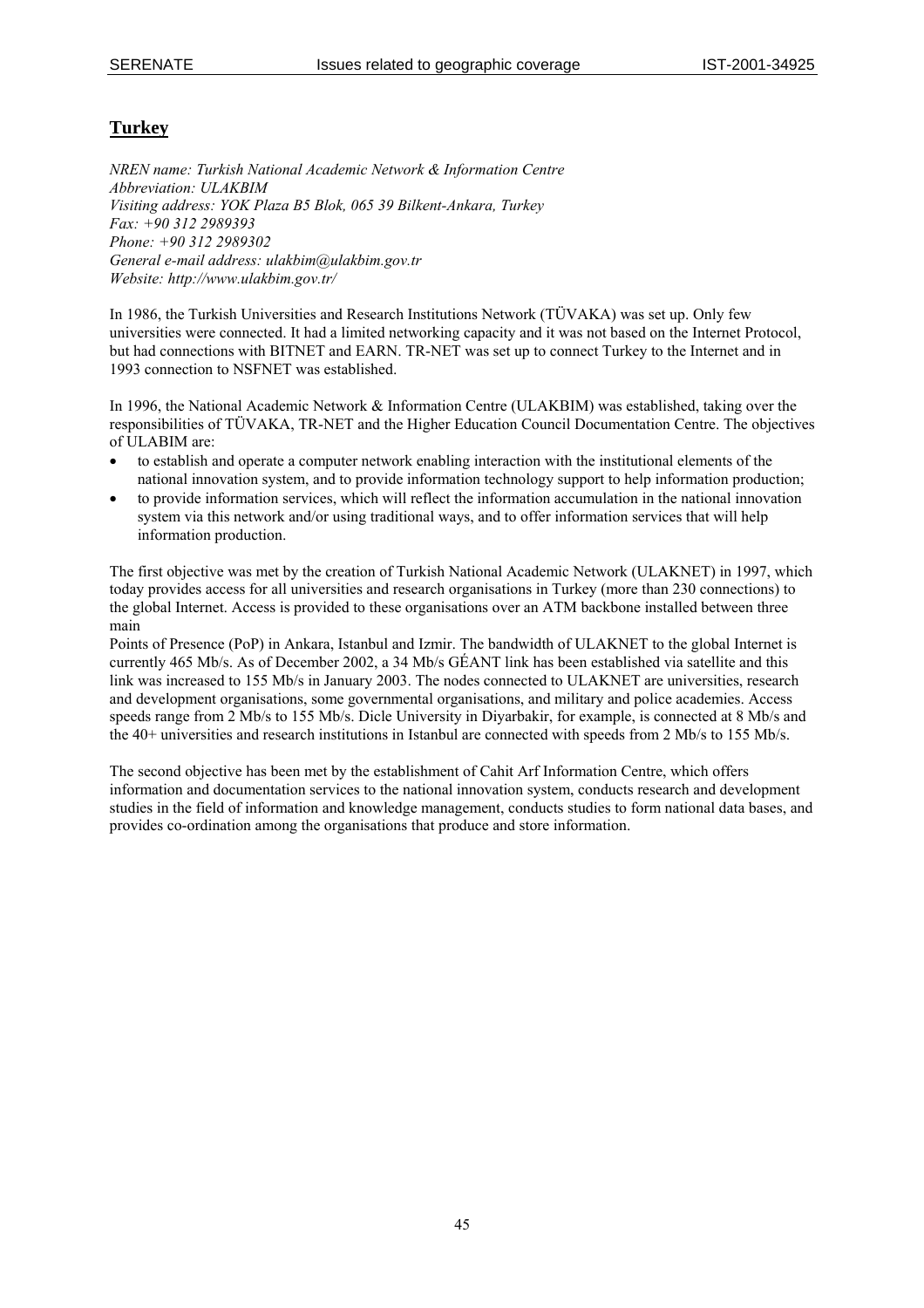## **Annex II – Survey Questionnaire Form**

The questionnaire that was sent to each NREN in Neighbouring Countries in April 2003 and the accompanying letter describing the purpose of this work item within the overall SERENATE programme.

#### **SERENATE questionnaire**

 $\Delta$ . Where are the most severe problems in the research and education networking hierarchy?<br>1. Comm 1. Computer/laboratory equipment at universities<br>2 Local networks at universities 2. Local networks at universities<br>3 Access network 3. Access network<br>4. Metropolitan ne 4. Metropolitan network<br>5. National backbone National backbone 6. International connectivity Can you illustrate this by giving some numbers/data from certain universities, labs or networks that illustrate the size of the problems? B. Are you affected by the following problems, if yes, can you illustrate the problem by some numbers/data or stories, and do you see a possible solution?<br>1. Lack of awareness by politicians and decision makers of the imp 1. Lack of awareness by politicians and decision makers of the importance of the NREN for research, education and general development of the country 2. Lack of awareness by university chancellors and directors of research institutes of the importance networking and NREN services 3. Lack of awareness by researchers and professors of the importance of networking and NREN services 4. Lack of funds for computers, networking equipment and functioning of NREN<br>5. Shortage of appropriate infrastructure in the country 5. Shortage of appropriate infrastructure in the country<br>6. High prices of the telecommunication infrastructure 6. High prices of the telecommunication infrastructure<br>7. Shortage of managerial skills in (our) your NREN 7. Shortage of managerial skills in (our)your NREN<br>8. Shortage of technical competence and skills in 8. Shortage of technical competence and skills in (our)your NREN  $C<sub>1</sub>$ Can NREN get telecommunication infrastructure under better conditions than others? Is it possible to lease optical fibre for access? Is it possible to lay your own optical fibre in cities? Is it possible to lease optical fibre (or get IRUs) between cities for the NREN backbone? D. Do you think that your Telecom company (former monopoly provider) tries to hinder the development of NREN (are you seen as a competitor on the internet market)? If yes, how did you find out about the obstruction by the telecom operator? E. Do you think that ISPs in your country see the NREN as a competitor? If yes, can you give some examples of how this attitude of manifests itself? F. What do you think about connecting schools and public libraries? 1. Our NREN is already doing this. Please explain your experiences. 2. Our NREN does not want to do this. Please explain why not (e.g. this would bring a lot of additional work, our NREN would not be able to provide the best service to universities any more, etc) 3. Our NREN would like to do this. So why are you not doing it yet? (e.g. government decision etc) Why do you think this would benefit your organisation (e.g. greater visibility, more secure financing, economy of scale etc.)? G.

Do you think that the European Commission can do or should do something to close the gap between most and least developed NRENs? If so, what should the EC do?

H.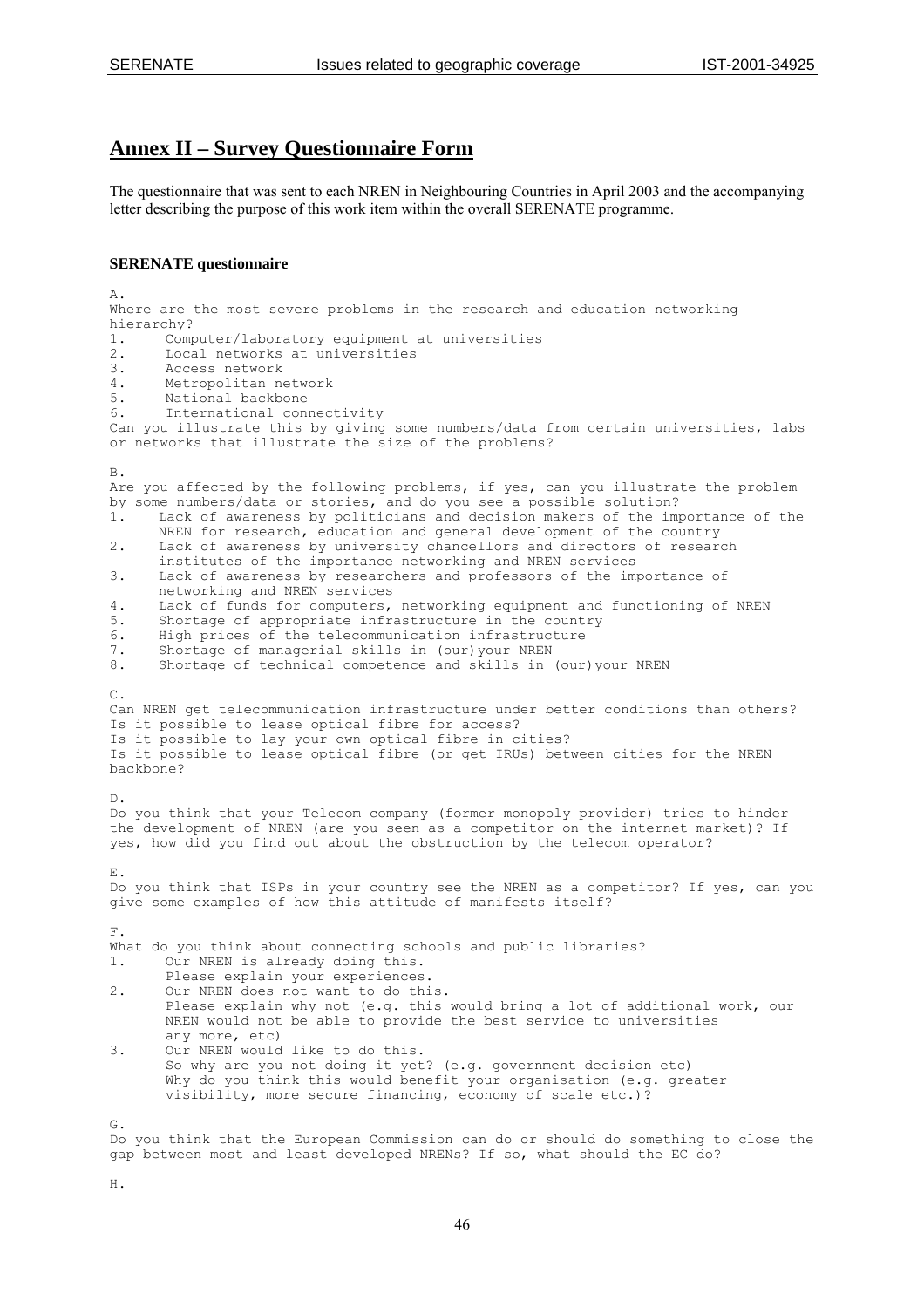Do you think that TERENA can or should do something to close the gap between most and least developed NRENs? If yes, what?

 $T$ . Any other idea(s) or suggestion(s)?

If there are any parts in your answers that you would not like to see published, then please mark them "confidential" and SERENATE will use those parts of your replies only in such a fashion that the information cannot be identified with you or your organisation.

#### **Accompanying letter**

Dear colleague,

SERENATE is the name of a series of strategic studies into the future of research and education networking in Europe. The current situation is that NRENs and the wider research networking community in Europe are at the forefront of global technological developments. SERENATE is investigating strategic aspects of the development of the next generation of »leading high speed« networks, looking into the technical, organisational and financial aspects, the market conditions and the regulatory environments. As a result, by the end of the project, the relevant policy makers, founders and managers of research networks in Europe will have at their disposal a set of recommendations and background material that will enable them to set their policies for the further development of European research networking.

The SERENATE project is broken down into several work items. One of these is entitled »Report identifying issues related to geographic coverage of European research and education networking«. This report will provide a review of the present status of research networking opportunities for researchers in various parts of Europe, including the availability and cost of services and infrastructures, and an assessment of realistic scenarios to improve the situation. At the national level, the current situation in EU Accession countries and some other Eastern European Countries is that most of the NRENs is this region are not able to provide the same levels of services as NRENs in some of the more developed European countries. Some possible reasons are lack of funds, lower levels of competition, less mature telecommunication infrastructure and consequently high prices. There is, however, a political will to achieve the strategic goal of providing »equal opportunities« for all researchers from all European countries. The SERENATE report therefore aims to provide advice on what can be done to close this digital divide.

To achieve the purpose of this report I would like to ask you the following:

Could you please send me a description of your NREN. As the SERENATE report will try to describe the digital divide in Europe and how to close it, the emphasis should be on the problems you have and ideas for possible solutions. Please be candid in describing the situation. And if there are some pieces of information that you would like to give to the SERENATE project to help us write our report but that you would not like to see published in a recognisable form, then please mark that information as confidential.

In a separate attachment there is a general description of the telecommunication market in your country and a short of description of your NREN which has been already collected by the SERENATE project from different sources. This could help you in the description of your network and the environment you work. If you find that some information in that text is not correct please delete or change those parts and add what you think is missing.

Many facts about the present status of your NREN have already been received for the TERENA Compendium 2003. To get a better picture about the problems your network has to face and to get your suggestions about overcoming them, please answer the SERENATE questionnaire which is in a separate attachment.

I believe that the suggestions and recommendations in this SERENATE report will be read by policy makers in your country and in Brussels and that this could help all of us who try to run a NREN to provide the best service to our users and to achieve the goal of »equal opportunities« for all researchers in Europe.

Best regards, Marko Bonač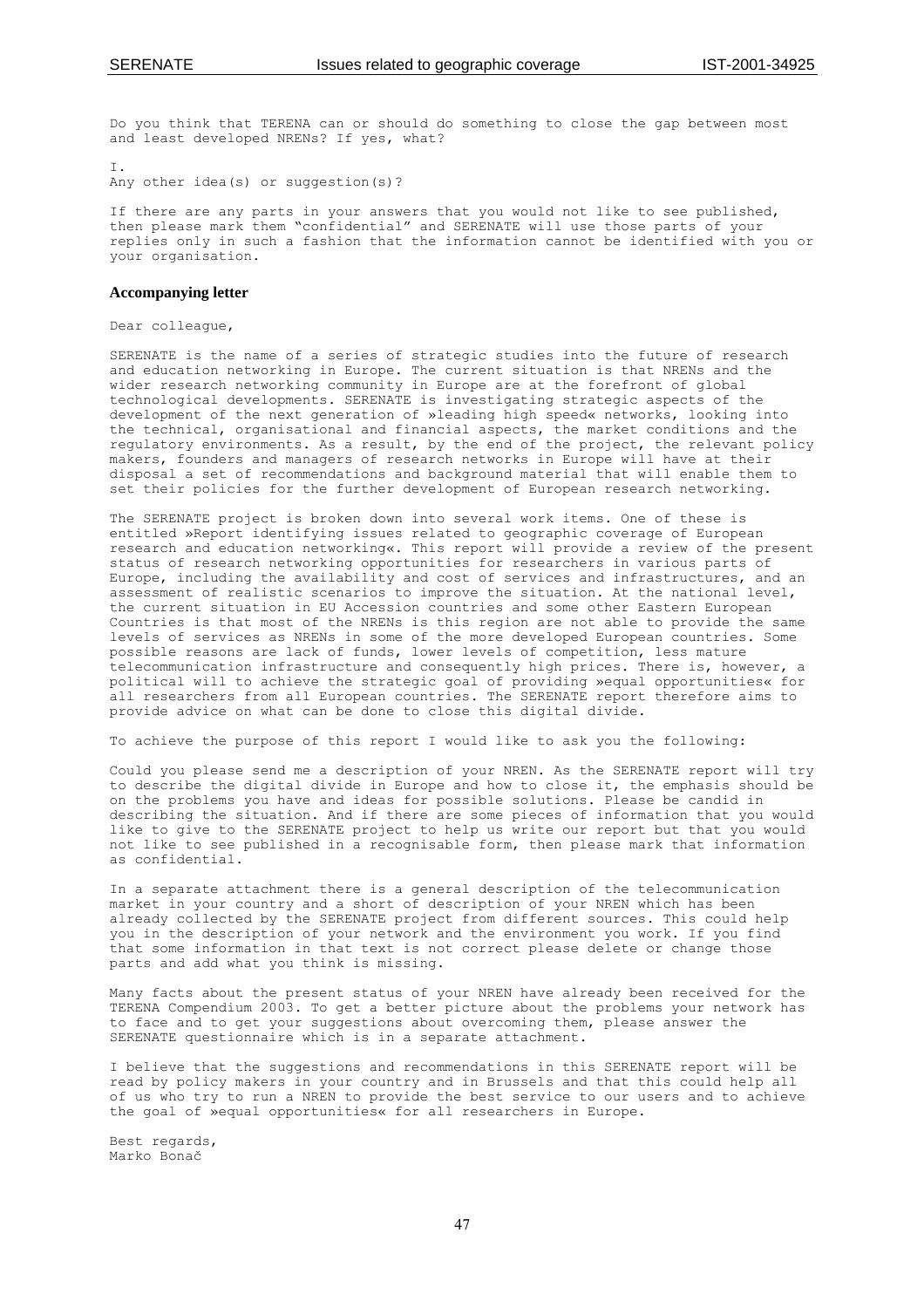## **Annex III – Continental and Intercontinental Geographic Issues**

This report has focused on geographic issues related to the geographic coverage of European research and education networking as regards the wider Europe, in particularly looking at the countries in geographic Europe that are neighbouring the European Economic Area. There are other issues of a geographic nature, which are related to the pan-European backbone and to connectivity to other continents. Aspects of these issues have been discussed elsewhere in the SERENATE reports. A summary of some of the global connectivity issues in research networking is given below.

#### **Global Issues**

The scope of pan-European research networking has expanded significantly in the last few years. In the year 1998, TEN-34 interconnected 16 research networks. For GÉANT, there are 27 networks within Europe. In addition, there are interconnections with Turkey, already operational, Russia, which is planned, and South Africa, which is also planned. There is a connection to the Ukraine which connects via ACOnet to the GÉANT network. In terms of intercontinental connections, the position has also changed dramatically. In 1998, there was one 34 Mb/s connection to the United States, which carried both research connectivity and commodity IP. Today, there are three 2.5 Gb/s connections between Europe and North America and a planned 10 Gb/s connection co-funded by the Americans to the GÉANT network. Whereas in 1998 the bulk of global connectivity was organised by individual NRENs to their own countries, today the bulk of global connectivity connects to the GÉANT backbone and acts as a shared resource for NRENs in Europe.

There are several practical issues in terms of establishing policy for global connectivity. These are:

1. Interconnection versus participation

There are two categories of networks that connect to GÉANT. The first category is best labelled "participants". These networks share the costs of GÉANT amongst themselves and share the overall direction and decision making in respect of the project. In contrast, the second category, "interconnected networks", connect to GÉANT as a network without having any say in the policy or direction of the project. The interconnected networks may, or may not, pay a contribution to covering the costs for their interconnection. The number of participants has increased steadily over the years as more European countries have connected to the network. The issue of what limits, if any, should be placed on the many participants within the GÉANT project is an important policy question, which has both cost and decision-making implications.

#### 2a. Funding

There is no agreed global position on sharing the costs of interconnection. The current arrangements are ad-hoc and evolving. Historically, with the exception of a small number of European countries selected by the United States, Europe has paid for the cost of connecting to the United States. In contrast, Japan has paid the entire cost of connecting to Europe. The recent decision of the National Science Foundation to fund the cost of an interconnection between STARTAP and the GÉANT network represents an interesting development in the area of cost sharing.

#### 2b. Co-funding principles

There are, however, no agreed principles to which this may develop. There has been some limited USA/European co-operation which had the label GTREN (Global Terabit Research and Education Network). This was an informal co-operation with relatively undefined overall objectives.

#### 3. Regional aid funding

The European Union has been prepared to fund, relatively generously, interconnection initiatives that take advantage of objectives that relate to regional aid. Two specific initiatives have been EUMEDCONNECT (North Africa / Mediterranean region) and ALICE (Latin America). Part of the objective of these initiatives has been to provide interconnection between research networks within the respective regions and part has been to interconnect these networks to the GÉANT network. It is probable that a similar initiative will be launched in respect of connectivity to the Asia-Pacific region. These initiatives are interesting and useful in as much as they